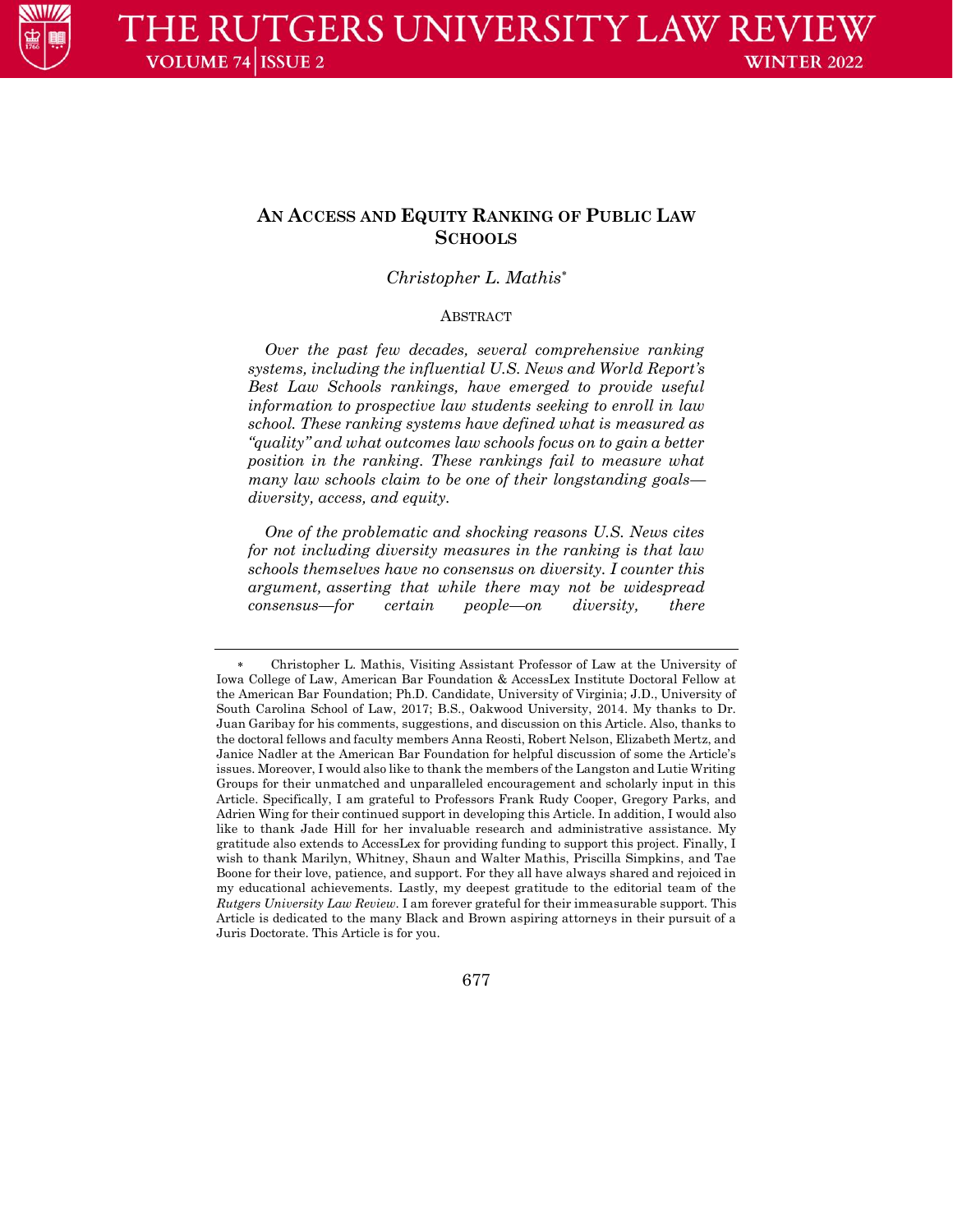*is substantial academic scholarship and agreement on the tenets of diversity that ranking enthusiasts can use to design an effective diversity measure. I maintain that any ranking that does not include diversity, access, and equity measures often leave communities of color and their interests in the margins. Therefore, this Article seeks to center the needs of Black and Latinx prospective law students through a new ranking system.*

*Given that public law schools aim to increase racial/ethnic diversity—that is, the number of racial/ethnic minoritized students—because of their institutional missions, the Article provides the first ranking of public law schools on "Access and Equity" measures. It describes ranking law schools based on measurable outcomes related to diversity, access, and equity. This ranking uses twelve access and equity measures that are significant to Black and Latinx law school fit. This "Access and Equity Ranking" is the only ranking to date that will help Black and Latinx students identify which public law schools centers their needs.*

## TABLE OF CONTENTS

| I.   |                                                   |  |
|------|---------------------------------------------------|--|
| II.  |                                                   |  |
|      |                                                   |  |
|      |                                                   |  |
| III. | LITERATURE SUPPORTING THE FACTORS INCLUDED IN THE |  |
|      |                                                   |  |
| IV.  | THE ACCESS AND EQUITY APPROACH TO RANKINGS 699    |  |
|      | A.                                                |  |
|      |                                                   |  |
|      |                                                   |  |
|      |                                                   |  |
|      |                                                   |  |
|      |                                                   |  |
|      |                                                   |  |
|      |                                                   |  |
| V.   |                                                   |  |
|      |                                                   |  |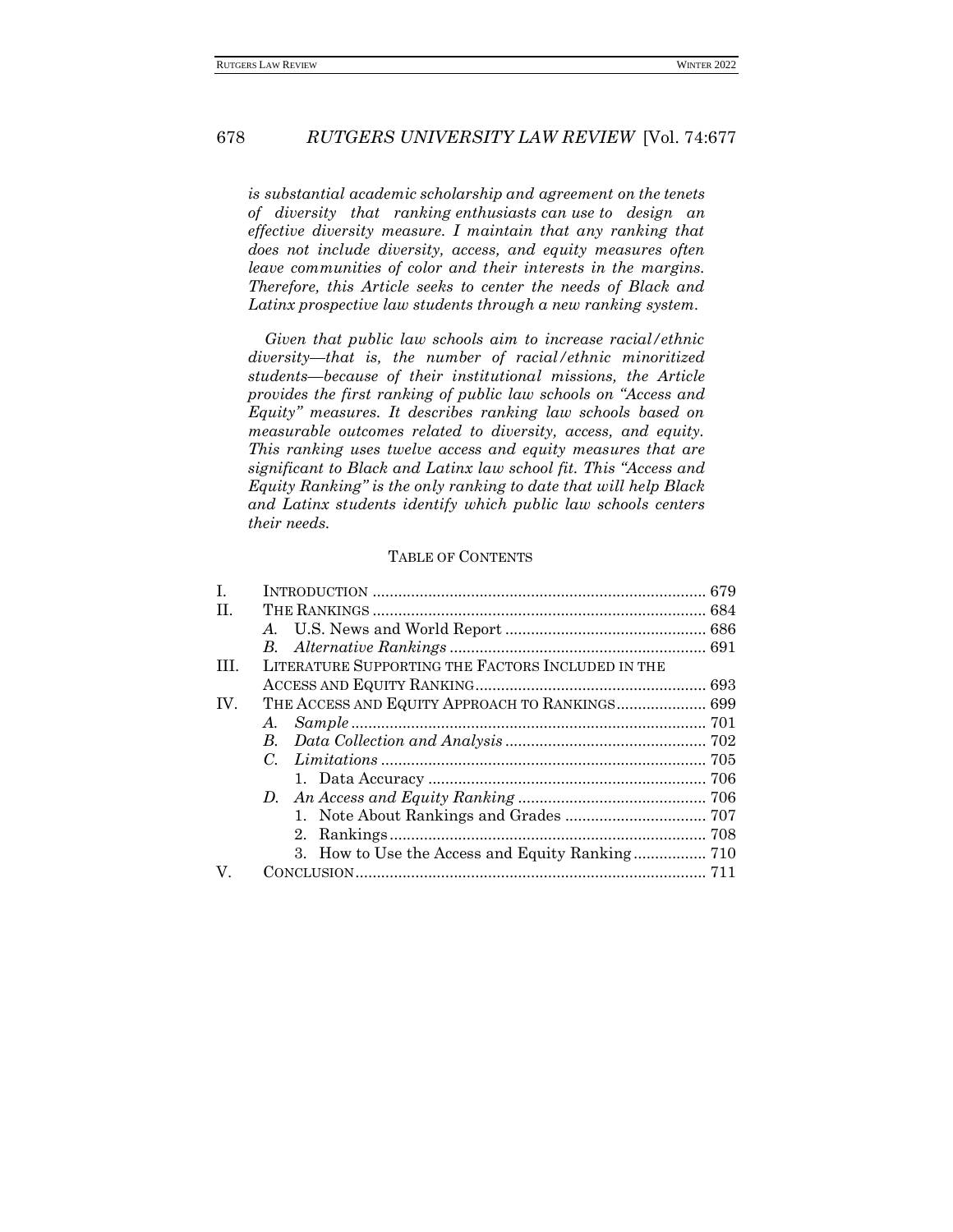#### I. INTRODUCTION

<span id="page-2-0"></span>In the 1990s, the *U.S. News and World Report* ("*U.S. News*") unleashed its hierarchization system upon American law schools.<sup>1</sup> This system changed how the legal academy, prospective students, and administrators view legal education.<sup>2</sup> This limiting system, whereby it gives no weight to diversity in neither its primary institutional nor disciplinary rankings, has played a role in perpetuating and preserving the status quo of the lack of diversity in the legal profession.<sup>3</sup>

While there are a host of reasons why there exists low levels of racial diversity in law schools,4—for example, public law schools "voluntarily forgo[ing] affirmative action policies in favor of seeking higher rankings," <sup>5</sup> —the rankings, one influential contributor, has remained vigorously charged and contentious. More specifically, scholars strongly hypothesize that one of the most critical factors contributing to the legal

3. Alex M. Johnson, Jr., *Including Diversity in* U.S. News*' Rankings: One Small Step in the Right Direction*, 27 J. C.R. & ECON. DEV. 167, 168–76 (2013) [hereinafter *One Small Step*] (discussing the impact, growth, and import of the rankings to legal education and how they have resulted in a decrease of diversity in law schools).

<sup>1.</sup> Paul L. Caron & Rafael Gely, *What Law Schools Can Learn from Billy Beane and the Oakland Athletics*, 82 TEX. L. REV. 1483, 1510 (2004) (book review).

<sup>2.</sup> *See* Louis H. Pollak, *Why Trying to Rank Law Schools Numerically Is a Non-Productive Undertaking: An Article on the* U.S. News & World Report *2009 List of "the Top 100 Schools*,*"* 1 DREXEL L. REV. 52, 60–65 (2009) (advocating against the usage of *U.S. News* rankings while conceding to its influence); *see also* Christopher J. Ryan, Jr., *A Value-Added Ranking of Law Schools*, 29 U. FLA. J.L. & PUB. POL'Y 285 *passim* (2019) (discussing the *U.S. News* rankings of law schools, alternative ranking systems of law schools, and ranking law schools by the value they add to their students); Bernard S. Black & Paul L. Caron, *Ranking Law Schools: Using SSRN to Measure Scholarly Performance*, 81 IND. L.J. 83, 84– 85 (2006); Caron & Gely, *supra* note 1, at 1510–17; Rachel F. Moran, Commentary, *Of Rankings and Regulation: Are the* U.S. News & World Report *Rankings Really a Subversive Force in Legal Education?*, 81 IND. L.J. 383, 383–91 (2006); Jeffrey Evans Stake, *The Interplay Between Law School Rankings, Reputations, and Resource Allocation: Ways Rankings Mislead*, 81 IND. L.J. 229, 230 (2006).

<sup>4.</sup> *See* AM. BAR ASS'N, 2020 ABA PROFILE OF THE LEGAL PROFESSION i (2020) (statement of ABA President Judy Martinez) ("The report also measures how far we have to go as a profession when it comes to race. For example, just 5% of all lawyers in the U.S. are African American, even though African Americans are 13% of the U.S. population. And Native Americans are severely underrepresented on the federal bench. Only two federal judges are Native American among 1,386 nationwide (that's one-tenth of 1%), despite the fact that 1.3% of the U.S. population is Native American."). Unsurprisingly, white lawyers have dominated the legal profession at or around 85% since 2010. *See id.* at 109. While ABA President Judy Martinez did not speak to the Latinx population statistics, the report reveals that Latinx lawyers decreased to 4.6% in 2020 from 5.2% in 2018. *Id.*

<sup>5.</sup> *One Small Step*, *supra* note 3, at 169.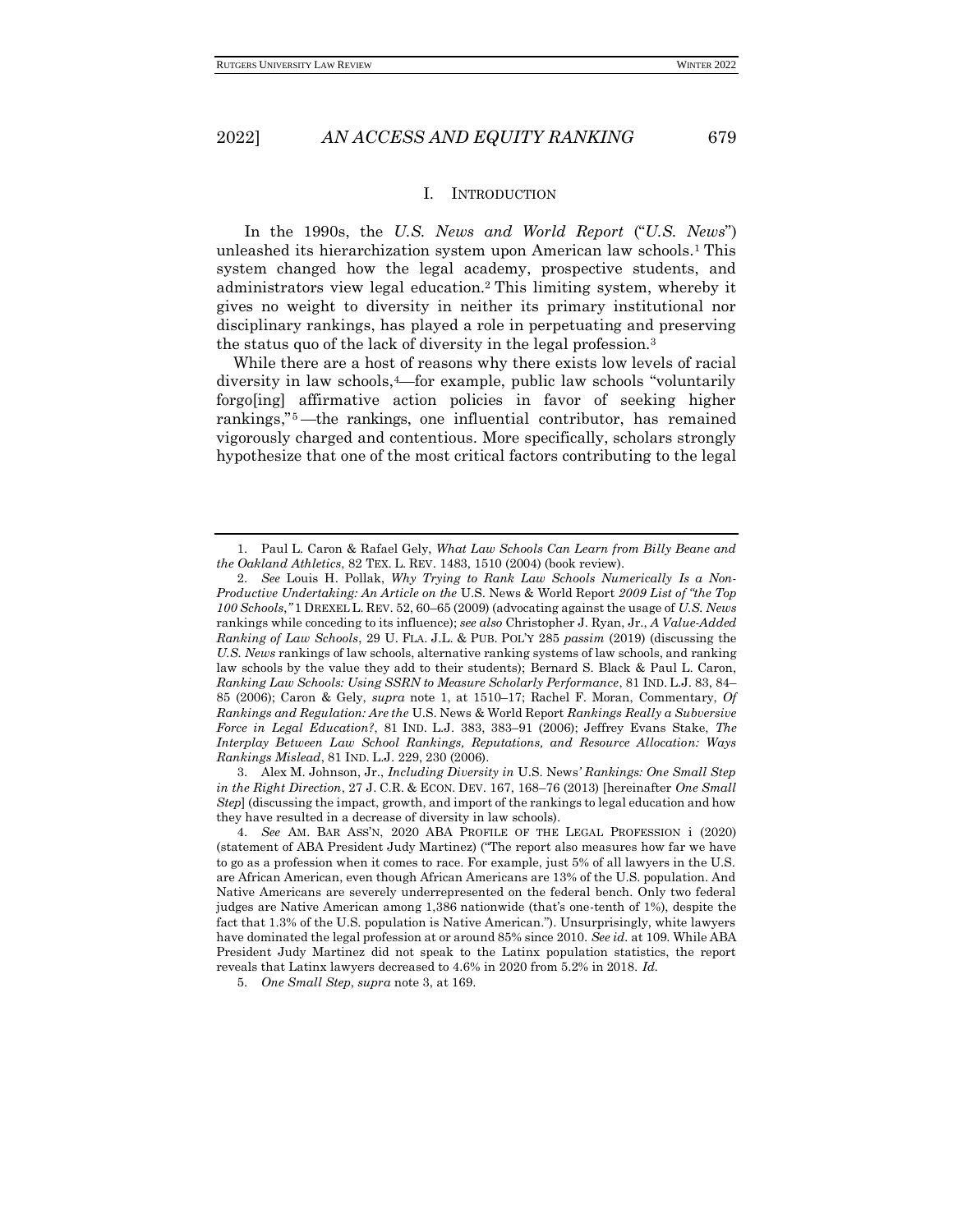profession's lack of diversity is the limiting scope of the rankings of law schools.<sup>6</sup>

Traditionally, the usefulness of a university ranking system depends primarily on whether it provides information about important factors to the user.<sup>7</sup> University rankings communicate a host of items to a user, however, they most commonly assert that it can be used as a proxy to determine a university's quality and value. <sup>8</sup> Similarly, law school rankings attempt to communicate a measure of a law school's quality and value. <sup>9</sup> Although employers and other stakeholders use law school rankings to help gain insight into the "best law school," rankings are traditionally most used by prospective law students.<sup>10</sup> Specifically, future law students rely on law school rankings to evaluate whether the benefit of a legal education outweighs the cost of legal education.<sup>11</sup> Additionally, prospective law students likely rely on rankings to gauge if the law school is an appropriate match or fit because "information is difficult for outsiders [to legal education] to gather themselves."<sup>12</sup> Thus, what factors

7. Christopher J. Ryan, Jr. & Brian L. Frye, *A Revealed-Preferences Ranking of Law Schools*, 69 ALA. L. REV. 495, 500 (2017) ("[U]sefulness of a law school ranking system depends not only on which factors it considers, but also on its intended audience. The intended audience of a rankings system is typically prospective law students.").

8. Marc Meredith, *Why Do Universities Compete in the Ratings Game? An Empirical Analysis of the Effects of the* U.S. News and World Report *College Rankings*, 45 RSCH. HIGHER EDUC. 443, 445–46, 459 (2004) (discussing the impact of the *U.S. News and World Report* rankings on college admissions and its disparate impact on public and private colleges); Don Hossler, *The Problem with College Rankings*, 5 ABOUT CAMPUS 20, 21 (2000) (claiming that the "general public and many public policymakers often see college rankings as just another way of assessing quality" and value).

10. Ryan & Frye, *supra* note 7, at 499–500 (discussing the subjective approach to law school rankings based on law school students' preferences).

11. *Id.* at 499; *see also* Michael Sauder & Ryon Lancaster, *Do Rankings Matter? The Effects of* U.S. News & World Report *Rankings on the Admissions Process of Law Schools*, 40 L. & SOC'Y REV. 105, 106–07, 116 (2006).

12. *See* Sauder & Lancaster, *supra* note 11, at 106–07.

<sup>6.</sup> *E.g.*, *id.* (lamenting about the rankings and its "detrimental effect on the choices that law school applicants make in selecting which law schools to apply to and matriculate at"). Professor Johnson claims that the "result of this impact is the misapplication of law students to law schools with a resulting decline in the number of African-American students matriculating at our law schools." *Id.* He goes on to say that his review of the data demonstrates "the widening scope of misapplication and does allow [him] to present a reasonable hypothesis that the misapplication [of minoritized individuals] is due to the influence of the rankings." *Id.* at 170; *see also* Alex M. Johnson, Jr., *The Destruction of the Holistic Approach to Admissions: The Pernicious Effects of Rankings*, 81 IND. L.J. 309, 358 (2006) [hereinafter *The Pernicious Effects of Rankings*].

<sup>9.</sup> *See* Robert L. Jones, *A Longitudinal Analysis of the* U.S. News *Law School Academic Reputation Scores Between 1998 and 2013*, 40 FLA. ST. U.L. REV. 721, 722–23 (2013); Olufunmilayo B. Arewa et al., *Enduring Hierarchies in American Legal Education*, 89 IND. L.J. 941, 944–45 (2014).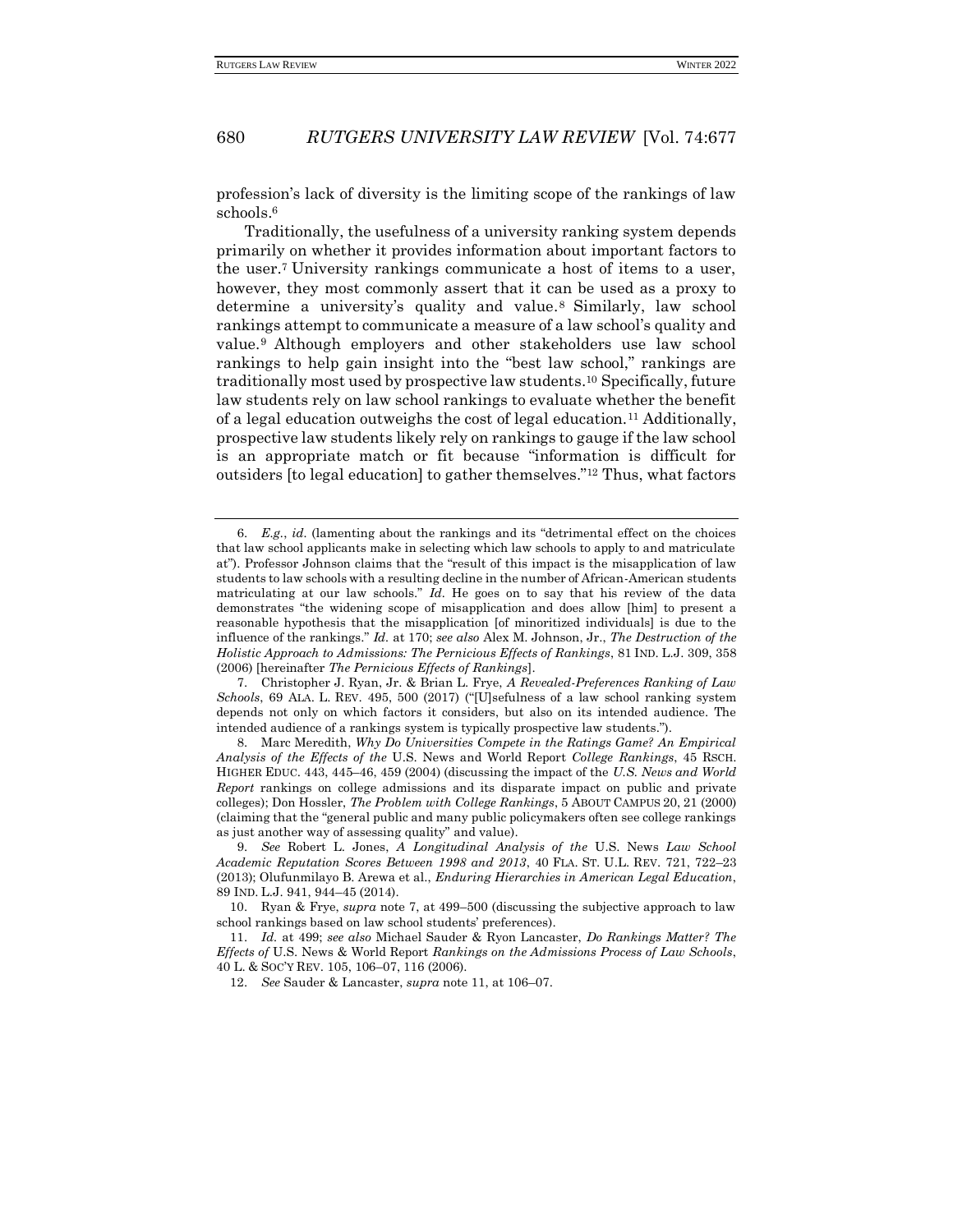ranking systems prioritize is of particular concern because they define what is considered measures of "quality and value," and should, to some extent, communicate a law school's accessibility and attainability to prospective students.<sup>13</sup>

Among the critics of the ranking system are members of public law schools.<sup>14</sup> Public law schools, which are partly funded by the taxpaying public,<sup>15</sup> are affected by the rankings in their asserted efforts to remain accessible to their citizens. Put simply, these institutions belong in part to the public<sup>16</sup> and have an obligation "to seek students from the broadest" cross-section of the state public." <sup>17</sup> One would hope that public law schools would prioritize their state's needs, but many law schools have found creative ways around this mandate.<sup>18</sup> As a result, many public law

15. *But see* Rachel F. Moran, *Clark Kerr and Me: The Future of the Public Law School*, 88 IND. L.J. 1021, 1031 (2013) (lamenting that "as state revenues for public law schools decline, there is a growing rhetoric of privatization and self-sufficiency").

16. *See* SHAUN R. HARPER & ISAIAH SIMMONS, BLACK STUDENTS AT PUBLIC COLLEGES AND UNIVERSITIES: A 50-STATE REPORT CARD 6 (2019) (discussing why higher education in the United States "is a public good," as they argue that while higher education "confers enormous personal and material advantages to individuals, it more significantly profits our broader society").

18. *See* Moran, *supra* note 15, at 1031 ("The law schools at the University of Michigan and the University of Virginia already have moved decisively in th[e] direction [toward privatization], while those at Arizona State University and the University of Minnesota have announced plans to become self-sufficient."); Karen Dybis, *When Public Funding Is* 

<sup>13.</sup> While some may argue that ranking systems are simply a starting point, and prospective students can quickly lookup factors that align with their interests, I maintain that marginalized populations are already overtaxed and overburdened during their law school admissions process. Professor Aaron Taylor's article undergirds this assertion as he chronicles and declares that Black Americans—and I argue other minoritized groups experience marginalization throughout the admission and matriculation processes in law schools. *See generally* Aaron N. Taylor, *The Marginalization of Black Aspiring Lawyers*, 13 FIU L. REV. 489 (2019) (arguing that Black Americans who aspire to be lawyers experience unique challenges and marginalized experiences in applying to and attending law schools).

<sup>14.</sup> Many professors at public law schools have published scholarship on this topic. *See, e.g.*, *The Pernicious Effects of Rankings*, *supra* note 6; *see also* Andrew P. Morriss & William D. Henderson, *Measuring Outcomes: Post-Graduation Measures of Success in the* U.S. News & World Report *Law School Rankings*, 83 IND. L.J. 791, 795–96 (2008); Nancy B. Rapoport, *Ratings, Not Rankings: Why* U.S. News & World Report *Shouldn*'*t Want to be Compared to*  Time *and* Newsweek—*or* The New Yorker, 60 OHIO ST. L.J. 1097, 1099–1100 (1999) (lamenting that "objective" input factors used by *U.S. News*' rankings, such as GPA and LSAT scores, are not "good indicator[s] of *quality*" because "[t]hese numbers don't reflect how well the law school teaches, how cutting-edge its research is, or whether the law school community is cutthroat or supportive").

<sup>17.</sup> Rex R. Perschbacher, *The Public Responsibilities of a Public Law School*, 31 U. TOL. L. REV. 693, 694 (2000) (discussing the four varied responsibilities public law schools have: "(1) [to have] genuinely equal access; (2) [to have] learning environments that prepare students to lead and participate in a democratic society; (3) [to have] engagement—a conscious effort to bring resources and expertise to bear on community, state, national and international problems; and (4) [to be] open and [have] public accountability").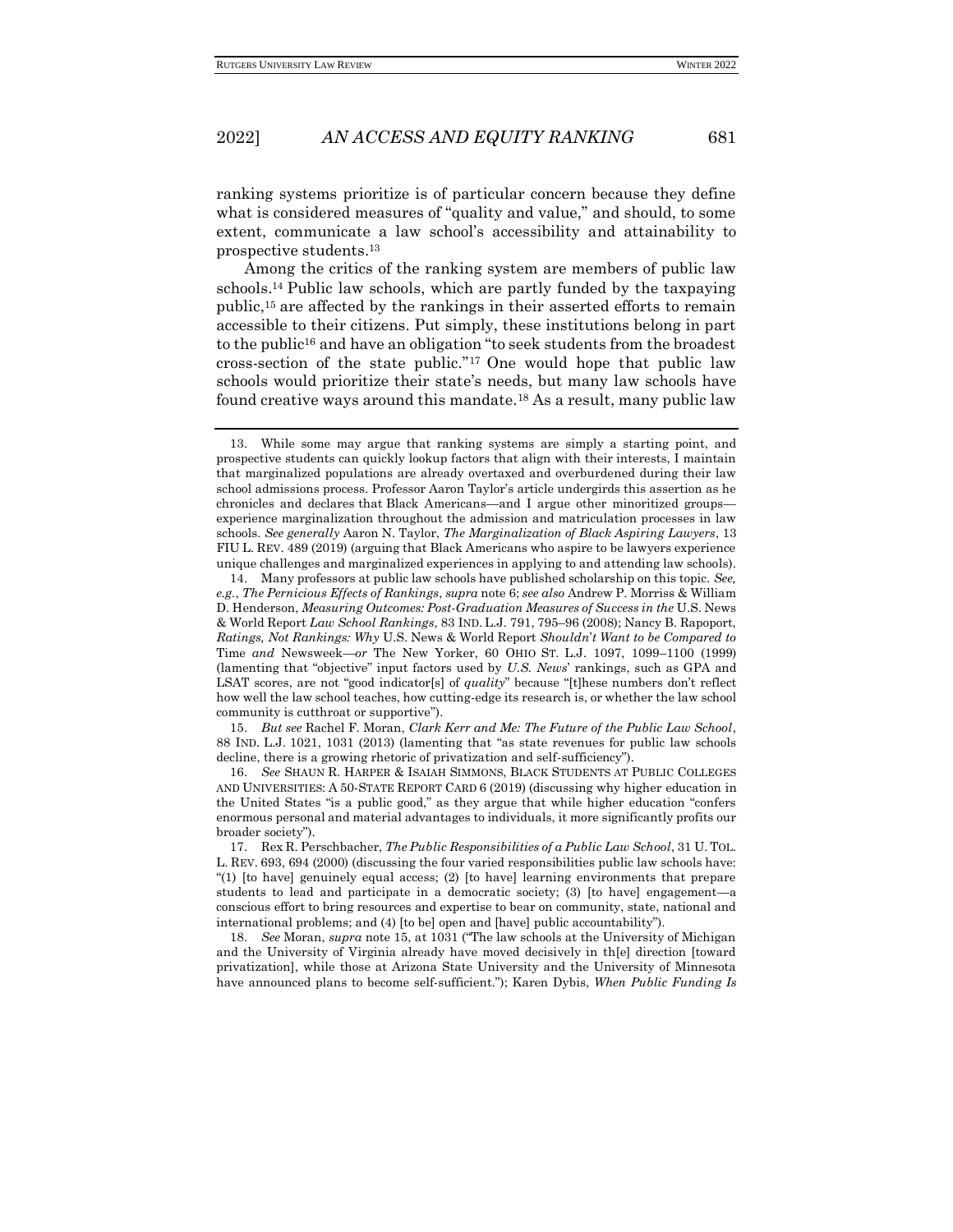schools leave parts of their citizenry, particularly minoritized communities, with limited legal education access.<sup>19</sup> This Article focuses on public law schools because lawyers and the legal field per se hold themselves out to the public as a public profession whereby they are officers of the court, the public's call of consciousness, and the people's attorney.<sup>20</sup> This public call is often codified and expressed repeatedly in bar ethical codes across the country, where the code says that a lawyer is "a public citizen having special responsibility for the quality of justice."<sup>21</sup> Given that those with a legal education have a public responsibility embedded in their profession and substantially influence the public, the question of who has access to the state's public law school should forever be present.

Having no diversity measures within arguably the most popular law school ranking system often contributes to low rates of Black and Latinx students in law school classes<sup>22</sup> and ultimately a lack of Black and Latinx lawyers in their localized communities. Therefore, this Article assesses the access and equity rationale in both the *U.S. News* law school rankings and several other alternative ranking systems created and popularized by law academics. <sup>23</sup> Then, I propose a ranking scheme substantiated by literature in higher education that helps understand important institutional factors key to Black and Latinx student success. My ranking, the *Access and Equity Ranking of Public Law Schools*, reimagines public law school rankings by re-ranking all public law schools, as deemed by the American Bar Association, on factors not in the *U.S. News and World Ranking* <sup>24</sup> or in any other ranking while also

21. Rhode, *supra* note 20, at 1545 (quoting MODEL RULES OF PRO. CONDUCT pmbl. (AM. BAR ASS'N 2002))*.*

22. *See* Vernellia R. Randall, *The Misuse of the LSAT: Discrimination Against Blacks and Other Minorities in Law School Admissions*, 80 ST. JOHN'S L. REV. 107, 107–08 (2006). 23. *See infra* Part II.

24. The *U.S. News* ranking at last count uses twenty factors to make its annual evaluation of law schools. Robert Morse et al., *Methodology: 2022 Best Law Schools* 

*No Longer Available*, 20 NAT'L JURIST 12, 12 (2011); Jenna Ross, *Two U of M Schools Consider Switching to Private-Funding Only*, STAR TRIB. (July 4, 2011, 11:14 PM), https:// www.startribune.com/two-u-of-m-schools-consider-switching-to-private-funding-only/ 124987709/.

<sup>19.</sup> *See* Moran, *supra* note 15, at 1033–35.

<sup>20.</sup> Deborah L. Rhode, *Law, Lawyers, and the Pursuit of Justice*, 70 FORDHAM L. REV. 1543, 1545 (2002) (discussing the responsibilities of lawyers and the law to the public and their interests in the twenty-first century); *see also* Christopher Edley, Jr., *Fiat Flux: Evolving Purposes and Ideals of the Great American Public Law School*, 100 CAL. L. REV. 313, 315, 321 (2012). The mission of great public schools is to support "economic and social development." *Id.* at 321. In doing so, great public law schools' plan to accomplish those aims must be both "obvious and palpable." *Id.* This logic is undergirded by "the purpose of land grant colleges and universities under the federal Morrill Act of 1862." *Id.*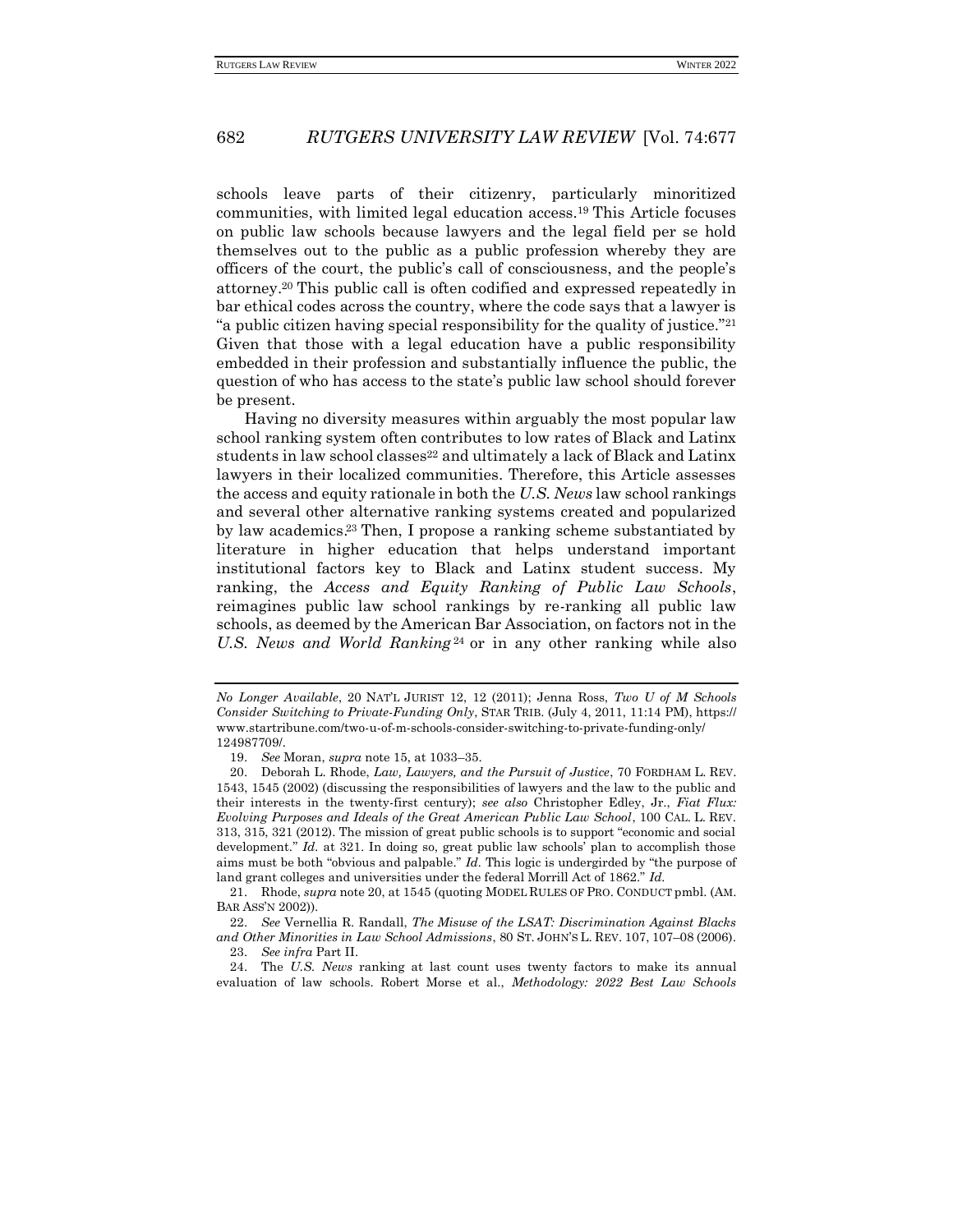proffering a ranking that centers Black and Latinx student populations.<sup>25</sup> With several factors adopted from Harper and Simmons scholarship,<sup>26</sup> the factors include several access and equity indicators—student representation in relationship to a state's demographics, $27$  faculty racial composition,<sup>28</sup> gender equity among student populations, <sup>29</sup> gender equity among faculty,<sup>30</sup> completion ratio of Black and Latinx students,<sup>31</sup> financial equity, <sup>32</sup> faculty ratio to the minoritized student populations, <sup>33</sup> and minoritized student ratio to law school student population. <sup>34</sup> The re-ranking will score the law schools using a standardized index.

The *Access and Equity Ranking of Public Law Schools* will draw more attention to the public schools of legal education that are creating environments conducive to Black and Latinx students' success. Second, the *Access and Equity Ranking* will equip institutional leaders and educators with information on specific measures related to access, equity, and diversity to create change at their law schools. Lastly, I wish to reorient the deficit-framing that minoritized students often encounter at colleges and universities<sup>35</sup> while simultaneously shifting the questioning

- 26. *See* HARPER & SIMMONS, *supra* note 16, at 6
- 27. *See infra* notes 96–102 and accompanying text.
- 28. *See infra* notes 112–16 and accompanying text.
- 29. *See infra* notes 100–01 and accompanying text.
- 30. *See infra* notes 100–01 and accompanying text.
- 31. *See infra* notes 117–28 and accompanying text.
- 32. *See infra* notes 96–99 and accompanying text.
- 33. *See infra* notes 112–16 and accompanying text.
- 34. *See infra* notes 117–28 and accompanying text.

35. *See generally* Krystal L. Williams et al., *(Re)Creating the Script: A Framework of Agency, Accountability, and Resisting Deficit Depictions of Black Students in P-20 Education*, 89 J. NEGRO EDUC. 249, 249 (2020) ("[E]ducation research and practice has failed to accentuate the factors that promote Black student success and, instead, produced deficit-centered narratives that focused on Black students' academic underachievement and challenges. . . . [Author's also provided] conceptual guidance . . . to identify, challenge, and disrupt the continuation of majoritarian narratives concerning Black students, which often restrict opportunity structures and Black students' overarching educational trajectories."); *see also* Gloria Ladson-Billings, *Pushing Past the Achievement Gap: An Essay on the Language of Deficit*, 76 J. NEGRO EDUC. 316, 316 (2007) (challenging educators and various stakeholders to look at the "inherent fallacies of the achievement gap discourse and place students' academic struggles in the larger context of social failure including health,

*Rankings*, U.S. NEWS & WORLD REP. (Mar. 29, 2021, 9:00 PM), https://www.usnews.com/ education/best-graduate-schools/articles/law-schools-methodology. At least two of these are subjective: the ratings by academics and the ratings by lawyers and judges. *See id.* The other factors are based on objective actuarial data—undergraduate GPA, bar passage rate, student-faculty ratio, to name a few. *See id.* For a thorough critique see STEPHEN P. KLEIN & LAURA HAMILTON,THE VALIDITY OF THE U.S. NEWS AND WORLD REPORT RANKING OF ABA LAW SCHOOLS (1998).

<sup>25.</sup> *See infra* Part IV.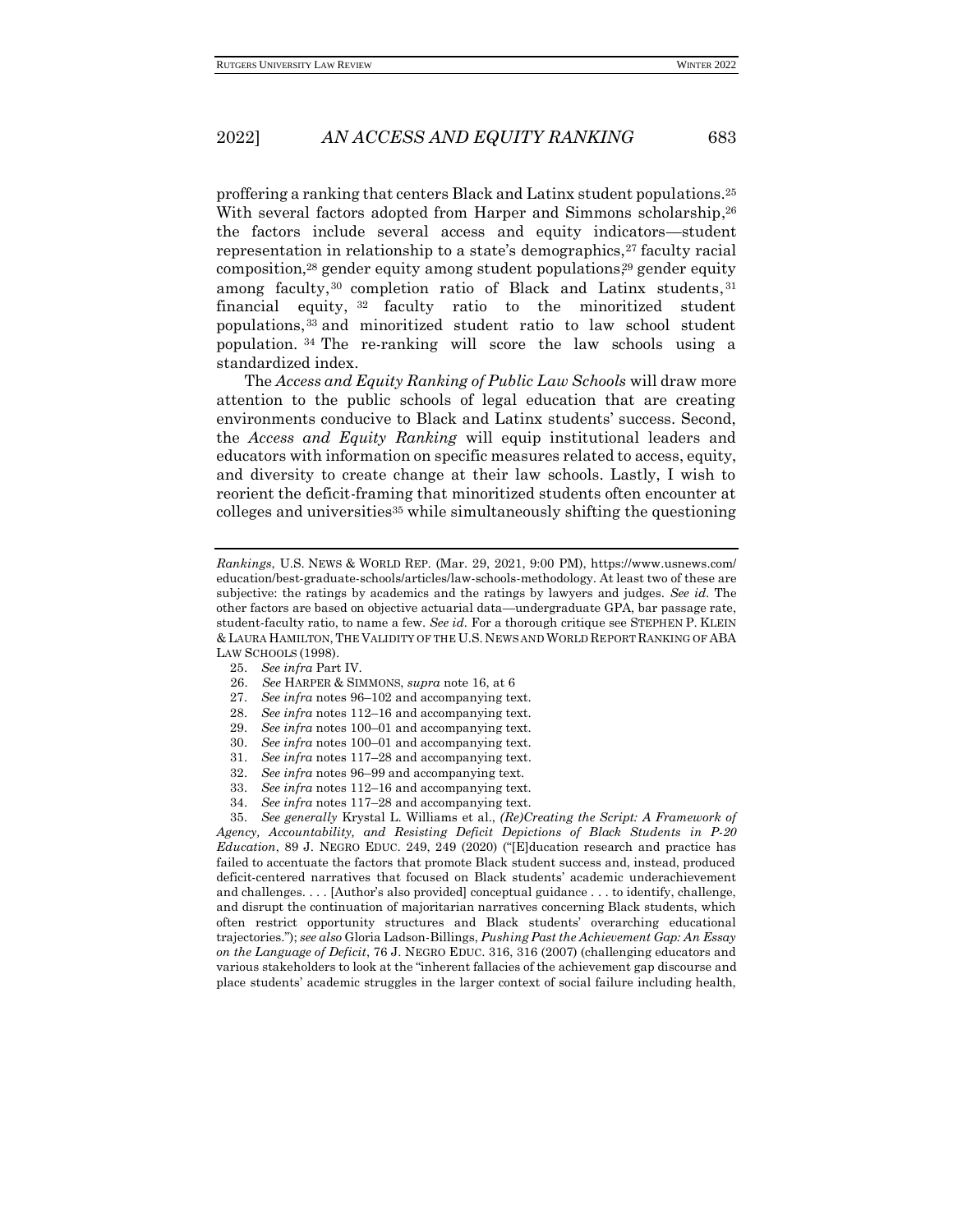to invisible and dysfunctional institutional mechanisms<sup>36</sup> that make the experiences for Black and Latinx law students hostile. For example, rather than asking: Why are minoritized law students poorly adjusting to the law school culture? I implore readers to interrogate: Why do public law schools do so poorly at attracting minoritized students? Why do public law schools alienate and isolate students of color? Why do public law schools perennially straddle people of color with more student loan debt than other law school goers? Why do public law schools not afford minoritized individuals more significant and more frequent access to same-race faculty members?<sup>37</sup>

Thus, with the *Access and Equity Ranking*, prospective Black and Latinx students will have access to more information salient to their needs when choosing a law school.

I address the access and equity gaps in both the *U.S. News* law school rankings and alternative ranking systems in the following sections. Next, I discuss evidence from the higher education literature surrounding each factor addressed in the *Access and Equity Ranking*. Lastly, I present the results of the *Access and Equity Ranking*.

#### II. THE RANKINGS

<span id="page-7-0"></span>Who wins in any ranking system is determined by who is assigning value to the factors in its algorithm.<sup>38</sup> More proximally, the choice of factors included in an algorithm depends primarily on the perspective of

wealth, and funding gaps that impede their school success"); *see generally* Gloria Ladson-Billings, *From the Achievement Gap to the Education Debt: Understanding Achievement in U.S. Schools*, 35 EDUC. RESEARCHER 3 (2006).

<sup>36.</sup> *See, e.g.*, Juan Carlos Garibay et al., "*It Affects Me in Ways That I Don't Even Realize": A Preliminary Study on Black Student Responses to a University*'*s Enslavement History*, 61 J. COLL. STUDENT DEV. 697, 697–98 (2020) (discussing how the invisible history of a university's nexus to slavery affects contemporary Black emotional, behavioral, and psychological well-being); *see also* Juan Carlos Garibay & Christopher L. Mathis, *Does a University's Enslavement History Play a Role in Black-Student- White Faculty Interactions? A Structural Equation Model*, 11 EDUC. SCIS. 809 (2021) (examining whether Black college students' emotional responses to their institution's history of slavery plays a role in contemporary interactions with white faculty using structural equation modeling techniques; authors findings highlight the significance of background characteristics, students' emotional responses to their institution's slavery history, and experiences with racial microaggressions during college in predicting negative interactions with white faculty); *see generally* Sylvia Hurtado et al., *Enhancing Campus Climates for Racial/Ethnic Diversity: Educational Policy and Practice*, 21 REV. HIGHER EDUC. 279, 283 (1998) (discussing how the silent "historical vestiges of segregated schools and colleges continue to affect the climate for racial/ethnic diversity on college campuses").

<sup>37.</sup> *See* HARPER & SIMMONS, *supra* note 16, at 6 (asking similar questions of public universities by interrogating their treatment of Black students across the nation).

<sup>38.</sup> *See* Ryan & Frye, *supra* note 7, at 506.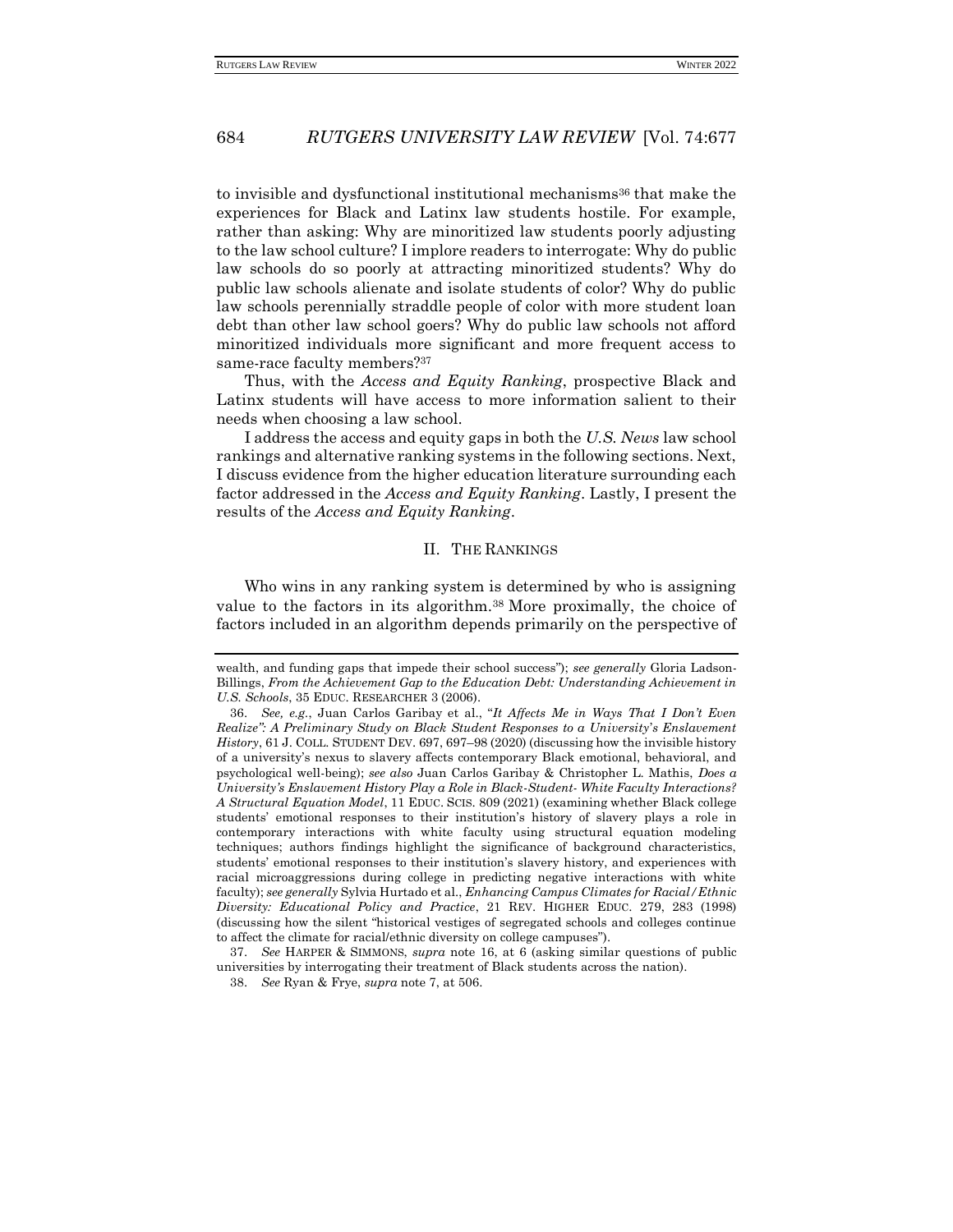the decision-maker and their controlling value set.<sup>39</sup> Which factors that are included are of great importance because often times ranking lists are the first source of information prospective students seek.<sup>40</sup> Although there are very few law school ranking lists, this Article will focus on those produced by the *U.S. News* and the few alternative rankings produced by legal scholars.<sup>41</sup> While the legal academy is displeased with diversity's absence from the ranking systems, <sup>42</sup> apart from one exception, <sup>43</sup> to date the academy has not proffered any other ranking that addresses diversity. However, these varied ranking schemes are of interest for several reasons. First, they each have published an assessment of public law schools. Second, they also claim to provide a ranking of a law school based on some overall version of "quality." In fact, the *U.S. News* boldly describes which law school is the "best" from year to year. Third, these law school rankings vary in their prestige, publication frequency, and influence on prospective law students.

41. *See infra* Part II.

43. Manhire, *supra* note 42, at 1.

<sup>39.</sup> *See id.* at 496, 500.

<sup>40.</sup> *See* Nicholas A. Bowman & Michael N. Bastedo, *Anchoring Effects in World University Rankings: Exploring Biases in Reputation Scores*, 61 HIGHER EDUC. 431, 431– 34 (2011) (discussing the anchoring effects when it comes to higher education and institutional reputation). Anchoring bias, borne out of the psychology field, is a cognitive bias that causes people to rely heavily on the first piece of information given about a topic. *See id.* at 433*.* In applying this concept to prospective law students, they often overwhelmingly depend on law school rankings in choosing their law school. *See supra* note 2 and accompanying text. Put differently, anchor theory suggests that when people make judgments or assumptions about a particular phenomenon, they subsequently view newer additional information through the prism and understanding of the anchored text or information instead of seeing it objectively. Bowman & Bastedo, *supra* note 40, at 433; *see also* Stake, *supra* note 2, at 245, 250–54 (showing that the *U.S. News* law school rankings predict and influence the academic reputation of law schools and produced an anchoring effect resulting in the reputation and actual ranking of the law school being more aligned with each other).

<sup>42.</sup> *See, e.g.*, Kevin R. Johnson, *The Importance of Student and Faculty Diversity in Law Schools: One Dean's Perspective*, 96 IOWA L. REV. 1549, 1574–75 (2011); *see also* Kevin R. Johnson, *Measuring Law School Excellence: Diversity Among Law Students*, 101 IOWA L. REV. ONLINE 40, 40–42 (2015) (arguing that the *U.S. News* rankings should "expressly incorporate student and faculty diversity into its much-watched annual rankings of law schools"); J.T. Manhire, *Beyond the* U.S. News *Index: A Better Measure of Law School Diversity*, 101 IOWA L. REV. ONLINE 1, 2–5 (2015) (discussing "why law school diversity is . . . critical, and why measuring it is so important" in the *U.S. News* ranking, and going on to constructively offer measures of a variety of kinds of diversity among law students that might be worthy of *U.S. News*' consideration); Renwei Chung, *What Could Disrupt Diversity in Law? The Economy, Stupid.*, ABOVE THE LAW (Dec. 26, 2014, 2:39 PM), https:// abovethelaw.com/2014/12/what-could-disrupt-diversity-in-law-the-economy-stupid/.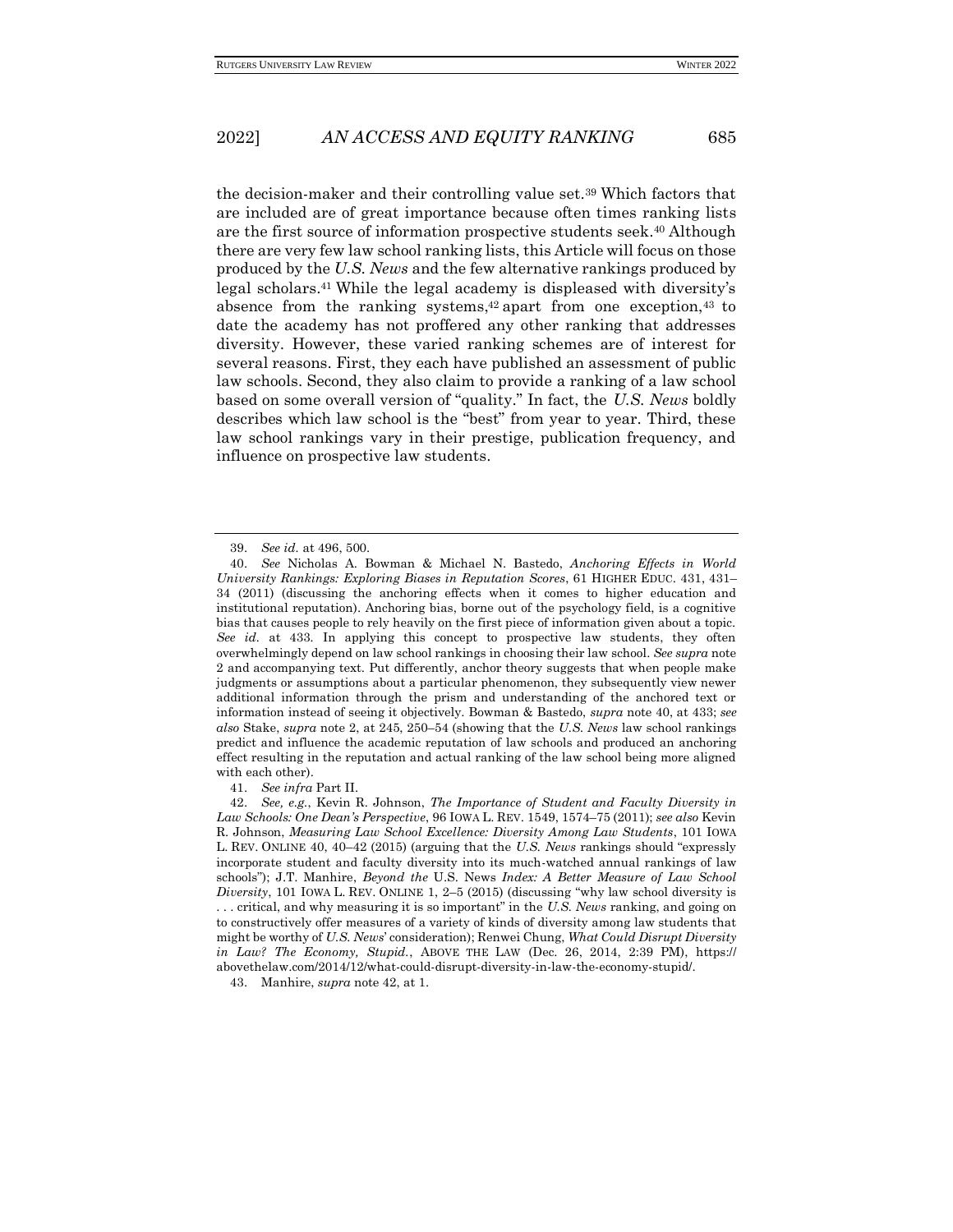#### <span id="page-9-0"></span>*A.* U.S. News and World Report

The most famous system for ranking U.S. law schools is the *U.S. News*. The *U.S. News* law school rankings are the "gold standard of the ranking business."<sup>44</sup> The 2021 rankings of its "Best Law Schools" began with the claim that "[a] career in law starts with finding the [law] school that fits you best."<sup>45</sup> In the ranking, the ranked law schools were scored using the collected survey data and the unpublished estimates—by twenty measures of quality.<sup>46</sup> Those measures can be summarized as follows:

- Quality Assessment (weighted by 0.40)
	- o Peer assessment score
	- o Assessment score by lawyers and judges
- Selectivity (weighted by 0.21)
	- o Median LSAT and GRE scores
	- o Median undergraduate GPA
	- o Acceptance rate
- Placement Success (weighted by  $0.2525$ )
	- o Success is determined by calculating employment rates for graduates at
		- Graduation; and
		- Ten months after graduation
	- o Bar passage rate
	- o Average debt incurred
- Faculty Resources (weighted by 0.1375)
	- o Expenditures per student
	- o Student-faculty ratio
	- o Library resources<sup>47</sup>

The *U.S. News*, albeit elaborate, is incomplete and imperfect. This ranking has not included any diversity measures in its annual ranking.<sup>48</sup> Leaders of the ranking system suggest that diversity is too complex to define and are concerned about designing a diversity measure not

<sup>44.</sup> Ryan, *supra* note 2*,* at 287; *see also* Jones, *supra* note 9, at 722–23.

<sup>45.</sup> *2022 Best Law Schools*, U.S. NEWS & WORLD REP., https://www.usnews.com/bestgraduate-schools/top-law-schools/law-rankings (last visited Feb. 8, 2022).

<sup>46.</sup> Morse et al., *supra* note 24.

 <sup>47.</sup> *Id.* As of the 2022 rankings, *U.S. News* also includes average debt incurred of obtaining a J.D. at graduation (weighted by 0.03) and the percent of law school graduates incurring J.D. law school debt (weighted by 0.02). *Id.*

<sup>48.</sup> *See id.*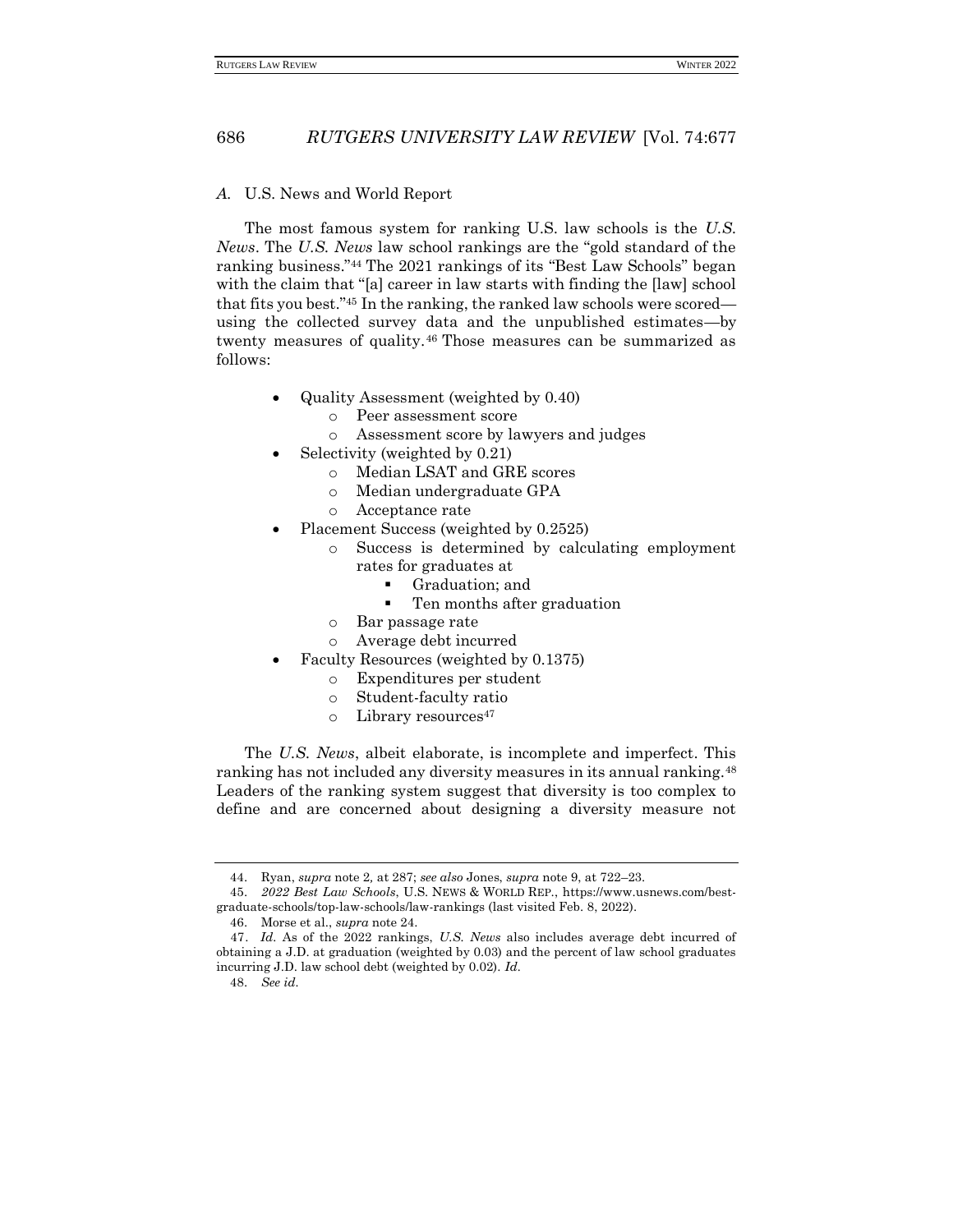accepted by educators and students. <sup>49</sup> Chief Data Strategist Robert Morse of the *U.S. News* further noted that the "*U.S. News* does not want our rankings to be part of the ongoing public policy debate of how to achieve diversity goals at law schools or other parts of higher education." <sup>50</sup> Additionally, in 2011, Morse noted "another important issue is to what degree diversity is linked to academic quality versus being an important social goal." <sup>51</sup> Morse further asserts that there is a viable question of "whether diversity should even be included in the rankings, given that the main purpose of the rankings is to identify the best schools academically."<sup>52</sup>

However, numerous scholars strongly disagreed with Director Morse and called out both the importance of and need to have diversity measures included in law schools' rankings.<sup>53</sup> Scholars, Justices, and lawyers have all also detailed evidence that corroborates the positive influences of diversity in education.<sup>54</sup> However, the *U.S. News* actively

<sup>49.</sup> *See* Robert Morse, *U.S. News' Views on Including Diversity in Our Best Law Schools Ranking*, 27 J. C.R. & ECON. DEV. 217, 219–20 (2013) [hereinafter *U.S. News' Views*]; Alfred L. Brophy, *African American Student Enrollment and Law School Ranking*, 27 J. C.R. & ECON. DEV. 15, 15–16 (2013) (discussing "the relationship between African American student enrollment and *U.S. News* peer assessment scores of law schools").

<sup>50.</sup> Brophy, *supra* note 49, at 16–17; *Robert Morse*, U.S. NEWS & WORLD REP., https:// www.usnews.com/topics/author/robert-morse (last visited Feb. 8, 2022).

<sup>51.</sup> Robert Morse, *Should Diversity Be Added to Best Law Schools Rankings?*, YAHOO! NEWS (Apr. 7, 2011), https://news.yahoo.com/news/diversity-added-best-law-schoolsrankings-20110407-092638-969.html.

<sup>52.</sup> *Id.*

<sup>53.</sup> *See supra* note 42 and accompanying text.

<sup>54.</sup> *See, e.g.*, Parents Involved in Cmty. Schs. v. Seattle Sch. Dist. No. 1, 551 U.S. 701, 803, 838–43 (2007) (Breyer, J., dissenting) (discussing the educational, democratic, and social elements of which a school's compelling interest in achieving a racially diverse student body is comprised); Estes v. Metro. Branches of Dallas NAACP, 444 U.S. 437, 438, 451 (1980) (Powell, J., dissenting); Washington v. Seattle Sch. Dist. No. 1, 458 U.S. 457, 473 (1982) ("Attending an ethnically diverse school may help . . . [in] preparing minority children 'for citizenship in our pluralistic society,' while, we may hope, teaching members of the racial majority 'to live in harmony and mutual respect' with children of minority heritage." (citation omitted) (first quoting *Estes*, 444 U.S. at 451 (Powell, J., dissenting); and then quoting Columbus Bd. of Educ. v. Penick, 443 U.S. 449, 485 n.5 (1979) (Powell, J., dissenting))); Eboni S. Nelson, *Examining the Costs of Diversity*, 63 U. MIAMI L. REV. 577, 586 (2009) (discussing how the benefits schools hope to produce from a diverse student population "can be divided into three distinct types: social, democratic, and educational"); Brief for Respondents at 14–33, Grutter v. Bollinger, 539 U.S. 306 (2003) (No. 02–241) (discussing the Law School's compelling interest in securing educational benefits flowing from student-body diversity); Michael J. Kaufman, *(Still) Constitutional School De-Segregation Strategies: Teaching Racial Literacy to Secondary School Students and Preferencing Racially-Literate Applicants to Higher Education*, 13 MICH. J. RACE & L. 147, 166 (2007) (noting that school districts seeking to create racially diverse student bodies do so with the aim of producing the educational benefits resulting from diverse learning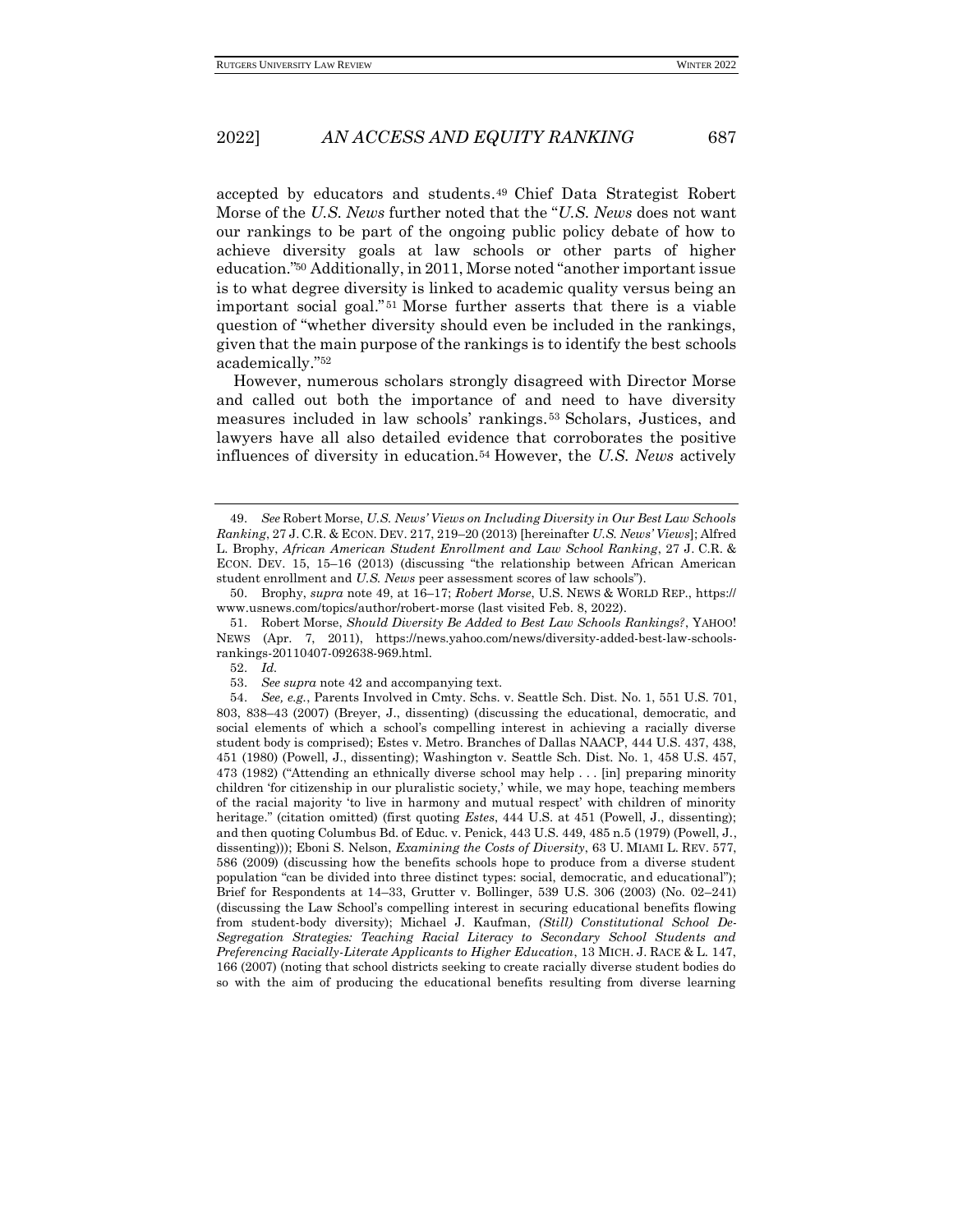chooses not to incorporate it in its annual report, but rather, created an incomplete racial diversity index, <sup>55</sup> disassociated from the annual report.<sup>56</sup> Director Morse notes that among the many reasons it did not incorporate the diversity index into the overall ranking is because law schools themselves have not reached a conclusion or consensus on what diversity is.<sup>57</sup> Yet, somehow the *U.S. News* found creative ways to define and operationalize other amorphous concepts, like "quality," which I argue is both amorphous and has no singular meaning understood by law schools. <sup>58</sup> Moreover, the idea of "quality" which it attempts to assess, has not received as much scholarly guidance as diversity. While there may not be widespread and conclusive consensus surrounding diversity, there does exist a critical mass of scholars, as well as the Supreme Court, that share common tenets in describing what diversity is and its importance

56. *U.S. News' Views*, *supra* note 49, at 219. Morse discusses the reasons for why the rankings do not include diversity. *Id.* He claims:

*Id.*

57. *Id.*

58. Morse et al., *supra* note 24.

environments); Patricia Gurin et al., *The Benefits of Diversity in Education for Democratic Citizenship*, 60 J. SOC. ISSUES 17, 31–33 (2004).

<sup>55.</sup> The racial diversity index and its further iterations have been somewhat chaotic. First, the *U.S. News* decided that they would not participate in the public policy debate at all surrounding diversity, as they cited that they did not see the *U.S. News and World Report Rankings* as policymakers or policy influencers. *See U.S. News' Views*, *supra* note 49, at 220. However, given the cultural pressure in demanding that they address diversity, they created the diversity index. *See id.* at 219. In their first iteration, as described in the paper, majority-minority law schools were penalized as it currently only measures the law schools on whether students are most likely to encounter classmates from a different racial or ethnic group. *See id.* at 217–19. Recognizing the limiting nature of that index, the *U.S. News* in 2021 proffered another, more complete diversity ranking that made glaring and painstaking mistakes. *See* Caroline Spiezio, *U.S. News Delays Law School Diversity Rankings After Deans' Uproar*, THOMSON REUTERS WESTLAW TODAY (Mar. 25, 2021, 11:52 PM), https://today.westlaw.com/Document/I2ea6be208dc711ebb3b7b5bc2f979fe9/View/ FullText.html?transitionType=SearchItem&contextData=(sc.Default). As a result, the *U.S. News* decided to postpone the ranking to a later undetermined date after law school deans across the country pointed out the issues with the new diversity ranking. *Id.* The problems included not counting multiracial students as underrepresented minorities and not including Asian students in the ranking. *Id.*; Staci Zaretsky, *U.S. News Pulls Law School Diversity Ranking Less than a Week Before Publication*, ABOVE THE LAW (Mar. 26, 2021, 3:42 PM), https://abovethelaw.com/2021/03/u-s-news-pulls-law-school-diversityranking-less-than-a-week-before-publication/.

First, law schools are not in agreement on a definition of diversity. Second, there is also not an agreement or consensus among law schools on how diversity should be measured. [Lastly], according to *U.S. News*, there is also not an agreement or consensus among the law schools that achieving diversity adds to the academic quality of law schools.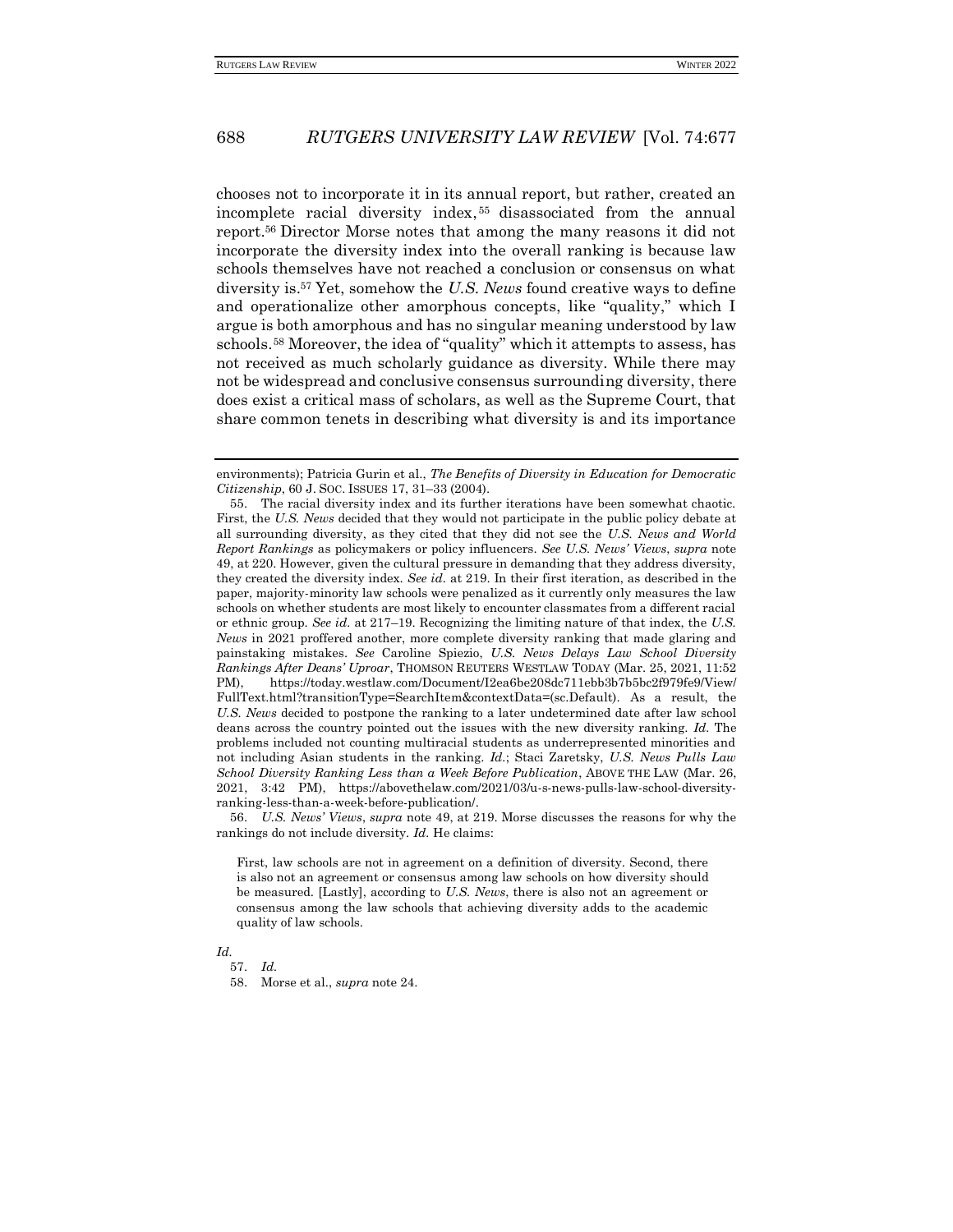in higher education, generally, and legal education, specifically. <sup>59</sup> As a representative text, Professors Carbado and Gulati proffered wellthought-out conceptual definitions  $60$  and operationalizations  $61$  of what diversity is and why it is important in a university setting.

In not adopting any of the items that are of relative consensus in the field, the *U.S News* diversity index only "identifies law schools where law students are most and least likely to encounter classmates from a different racial or ethnic group."<sup>62</sup> The index examines the representation of racial groups in the student population of the law school.<sup>63</sup> Each group's proportion in the student body is determined, and each school is assigned a score from zero to one based solely on the number of students in each racial category.<sup>64</sup> Among many problems, this methodology incompletely assesses diversity because it only recognizes diversity to mean miscellany across different races. <sup>65</sup> Put simply, even when a law school is a "majority-minority" law school, it may receive a low score. For example, Florida A&M University School of Law, a public historically Black university, founded with the express mission to educate African Americans,<sup>66</sup> would score low on the diversity index

61. *Id.* at 1154 (describing the importance of diversity and seven ways in which diversity can be operationalized in a college setting). They posit seven different ways of conceptualizing the utility of diversity: "(1) inclusion; (2) social meaning; (3) citizenship; (4) belonging; (5) colorblindness; (6) speech; and (7) institutional culture." *Id.*

<sup>59.</sup> *See generally* Grutter v. Bollinger, 539 U.S. 306 (2003) (affirming the constitutionality of diversity as a justification for affirmative action); Meera E. Deo, *The Promise of* Grutter*: Diverse Interactions at the University of Michigan Law School*, 17 MICH. J. RACE & L. 63 (2011); Angela Onwuachi-Willig, *Using the Master's "Tool" to Dismantle His House: Why Justice Clarence Thomas Makes the Case for Affirmative Action*, 47 ARIZ. L. REV. 113, 129–30 (2005); Chris Chambers Goodman, *Retaining Diversity in the Classroom: Strategies for Maximizing the Benefits that Flow from a Diverse Student Body*, 35 PEPP. L. REV. 663 (2008).

<sup>60.</sup> Devon W. Carbado & Mitu Gulati, *What Exactly Is Racial Diversity?*, 91 CAL. L. REV. 1149, 1153–54 (2003). They discuss their conceptualization of the definition of diversity as the "relationship [that] exists between race and social experiences, on the one hand, and knowledge and practices, on the other." *Id.* They go on to claim that central to that conceptualization is the "notion that how we experience, think about, and conduct ourselves in society is shaped, though not determined, by our race." *Id.* at 1154.

<sup>62.</sup> Robert Morse, *U.S. News Debates Law Schools over Adding Diversity to Rankings*, YAHOO! NEWS (Nov. 23, 2011), https://news.yahoo.com/news/u-news-debates-law-schoolsover-adding-diversity-180125846.html.

<sup>63.</sup> *See* Robert Morse, *Methodology: 2021 Law School Diversity Index*, U.S. NEWS & WORLD REP. (Mar. 16, 2020), https://www.usnews.com/education/best-graduate-schools/ articles/law-school-diversity-index-methodology.**Error! Hyperlink reference not valid.** 64. *See id.*

<sup>65.</sup> *See generally U.S. News' Views*, *supra* note 49.

<sup>66.</sup> *About FAMU*, FAMU, https://www.famu.edu/about-famu/index.php (last visited Feb. 8, 2022).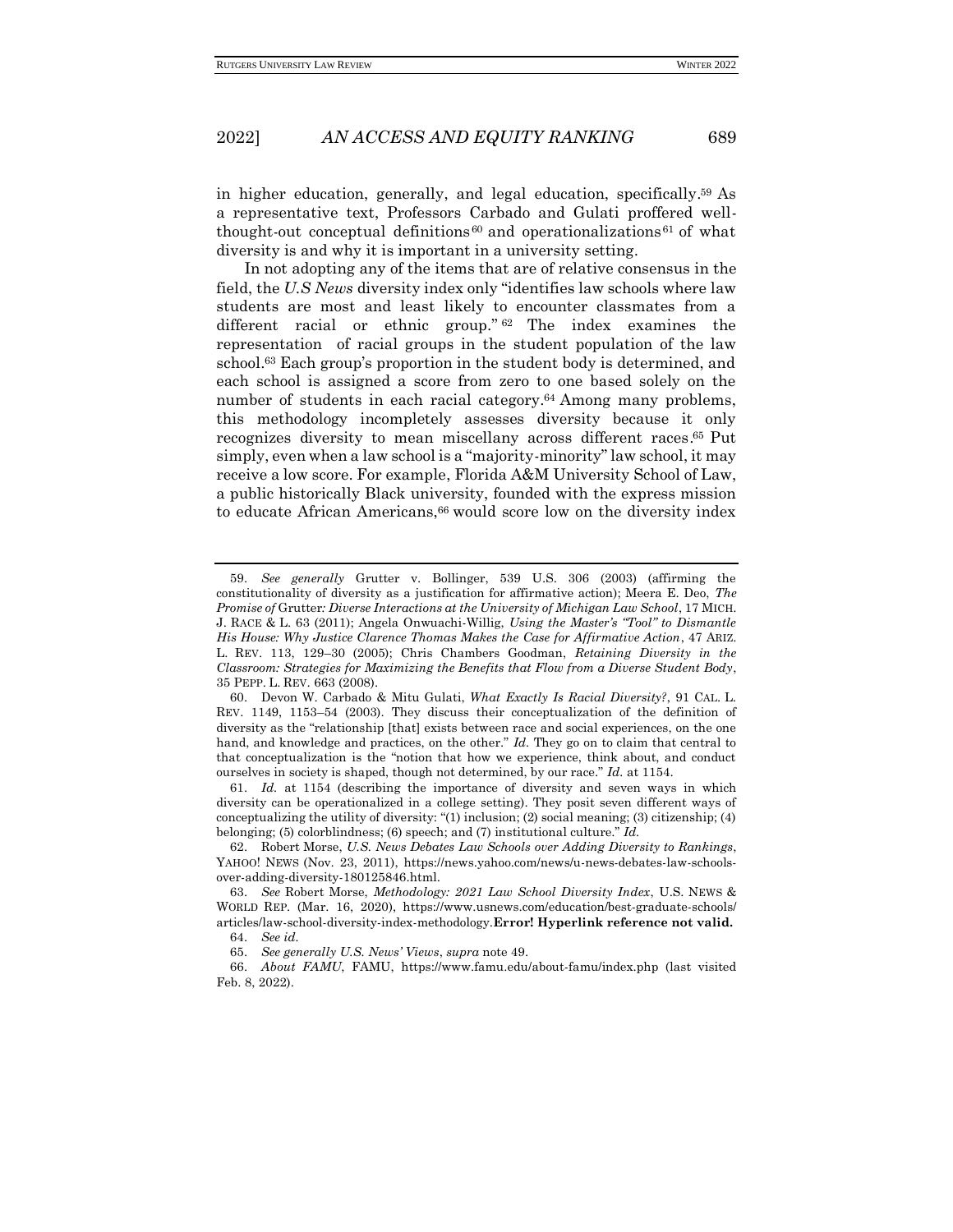because other racial groups, while present, have a relatively scarce presence.

While scholars have pointed out the problems with the *U.S News*  ranking and the index in terms of diversity, law schools still orient efforts to gain higher metrics for better positioning on the list.<sup>67</sup> Given that public law schools operate in a competitive market, maintaining student enrollment and securing financial support are consistently prominent concerns for educational administrators. More pointedly, "[i]f enrollment declines, there are few places [that law schools can turn] to economize."<sup>68</sup> Richards and colleagues claim that "rankings play a role in institutions' abilities to achieve their [academic] goals, creating a complicated relationship between educational administrators and college ranking systems."<sup>69</sup>

Some scholars assert that some law schools' administrators "only respond to the factors that *U.S. News* measures and when [racial diversity is not measured], schools are unlikely to prioritize diversity among their student bodies." <sup>70</sup> While many stakeholders, including students, within public law schools value diversity, <sup>71</sup> the diminishing regard for diversity persists, in part, because of the *U.S. News*' influence and popularity among alumni and donors. Yearly, alumni and donors

<sup>67.</sup> *See, e.g.*, Michael Sauder & Ryon Lancaster, *Do Rankings Matter? The Effects of*  U.S. News & World Report *Rankings on the Admissions Process of Law Schools*, 40 L. & SOC'Y REV. 105, 130 (2006) (discussing how the *U.S. News* rankings "provide a signal of law school quality that influences the behavior" of law schools across the country); *see* Brian Leiter, *The Law School Observer*, 4 GREEN BAG 2D 311, 311–12 (2001) (discussing how law schools game their peer assessment score by inundating members of the legal academy with literature and promotional materials about the many new innovations at their law school); MICHAEL S. MCPHERSON & MORTON OWEN SCHAPIRO, THE STUDENT AID GAME: MEETING NEED AND REWARDING TALENT IN AMERICAN HIGHER EDUCATION 21 (1998) (explaining how highly selective schools set standard class sizes and have high research expenditures, two criteria that contribute to the rankings); William D. Henderson & Rachel M. Zahorsky, *The*  Law School Bubble: Federal Loans Inflate College Budgets, but How Long Will that Last if *Law Grads Can't Pay Their Bills?*, 98 A.B.A. J. 30, 34 (2012) (discussing how schools offer cross-subsidies to "maximize prestige as measured by *U.S. News* rankings").

<sup>68.</sup> Robert B. McKay, *What Law Schools Can and Should Do (and Sometimes Do)*, 30 N.Y.U. L. REV. 491, 504 (1985); *see also* Richard A. Matasar, *The Rise and Fall of American Legal Education*, 49 N.Y.U. L. REV. 465, 467, 473–78 (2004) (discussing how the economics of law school are increasingly unsustainable); Paul Horwitz, *What Ails the Law Schools?*, 111 MICH. L. REV. 955, 969–72 (2013).

<sup>69.</sup> David A.R. Richards et al., *One Size Does Not Fit All: A Critical Race Theory Perspective on College Rankings*, 42 REV. HIGHER EDUC. 269, 271 (2018) (discussing college rankings' impacts on higher education institutions).

<sup>70.</sup> Brophy, *supra* note 49, at 17.

<sup>71.</sup> *See, e.g.*, Meera E. Deo et al., *Struggles & Support: Diversity in U.S. Law Schools*, 23 NAT'L BLACK L.J. 71, 74–76, 80 (2010) (discussing the need to have "a critical mass of students of color" as a way "to combat the often unwelcoming law school atmosphere" for minoritized students).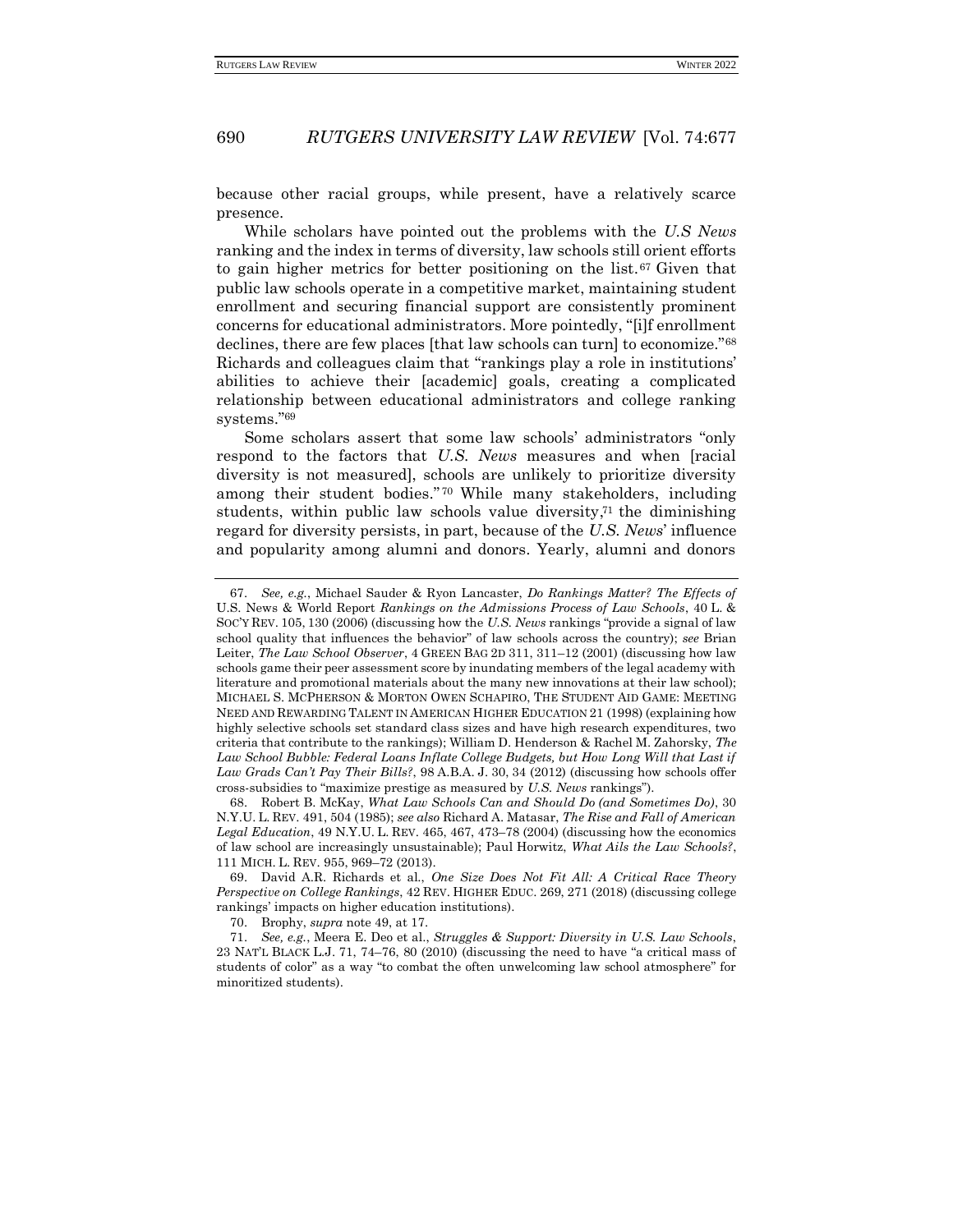access *U.S. News* and measure the law school's prestige without being mindful of the missing essential factors. This relationship is of particular importance because public law schools' budgets continuously grow scarce across the country, $72$  and the need for development continuously grows more critical.

#### <span id="page-14-0"></span>*B. Alternative Rankings*

Law professor Vernellia Randall created a ranking system that listed the "most isolating" and "least isolating" law schools for matriculating Black law students in 2005.<sup>73</sup> She ranked law schools according to their percentage of white students and how isolating law schools are for Black students. She also reported the results on the website "America's Whitest Law Schools." <sup>74</sup> While this ranking produced shocking and alarming results, it was limited in its factors examined.<sup>75</sup> The ranking system only focused on the total "whiteness" of a law school student population.<sup>76</sup> The percent of whiteness was calculated by adding the percent of "Caucasian" to the percent of "unknown."<sup>77</sup> The lower the rank number, such as 1, the higher the percentage of whiteness.<sup>78</sup> As such, the ranking scheme does not capture other important factors needed for students of color to decide which law school they should attend.

Additionally, Ryan and Frye recently provided an alternative ranking of law schools, known as the revealed-preferences ranking, which answers not where students should attend but where the "most desirable students" attend.<sup>79</sup> In doing so, Ryan and Frye reveal the "best

<sup>72.</sup> MCPHERSON & SCHAPIRO, *supra* note 67, at 21.

<sup>73.</sup> *See, e.g.*, VERNELLIA R. RANDALL, UNIV. DAYTON, THE WHITEST LAW SCHOOL REPORT AND OTHER LAW SCHOOL RANKINGS RELATED TO RACIAL/ETHNIC DIVERSITY IN LAW SCHOOL (2005), https://academic.udayton.edu/TheWhitestLawSchools/2005TWLS/ Chapter7/IsolationAfrican.htm [hereinafter 2005 REPORT]; *see also* Vernellia R. Randall, *The Misuse of the LSAT: Discrimination Against Blacks and Other Minorities in Law School Admissions*, 80 ST. JOHN'S L. REV. 107, 107–08 (2006) (lamenting on the problems with the *U.S. News* surrounding race and how "[l]aw schools are engaging in disturbing practices in efforts to 'raise' their rank"). Randall boldly asserts that "[i]f a Black or Mexican applicant is denied admission to law school, there is an excellent possibility that he or she may have been discriminated against based on race." *Id.*

<sup>74.</sup> *See* Vernellia Randall, *America's Whitest Law Schools*, UNIV. DAYTON, https:// academic.udayton.edu/TheWhitestLawSchools/index.htm (last updated Sept. 15, 2005)*.*

<sup>75.</sup> 2005 REPORT, *supra* note 73, at ch. 1.

<sup>76.</sup> *Id.*

<sup>77.</sup> *Id.*

<sup>78.</sup> 2005 REPORT, *supra* note 73, at ch. 3.

<sup>79.</sup> Ryan & Frye, *supra* note 7, at 499 (discussing their approach to ranking law schools). Their ranking is based on the revealed preferences of matriculating law students. *Id.* Ryan and Frye argue that "[l]aw school admission depends almost entirely on an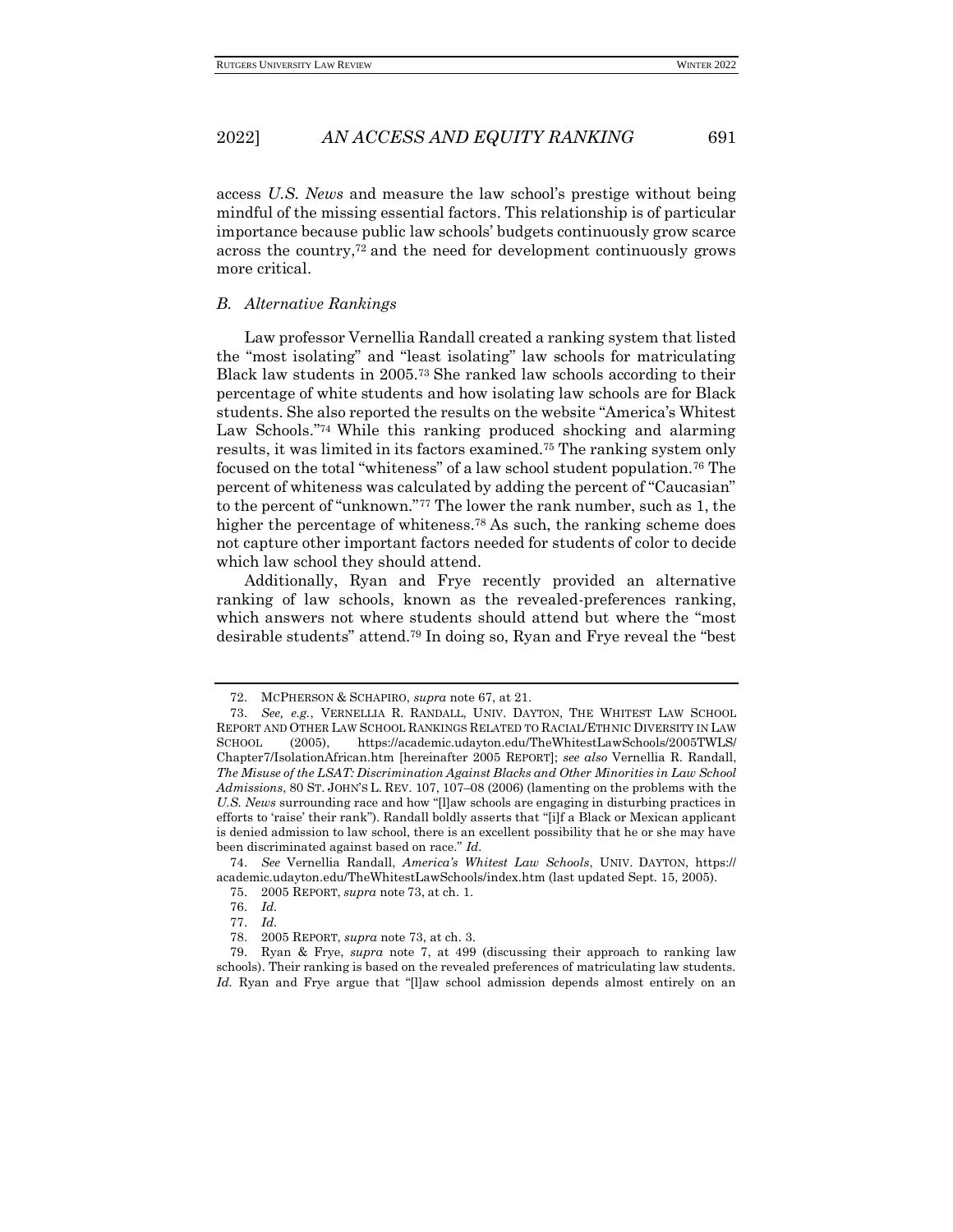law schools ranking" based solely on undergraduate GPAs and the LSAT scores of matriculating students. <sup>80</sup> Though Ryan and Frye's novel ranking system provides valuable information, their ranking system also only focused on narrow, albeit salient, factors that impact a law student's interest. And while their purpose was not to measure notions of diversity, access, and equity, ranking systems that do not account for nuanced preferences, and in this case different preferences of minoritized students, are incomplete.

Other legal scholars—starting with Leiter, <sup>81</sup> and later, Black and Caron,<sup>82</sup> as well as Yelnosky83—ranked law schools based on some notion of faculty productivity. For example, Black and Caron advocated that a law faculty's Social Science Research Network ("SSRN") be used to create or supplement a ranking scheme. <sup>84</sup> While useful, this model is also focused on only one factor. However, this factor is unlikely to be useful for prospective students in examining a law school's compatibility and fit. And a growing number of legal academics have begun to rank law schools based on the schools' ideological values, for example, conservative or liberal. <sup>85</sup> For instance, Michael Conklin asserts that the *U.S. News* ranking of law schools penalizes conservative law schools and boosts liberal law school rankings. <sup>86</sup> He goes on to rank the ten most conservative and ten most liberal schools.<sup>87</sup>

While these alternative rankings are useful, the rankings proffered above do not account for students' of color diverse needs. Nor do any of these alternative rankings account for the importance of diversity among law school faculty, financial equity, or other factors that have been shown to impact Black and Latinx students' college choice. Except for Vernellia Randall's, these proposed rankings continue to remain silent to prospective and current law students, law school administrators, and societal calls to incorporate notions of diversity in ranking schemes.

applicant's LSAT score and undergraduate GPA, and law schools compete to matriculate students with the highest possible combined scores." *Id.* at 498–99.

<sup>80.</sup> *Id.*

<sup>81.</sup> *See* Brian Leiter, *How to Rank Law Schools*, 81 IND. L.J. 47, 50–51 (2006).

<sup>82.</sup> *See* Black & Caron, *supra* note 2, at 84–85.

<sup>83.</sup> *See* Michael J. Yelnosky, Comment to *On "Faculty Productivity" Studies*, L. PROFESSOR BLOGS NETWORK: BRIAN LEITER'S L. SCH. REPS. (May 7, 2012, 4:48 PM), https:/ /leiterlawschool.typepad.com/leiter/2012/05/on-faculty-productivity-studies.html.

<sup>84.</sup> Black & Caron, *supra* note 2, at 84–85.

<sup>85.</sup> *See* Michael Conklin, *Political Ideology and Law School Rankings: Measuring the Conservative Penalty and Liberal Bonus*, 2020 U. ILL. L. REV. ONLINE 178, 179 (2020) (discussing the findings of a "study designed to measure whether peer rankings are affected by a law school's ideological reputation").

<sup>86.</sup> *Id.* at 178–79, 182–83.

<sup>87.</sup> *Id.* at 182–83.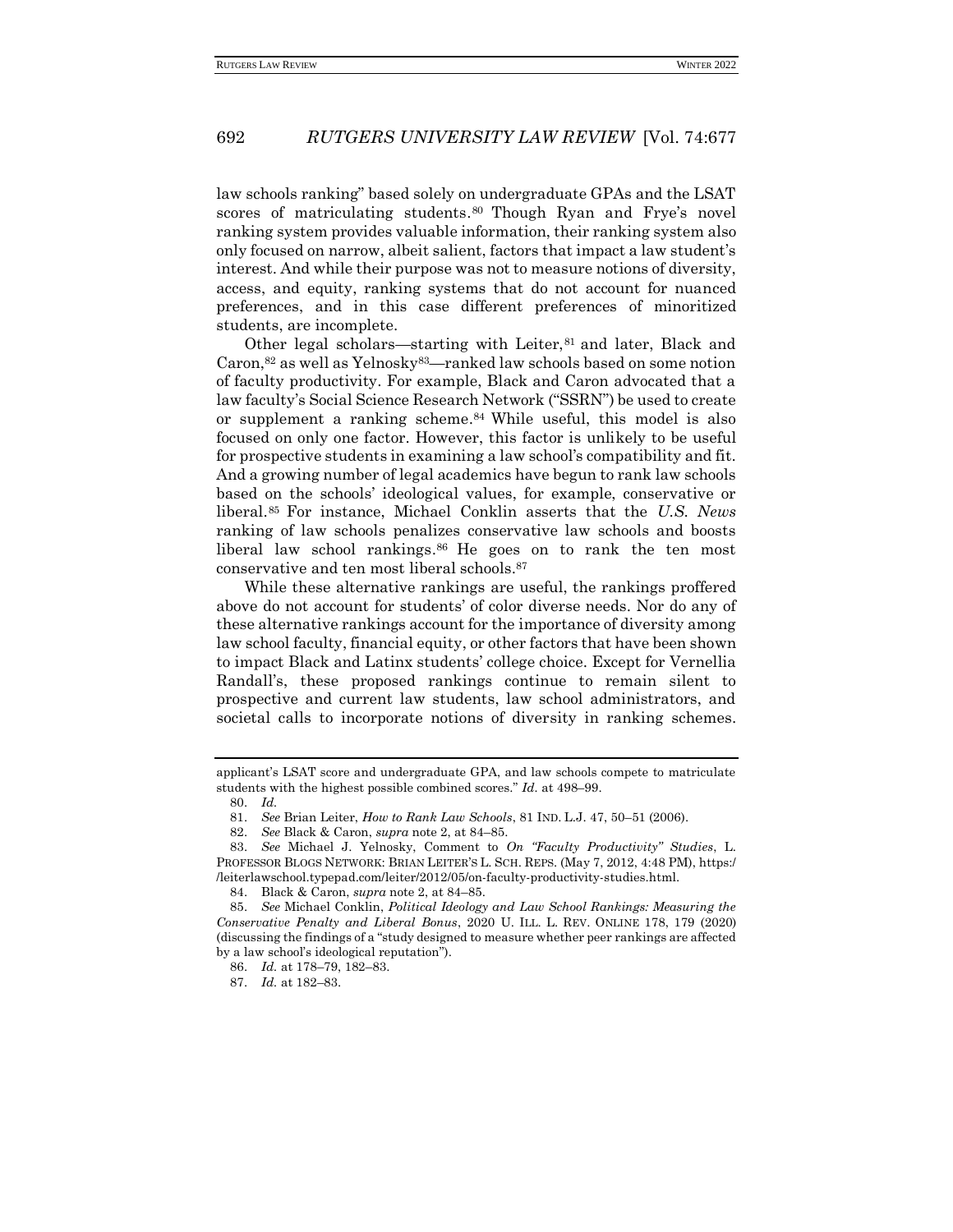While law students are the most under researched demographic in higher education, Professor Christopher Ryan recently surveyed law students on their choice of law school.<sup>88</sup> In his study, law students surveyed at four law schools in the 2017–2018 academic year indicated that among the most salient factors contributing to their decision to enroll was their law schools' tuition rates, location, and institutional fit.<sup>89</sup> Given the survey's novelty, the survey results did not account for all areas of graduate school choice theory present in other popular rankings. As such, a ranking system that considers these outcomes, among others discussed below, is necessary to describe a law school's match to minoritized students.

#### <span id="page-16-0"></span>III. LITERATURE SUPPORTING THE FACTORS INCLUDED IN THE ACCESS AND EQUITY RANKING

Every year, thousands of students decide to pursue law school in the United States.<sup>90</sup>Research suggests that participants who successfully complete a law degree have an increased sense of well-being as compared to participants with a bachelor's degree.<sup>91</sup> "Well-being" is defined as "the interaction and interdependency between many aspects of life, such as finding fulfillment in daily work and interactions, having strong social relationships and access to the resources people need, [and] feeling financially secure."<sup>92</sup> Moreover, there are several other reasons why legal education is a desirable social objective. For example, legal education also

<sup>88.</sup> *See* Christopher J. Ryan, Jr., *Analyzing Law School Choice*, 2020 U. ILL. L. REV. 583, 583, 587–89, 615 (2020) (discussing the several "factors that bear on the choice to attend law school from the results of an original survey distributed to current law students at four law schools––a private elite law school, a public flagship law school, a public regional law school, and a private new law school––in the 2017–2018 academic year").

<sup>89.</sup> *See id.* at 585, 614–15.

<sup>90.</sup> *See* Swethaa S. Ballakrishnen & Carole Silver, *A New Minority? International JD Students in US Law Schools*, 44 L. & SOC. INQUIRY 647, 647, 653–54 (2019) (revealing "the significance of a new and growing minority group" within the U.S. law school ethos— "international students in the Juris Doctor program"—calling for the "importance of international students as actors within a more mainstream institutional context."); Miranda Li et al., *Who's Going to Law School? Trends in Law School Enrollment Since the Great Recession*, 54 UC DAVIS L. REV. 613, 622–27 (2020) (explaining the trends in law school enrollment over the past decade and establishing how enrollment has not been uniform across demographic groups).

<sup>91.</sup> GALLUP & ACCESSLEX INST., LIFE AFTER LAW SCHOOL: A PILOT STUDY EXAMINING LONG-TERM OUTCOMES ASSOCIATED WITH GRADUATING LAW SCHOOL AND THE VALUE OF LEGAL EDUCATION 3, 13–14 (2016) (discussing results of a "pilot study of law school graduates to better understand the overall value of a law degree and determine how law school experiences affect the lives and careers of law school alumni").

<sup>92.</sup> *Id.* at 4; *see also* Wood R. Foster, Jr., *A Profession on Edge Part 5: The Phenomenon of BigLaw*, 77 OR. STATE BAR BULL. 26, 29 (2017) (showing that attorneys entering large law firms in 2017 could expect to make upwards of \$160,000 per year).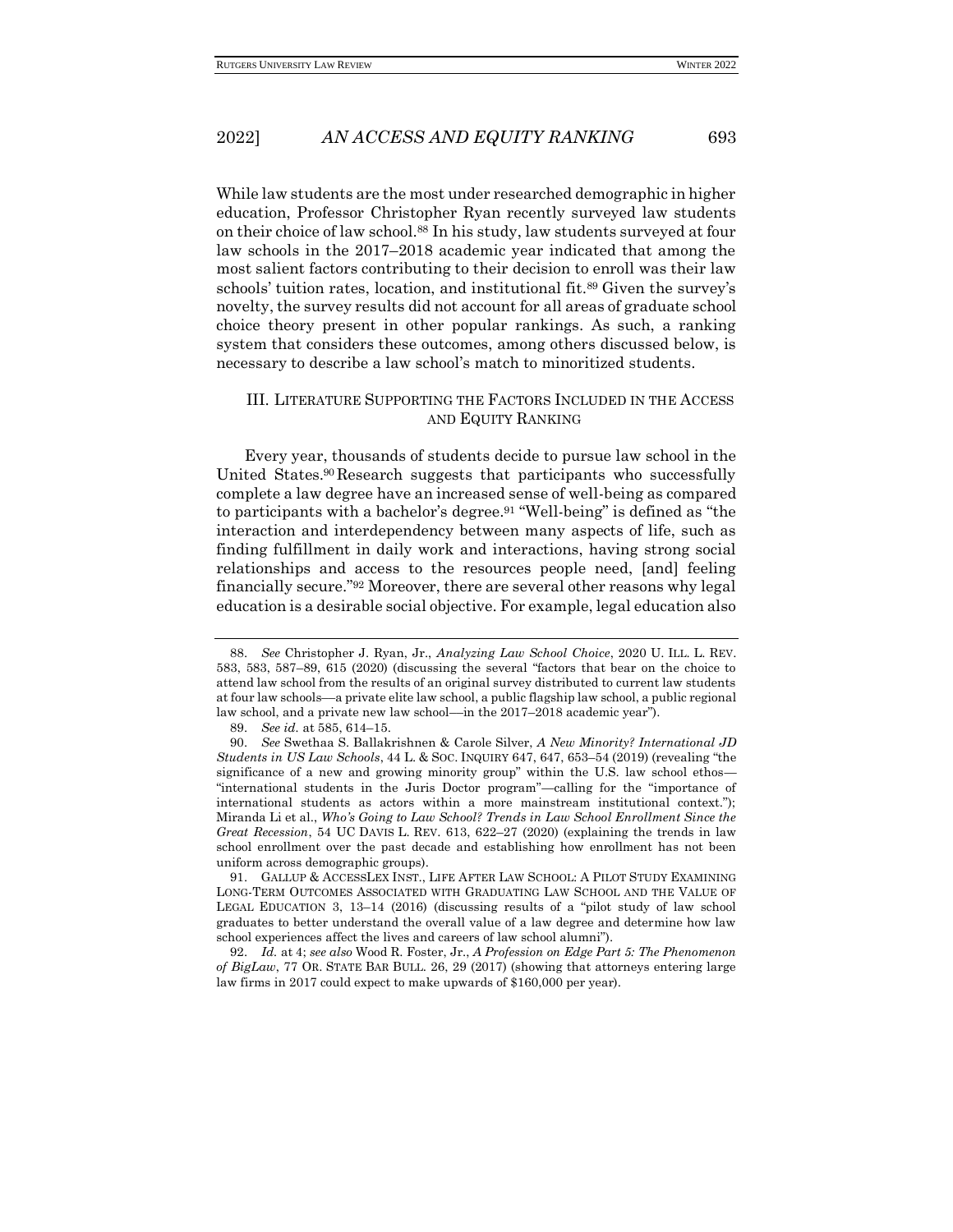provides a critical engine for innovation and the discovery of knowledge, <sup>93</sup> access to power and influence,  $94$  and marketable skills often applied to other disciplines. <sup>95</sup> Given that society deems legal education as a valuable and coveted asset for individuals, ensuring its equitable accessibility among all a state's citizenry, particularly in law schools where the public contributes funds, is of great importance. Ensuring that everyone has equitable access to legal education also lends itself to other benefits that Carbado and colleagues lay out in their seminal piece. <sup>96</sup> This ranking system in *some* senses borrows several sentiments and tenets from their work and operationalizes their concept of diversity.<sup>97</sup>

While obtaining a law degree presents several benefits to individuals and society, there remains inequality regarding law school attainment for historically under-represented populations. Racial minorities, 98 low-income people, <sup>99</sup> and until recent years, women, <sup>100</sup> are all

97. *See generally id.* (discussing factors such as minority representation in the diversity context, which is reflected in the ranking system).

98. *See, e.g.*, Taylor, *supra* note 13, at 494, 505–06 (analyzing the impact that the LSAT has on Black enrollment in law schools); Elizabeth Baylor, *Closed Doors: Black and Latino Students Are Excluded from Top Public Universities*, CTR. FOR AM. PROGRESS (Oct. 13, 2016), https://www.americanprogress.org/article/closed-doors-black-and-latino-studentsare-excluded-from-top-public-universities (according to a report from the Center for American Progress analyzing federal data, if minorities were represented proportionally in higher education, there would be an additional 193,000 students enrolled); Erik Davin Malmberg, Factors Affecting Success of First-Year Hispanic Students Enrolled in a Public Law School (Aug. 2008) (Ph.D. dissertation, University of Texas at Austin) (on file with University of Texas Libraries: Electronic Theses and Dissertations), http://hdl.handle.net/ 2152/17937 (finding that first-generation Hispanic law school students are disadvantaged compared to their peers).

99. *See* Richard H. Sander, *Class in American Legal Education*, 88 DENV. U.L. REV. 631, 632 (2011) (noting that the vast majority of law students came from elite backgrounds, and that merely five percent of students at the most prestigious law schools come from families whose income falls in the bottom half of the national distribution).

100. *E.g.*, LANI GUINIER ET AL., BECOMING GENTLEMEN: WOMEN, LAW SCHOOL, AND INSTITUTIONAL CHANGE (1997); Celestial S.D. Cassman & Lisa R. Pruitt, *A Kinder, Gentler* 

<sup>93.</sup> *See, e.g.*, John A. Robertson, *Law, Science, and Innovation: Introduction to the Symposium*, 38 J.L. MED. & ETHICS 175, 175 (2010) (explaining the significance that law has in scientific innovation, specifically emphasizing the role that legal dynamics had on the development of stem cell science); *see also* Alex Stein, *Law and the Epistemology of Disagreements*, 96 WASH. U.L. REV. 51, 58–70, 90–92 (2018).

<sup>94.</sup> *See, e.g.*, Martha Minow, *Why Do Law School Graduates Become Leaders?*, HARV. L. TODAY (Fall 2012), https://today.law.harvard.edu/letter-from-the-dean/why-do-lawschool-graduates-become-leaders/ (noting that the Socratic method, the way law students are spontaneously questioned by their professors on the course material, contributes to the attainment of the type of reasoning required of a prospective political leader).

<sup>95.</sup> *See, e.g.*, Suzanne Craig Robertson, *Your Flexible Law Degree*, 50 TENN. BAR J. 12 (2014) (detailing the applicability of law degrees to such disparate fields as business, education, and philanthropy).

<sup>96.</sup> *See* Carbado & Gulati, *supra* note 60, at 1153–64.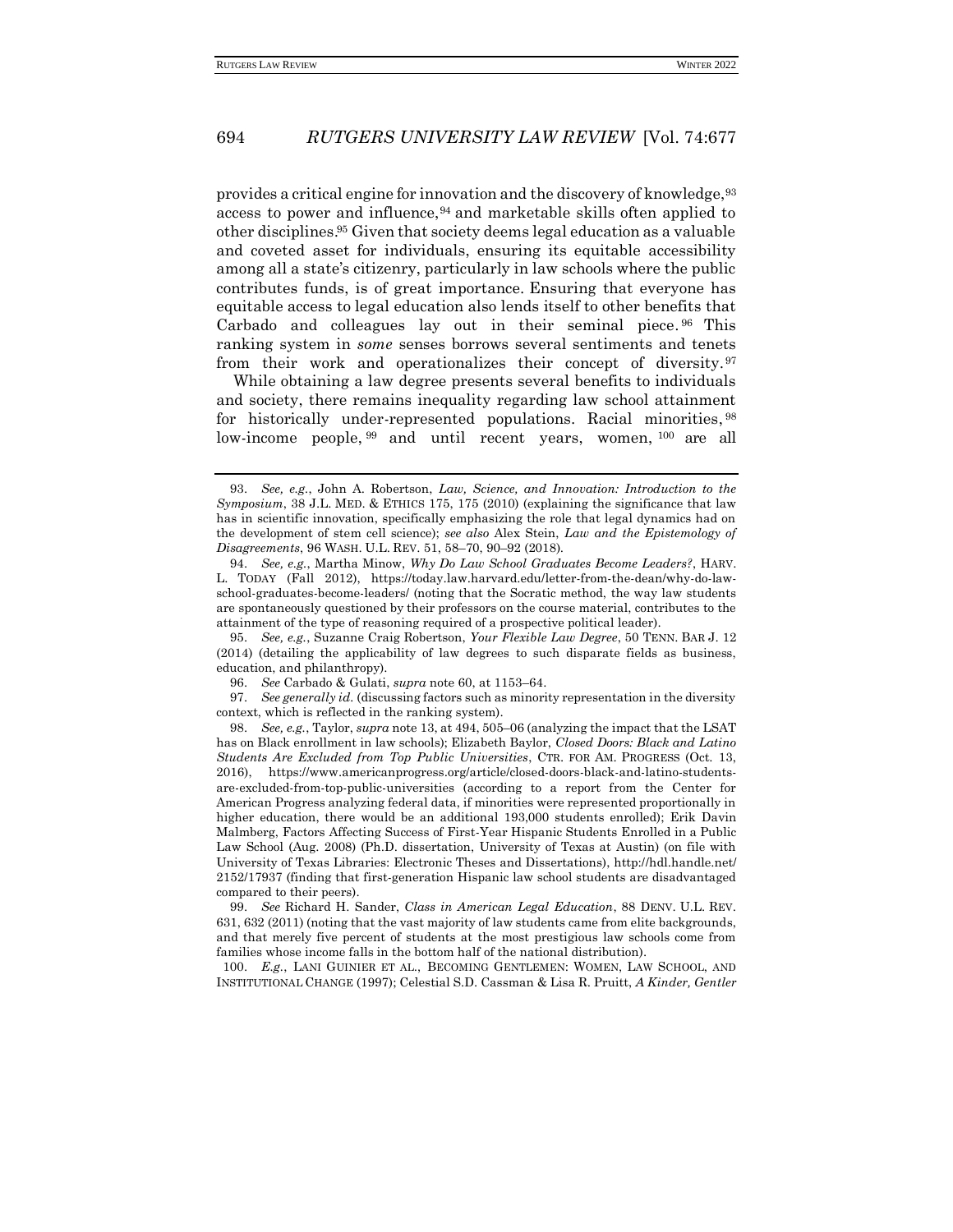disproportionately less likely than their counterparts to earn a law degree. While there has been significant improvement in gender parity in law school, women disproportionately leave the legal field at every stage. <sup>101</sup> Without intentional plans for improvements in law degree attainment rates for underrepresented populations, it is likely that law schools, particularly selective law schools, perpetuate minoritized communities' inaccessibility to legal services. Put simply, though "the United States has an oversupply of law graduates," significant proportions of racial/ethnic minoritized groups "go without legal assistance." <sup>102</sup> Therefore, it is essential to expand and examine the factors that influence an individual's decision to pursue a legal education.

While legal education grows in size and importance, "theoreticallyand empirically-based scholarly research surrounding prospective law student choice is mostly non-existent." <sup>103</sup> However, although limited, graduate/professional education choice literature helps make sense of the various factors that may influence a prospective law students' decision to enroll.<sup>104</sup> English and Umbach noted that "human capital investment decision resides at the core of the graduate school choice process."<sup>105</sup> Put simply, prospective graduate students' chief concern is whether their expected monetary benefits outweigh their graduate education costs.<sup>106</sup>

Law School? Race, Ethnicity, Gender, and Legal Education at King Hall, 38 U.C. DAVIS L. REV. 1209, 1213–14, 1220 (2005); Catherine Carroll & April Brayfield, *Lingering Nuances: Gendered Career Motivations and Aspirations of First-Year Law Students*, 27 SOCIO. SPECTRUM 225, 225 (2007); Meera E. Deo et al., *Struggles and Support: Diversity in U.S. Law Schools*, 23 NAT'L. BLACK L.J. 71, 73 (2010) (discussing how America's racism perpetuates throughout the law school culture, attitudes, opinions, and actions); Ian Pisarcik, *Women Outnumber Men in Law School Classrooms for Third Year in a Row, but Statistics Don't Tell the Full Story*, JURIST (Mar. 5, 2019, 10:10 AM), https:// www.jurist.org/commentary/2019/03/pisarcik-women-outnumber-men-in-law-school/ (explaining how despite the fact that women have achieved more representation in legal

education over the years, they still face rampant discrimination in the legal field). 101. Veta T. Richardson & Robin Myers, *Cause and Effect: Why Women Leave the Legal* 

*Profession*, ASS'N CORP. COUNS. (Feb. 1, 2017), https://www.accdocket.com/cause-and-effectwhy-women-leave-legal-profession.

<sup>102.</sup> BRIAN Z. TAMANAHA, FAILING LAW SCHOOLS 170 (2012).

<sup>103.</sup> *See* Ryan, *supra* note 88, at 585.

<sup>104.</sup> *See, e.g.*, Elvia Ramirez, *Examining Latino/as' Graduate School Choice Process: An Intersectionality Perspective*, 12 J. HISP. HIGHER EDUC. 23 (2012) (examining the factors that influenced Latino/a students' decision to matriculate at a particular doctoral institution); Laura W. Perna, *Understanding the Decision to Enroll in Graduate School: Sex and Racial/Ethnic Group Differences*, 75 J. HIGHER EDUC. 487 (2004) [hereinafter *Understanding the Decision*] (examining how outside factors such as graduate school outreach and social networks influence minorities' and women's decision to enroll in graduate school).

<sup>105.</sup> David English & Paul D. Umbach, *Graduate School Choice: An Examination of Individual and Institutional Effects*, 39 REV. HIGHER EDUC. 173, 197 (2016). 106. *Id.*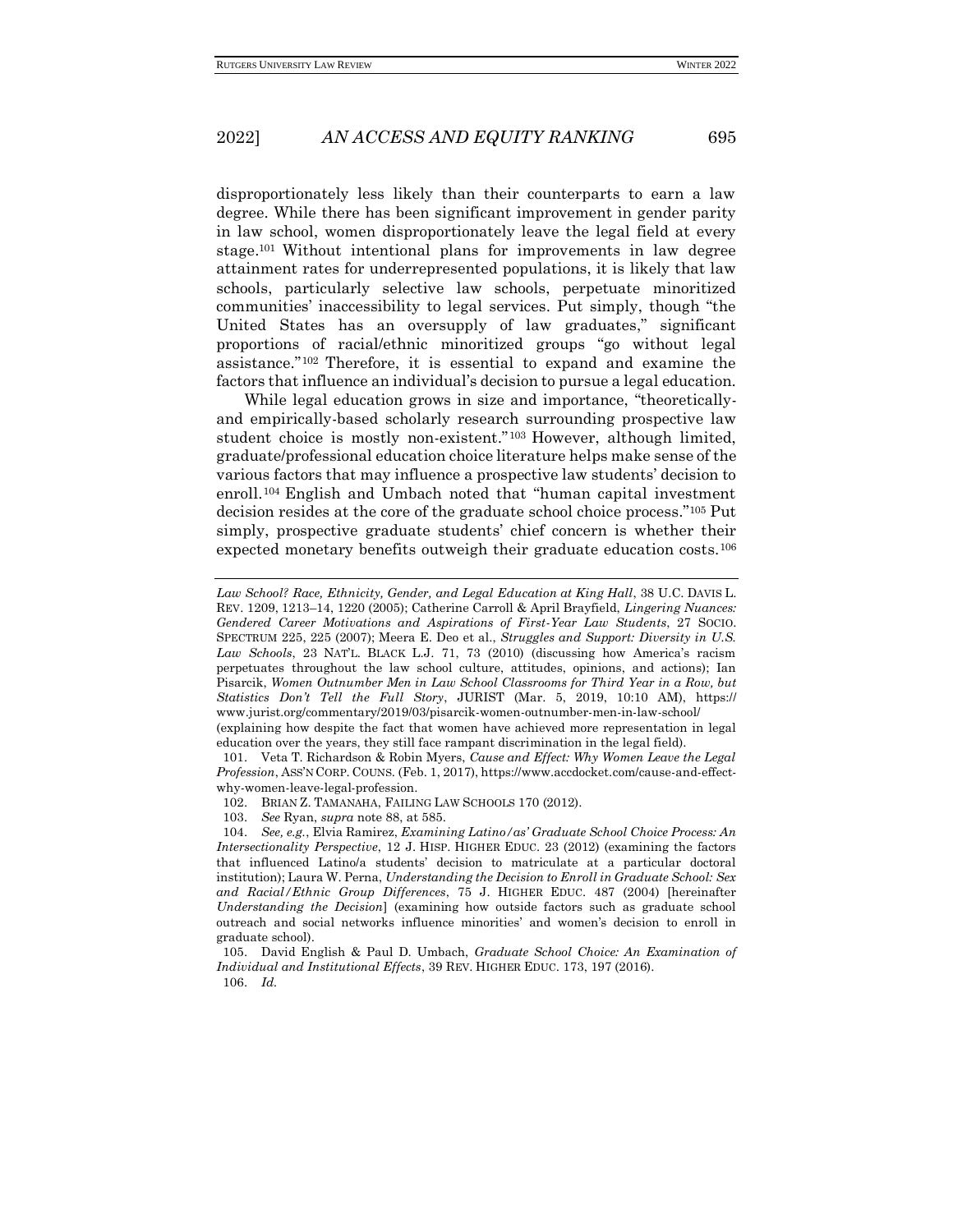Several scholars have argued a negative association between a student's indebtedness and the pursuit of graduate education.<sup>107</sup> Therefore, it is essential in this proposed ranking system to include public law schools' application fees and their tuition rates, as prospective graduate students may consider these important financial costs before applying and enrolling.

The limited literature on graduate education choice confirms and adopts most of its theoretical underpinnings from undergraduate college choice literature.<sup>108</sup> Within this body, scholars suggest that a prospective student's habitus, cultural capital, and social capital influence their educational decision making.<sup>109</sup> More specifically, Amaury Nora's college choice model presents a framework to consider students' perception of institutional fit between psychosocial needs and institutional characteristics to meet those needs.<sup>110</sup> That is to say, when students' behaviors and interests align with institutional climate, positive student emotional, behavioral, and psychological responses should be optimal.<sup>111</sup> While students of color's behaviors and interests are heterogeneous, alignment is precarious at its most rudimentary level when law schools have primarily homogenous faculty.<sup>112</sup> Given that it is undisputed that student-faculty interaction substantially influences institutional climate, <sup>113</sup> minoritized students would probably depend on faculty of color as a factor to maximize their institutional fit. It is also important to note that several scholars have pointed out the nexus between a racially diverse faculty and an improved climate for students.<sup>114</sup> Partly because

<sup>107.</sup> *Id.* at 200.

<sup>108.</sup> *See, e.g.*, Laura Walter Perna, *Differences in the Decision to Attend College Among African Americans, Hispanics, and Whites*, 71 J. HIGHER EDUC. 117 (2000) [hereinafter *Differences in the Decision*]; *see also Understanding the Decision*, *supra* note 104.

<sup>109.</sup> *Differences in the Decision*, *supra* note 108, at 119.

<sup>110.</sup> *See* Amaury Nora, *The Role of Habitus and Cultural Capital in Choosing a College, Transitioning from High School to Higher Education, and Persisting in College Among Minority and Nonminority Students*, 3 J. HISP. HIGHER EDUC. 180, 180–87 (2004).

<sup>111.</sup> *Id.* at 191–98.

<sup>112.</sup> *See* Erika Kubik, *How Diverse Are the Law School Faculty in the United States?*, 2CIVILITY (Aug. 29, 2016), https://www.2civility.org/diverse-law-school-faculty-unitedstates/ (claiming that "[w]hen looking at the race and ethnicity of all full-time male faculty members, 15.9% were minorities and 82.7% were white, while the remaining ethnic groups were not identified").

<sup>113.</sup> Sharon L. Fries-Britt et al., *Underrepresentation in the Academy and the Institutional Climate for Faculty Diversity*, 5 J. PROFESSORIATE 1, 4 (2011) (discussing how faculty in general impact campus racial climate).

<sup>114.</sup> *See* Uma M. Jayakumar et al., *Racial Privilege in the Professoriate: An Exploration of Campus Climate, Retention, and Satisfaction*, 80 J. HIGHER EDUC. 538, 539 (2009) ("Faculty of color are more likely to use active pedagogical techniques known to improve student learning. Faculty of color also more frequently encourage students to interact with peers from different backgrounds, engage in service-related activities and produce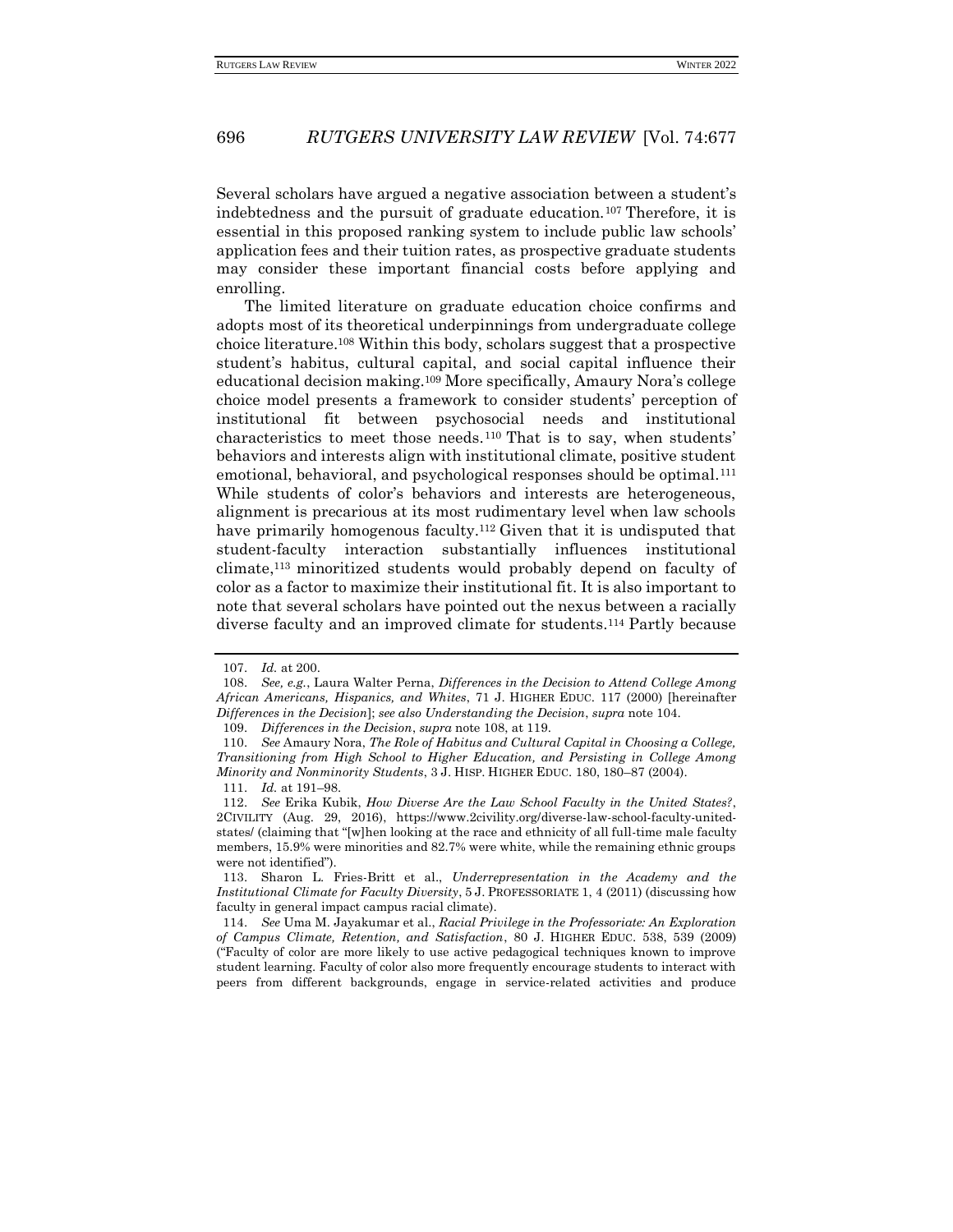faculty of color tend to, out of necessity, take on more effective "teaching, mentoring, service, and administrative/committee responsibilities than do White faculty."<sup>115</sup> In addition, scholars note that the race of a law school faculty member "affect both *what* is taught in the first year and *how* that material is taught."<sup>116</sup> Thus, it is essential for a ranking system that prioritizes people of color to consider faculty racial composition.

Another essential factor that incoming minoritized law students consider is their future peers' demographics given law schools' competitive environment. It has long been understood that law students of varying demographics see their campus environments as not only challenging but also competitive and isolating. <sup>117</sup> Students regularly reported that law school could be both a traumatizing and isolating experience.<sup>118</sup> These adverse feelings are disproportionately heightened for minoritized students who frequently find themselves enrolled in law schools that remain geared toward white male norms.<sup>119</sup> According to several scholars, legal education instigates distinct and varying psychological distress and dysfunction, <sup>120</sup> partly because of the large

118. Buckner, *supra* note 117, at 877–78.

scholarship that addresses issues of race, ethnicity, and gender . . . [T]enured faculty of color [are] agents of social change in predominantly White universities . . . [F]aculty of color are more committed to orienting their work toward service ideals."); Priya Baskaran, *Service, Scholarship, and Radical Citation Practice*, 73 RUTGERS U.L. REV. 891, 895–901 (2021) (highlighting the unrecognized service work and mentorship law school faculty of color provide to enrich the educational climate for minoritized students).

<sup>115.</sup> *See* Jayakumar et al., *supra* note 114, at 539.

<sup>116.</sup> Meera E. Deo, Maria Woodruff & Rican Vue, *Paint by Number? How the Race and Gender of Law School Faculty Affect the First-Year Curriculum*, 29 CHICANA/O-LATINA/O L. REV. 1, 2 (2010) (discussing how "there is a relatively standard first-year curriculum at all ABA-accredited law schools in the U.S., [however,] no two classrooms are identical").

<sup>117.</sup> *See* Carole J. Buckner, *Realizing* Grutter v. Bollinger*'s "Compelling Educational Benefits of Diversity"—Transforming Aspirational Rhetoric into Experience*, 72 UMKC L. REV. 877, 877–78, 892–93 (2004); Nancy E. Dowd et al., *Diversity Matters: Race, Gender and Ethnicity in Legal Education*, 15 U. FLA. J.L. & PUB. POL'Y 11, 26–27, 32 (2003) (discussing a study supporting the notion that minorities and women experience dissatisfaction and negative outcomes because of inequality in their legal educations).

<sup>119.</sup> *See* Walter R. Allen & Daniel Solórzano, *Affirmative Action, Educational Equity and Campus Racial Climate: A Case Study of the University of Michigan Law School*, 12 BERKELEY LA RAZA L.J. 237, 267 (2001).

<sup>120.</sup> *E.g.*, Ann L. Iijima, *Lessons Learned: Legal Education and Law Student Dysfunction*, 48 J. LEGAL EDUC. 524, 524–26 (1998); Lawrence S. Krieger, *Psychological Insights: Why Our Students and Graduates Suffer, and What We Might Do About It*, 1 J. ASS'N LEGAL WRITING DIRS. 258, 258–60, 262 (2002); Nancy J. Soonpaa, *Stress in Law Students: A Comparative Study of First-Year, Second-Year, and Third-Year Students*, 36 CONN. L. REV. 353, 381 & n.180 (2004); Gregory S. Parks & Julia Doyle, *The Rage of a Privileged Class*, 89 FORDHAM L. REV. 2541, 2542 (2021) (examining how "bias, discrimination, racism, and stereotyping adversely impact the mental health of Black law students and attorneys," which, as a result, stifles and hinders their academic and work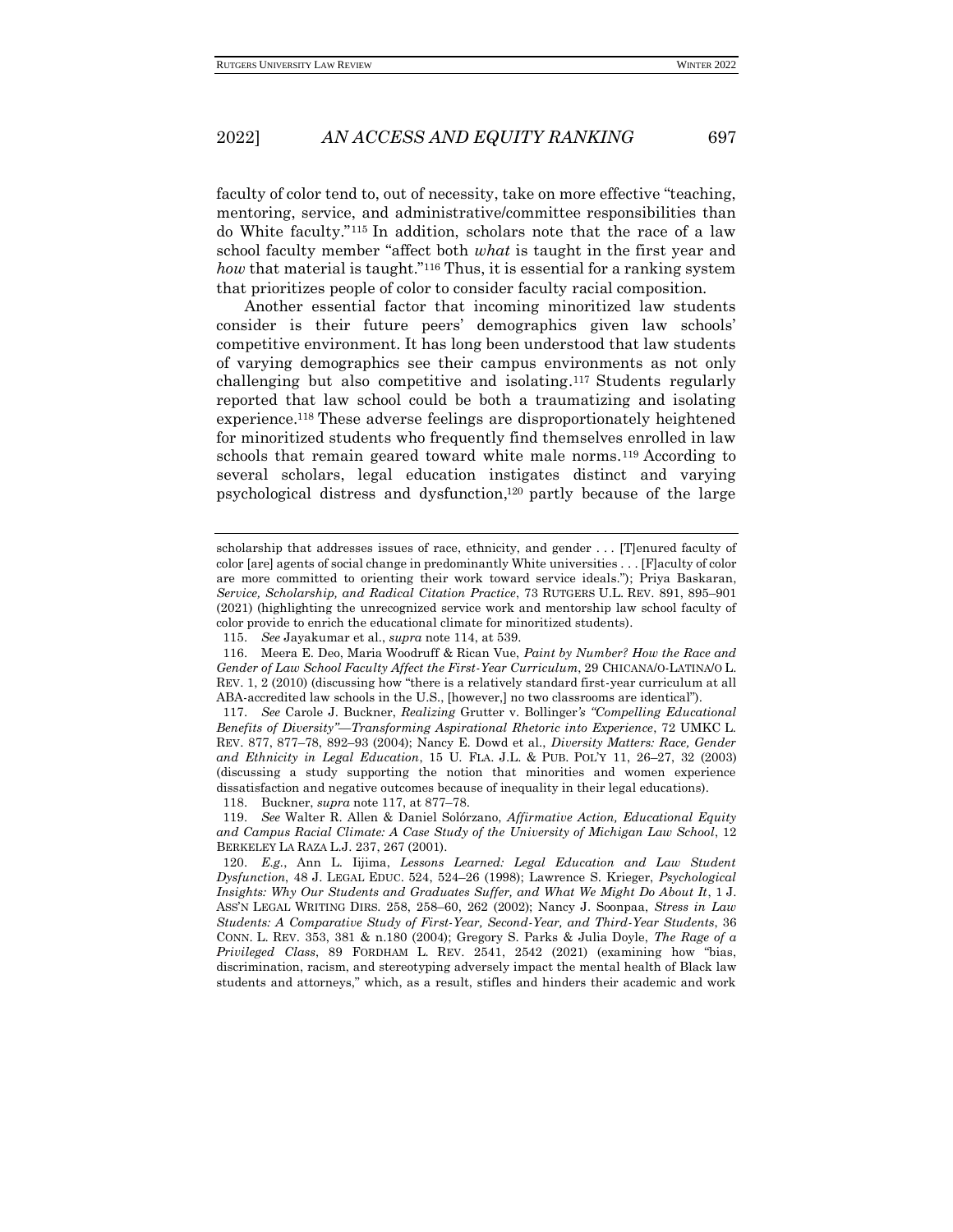classes and inflated student-faculty ratios. <sup>121</sup> These traditions and infrastructure in law schools often contribute to law students' isolation and disenfranchisement, specifically for women and minoritized people. However, successful law students not only rely on their faculty interactions, but they also rely on their law school classmates for emotional and academic support. Legal scholars Deo and Griffin found that law "students report receiving more support from [their] peers . . . than other friends, faculty, other mentors, and religion."<sup>122</sup> The authors noted that 95% of their participants receive psychosocial and academic support from their law school peers.<sup>123</sup> Law students primarily receive such support—e.g., psychosocial, academic, emotional, and professional—in the associations and organizations in which they join.<sup>124</sup> Students of color often receive this support through affinity groups. For example, Black law students often find support within the Black Law Students Association ("BLSA"). <sup>125</sup> BLSA was chartered on the collective acknowledgment that Black law students require a different level of support and engagement than what law schools traditionally provide and what their counterparts needed.<sup>126</sup> These considerations make it critical that Black students collectively have the space to pool resources. However, such an organization's efficacy is directly linked to the number of students needed to fulfill its mission. Put simply, BLSA's effectiveness hinges on the number of Black law students enrolled at a given law

performance); Kathryne M. Young, *Understanding the Social and Cognitive Processes in Law School that Create Unhealthy Lawyers*, 89 FORDHAM L. REV. 2575, 2575–76 (2021) (discussing the role law schools have in law students' mental health challenges that follow them throughout their professional careers). In fact, Kathryne Young suggests, while students begin law school with a psychological makeup similar to their non-law school peers, three years later "they emerge less intrinsically motivated, less hopeful, and less happy" and also "carry new mental health problems." *Id.*; *see also* Symposium, *Mental Health and the Legal Profession Symposium*, 89 FORDHAM L. REV. 2415 (2021).

<sup>121.</sup> Iijima, *supra* note 120, at 528.

<sup>122.</sup> Meera E. Deo & Kimberly A. Griffin, *The Social Capital Benefits of Peer-Mentoring Relationships in Law School*, 38 OHIO N.U.L. REV. 305, 305, 318 (2011) (claiming that "from 203 first-year law students at eleven institutions reveal that" they mostly rely on "peer support, forming formal, informal, and 'organizational' peer-mentoring relationships" in law school).

<sup>123.</sup> *See id.* at 319 tbl.1 (showing that majority of law students received some or strong support, 35.1% and 60.5% respectively, from peers).

<sup>124.</sup> *See id.* at 320–27 (discussing information exchange, academic guidance, and psychosocial support from affinity groups).

<sup>125.</sup> *See id.* at 324–26.

<sup>126.</sup> *Our Purpose & Mission*, BLACK L. STUDENTS ASS'N, https://www.nblsa.org/purpose (last visited Feb. 8, 2022).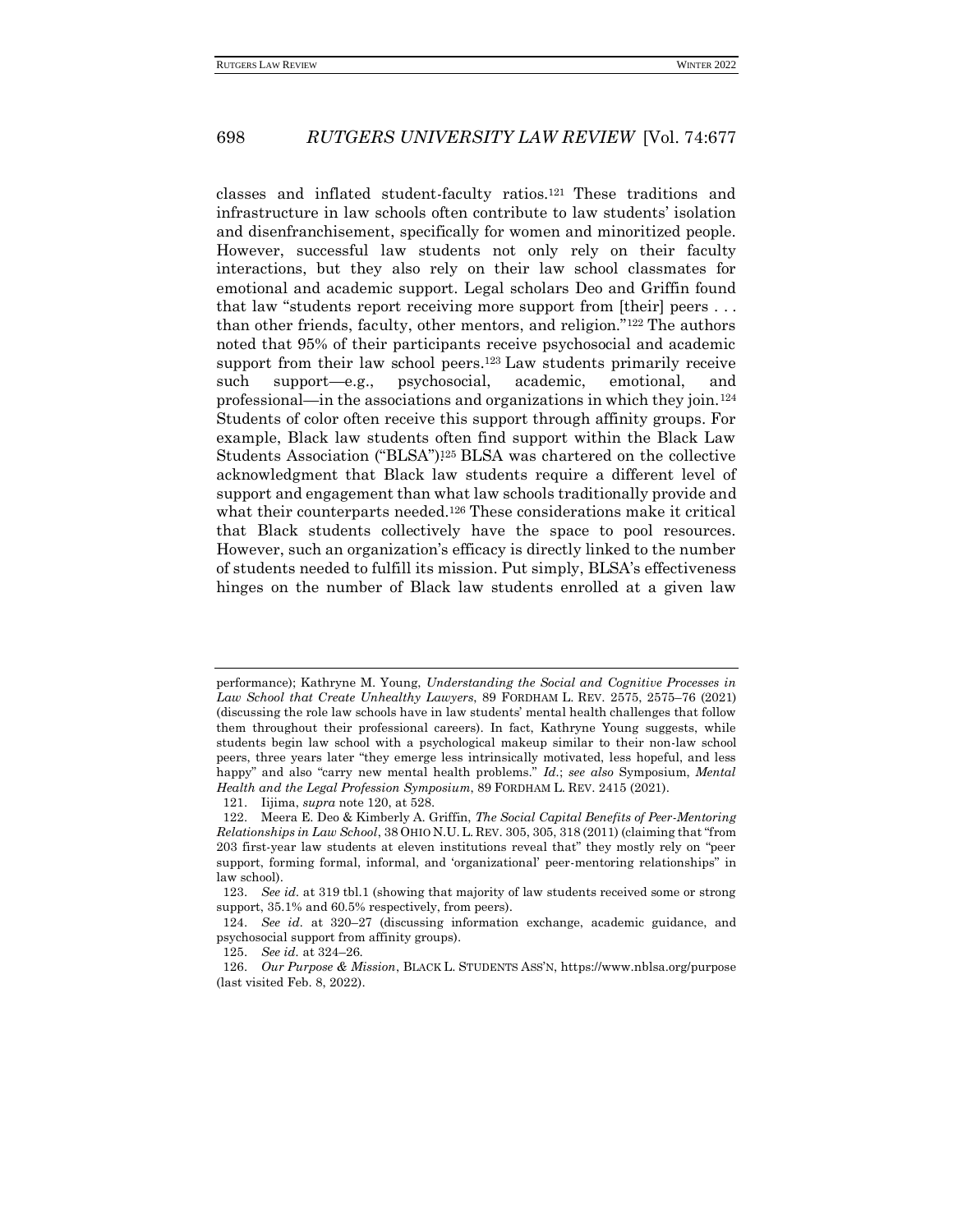school.<sup>127</sup> Indeed, a study by Garibay and Vincent found that greater student compositional diversity at a degree program level predicts reported increases in the enrollment of students of color. <sup>128</sup> Thus, including the number of minoritized students enrolled in a law school is essential.

#### IV. THE ACCESS AND EQUITY APPROACH TO RANKINGS

<span id="page-22-0"></span>In a substantial number of public law schools, the stalling rates of people of color, <sup>129</sup> coupled with the psychological effect law school disproportionately has on people of color,<sup>130</sup> suggests a need for a new approach to ranking and grading law schools. As the results in this ranking make clear, far too many public law schools, even with constitutionally approved affirmative action plans in place in some states, fail to offer people of color equitable access to legal education.<sup>131</sup> While several public law schools attempt to rectify this enrollment disparity through initiatives, <sup>132</sup> prospective law students of color must

<sup>127.</sup> *See* Juan C. Garibay & Shirley Vincent, *Racially Inclusive Climates Within Degree Programs and Increasing Student of Color Enrollment: An Examination of Environmental/ Sustainability Programs*, 11 J. DIVERSITY HIGHER EDUC. 201, 211 (2018).

<sup>128.</sup> *Id.*

<sup>129.</sup> *See* AM. BAR ASSOC., *supra* note 4, at 58, 123; *see also* Alex M. Johnson, Jr., *The Underrepresentation of Minorities in the Legal Profession: A Critical Race Theorist's Perspective*, 95 MICH. L. REV. 1005, 1005, 1009 (1997) (commenting on the lack of diversity in the legal profession and value of reducing racism); Nancy E. Dowd, Kenneth B. Nunn & June E. Pendergast, *Diversity Matters: Race, Gender, and Ethnicity in Legal Education*, 15 U. FLA. J.L. & PUB. POL'Y 11, 20 (2003). For an article presenting an alternative rationale as to why the numbers are low in diverse communities, see Jason P. Nance & Paul E. Madsen, *An Empirical Analysis of Diversity in the Legal Profession*, 47 CONN. L. REV. 271, 271 (2014) (noting that there is a racial gap within the legal profession, but finding that this gap is largely attributable to external forces).

<sup>130.</sup> G. Andrew H. Benjamin et al., *The Role of Legal Education in Producing Psychological Distress Among Law Students and Lawyers*, 1986 AM. BAR FOUND. RSCH. J. 225, 226 (1986) (describing the increased psychopathological symptoms law school goers and lawyers have in comparison to the normal population); ELIZABETH MERTZ, THE LANGUAGE OF LAW SCHOOL: LEARNING TO "THINK LIKE A LAWYER" 27 (2007) (discussing how certain methods in law school affect student's interpersonal relations and sense of selfesteem).

<sup>131.</sup> *See, e.g.*, Jesse Rothstein & Albert H. Yoon, *Affirmative Action in Law School Admissions: What Do Racial Preferences Do?*, 75 U. CHI. L. REV. 649, 697 (2008) (claiming that "affirmative action is responsible for nearly all of the diversity currently seen in the law student population generally and at every law school of even moderate selectivity").

<sup>132.</sup> *See, e.g.*, Catherine E. Smith, *Seven Principles: Increasing Access to Law School Among Students of Color*, 96 IOWA L. REV. 1677, 1689–92 (2011) (discussing pipeline efforts at the University of Denver Strum College of Law); Osamudia R. James, *Dog Wags Tail: The Continuing Viability of Minority-Targeted Aid in Higher Education*, 85 IND. L.J. 851, 869 (2010); John Nussbaumer & Chris Johnson, *The Door to Law School*, 6 U. MASS.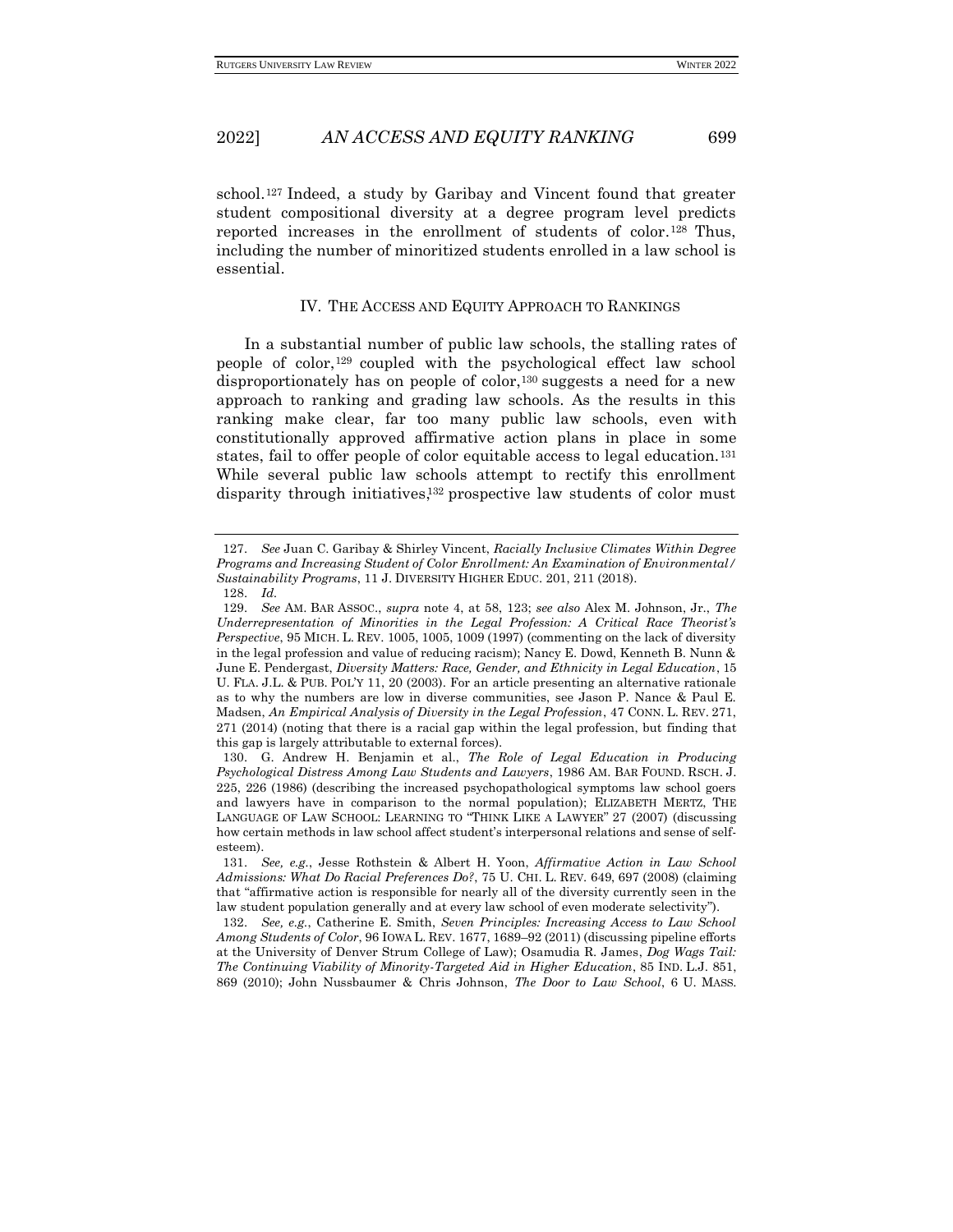know about the many other institutional factors that will likely influence their decision to enroll. Given this connection, prospective minoritized law students need as much information as possible surrounding the law school's characteristics to make an informed decision surrounding their choice in law schools. Though law schools across the country stipulate the importance of access and equity,<sup>133</sup> oddly, few empirical studies examine people of color's needs in law school choice.

Therefore, people of color in the market for legal education need law school rankings systems to account for their needs, provide more information, and answer different questions than they have in the past. Prospective minoritized law students may ask: Which law schools are the most affordable for my family and me? Which law schools attract a diverse student population? Which law schools will allow me to graduate on time? Which law schools will I learn from a diverse set of faculty members? Which law schools will help me feel more integrated?

By identifying the law schools in which people of color enjoy heightened graduation rates, higher chances in interacting with diverse faculty and students, and financial parity, I can identify the "most accomplished" and "least accomplished" law schools from the perspective of minoritized students. The public law school with the highest number on the access and equity indicators is the most accomplished. Conversely, the public law school with the lowest number on the access and equity indicators is the least accomplished, with a range in between. I use the terms "most accomplished" and "least accomplished" because, unlike other rankings, high rankings and grades in this Article are not necessarily indicators of exceptional performance.

Similarly, the grading system will mimic that of a great number of law schools across the country—honors, pass, low pass, or fail. Again, the high grades in this ranking system are not indicative of public law schools necessarily doing exceptional work in this area. Nor does the high grade suggest that no other work in this area is needed. Rather, it is a letter grade assessment of the markers on public law schools' performance in relation to one another.

ROUNDTABLE SYMP. L.J. 1, 28–29 (20l1); Stephen B. Thomas & Judy L. Hirschman, *Minority-Targeted Scholarships: More than a Black and White Issue*, 21 J. COLL. & U.L. 555, 562, 564 (1994).

<sup>133.</sup> *See* Eboni S. Nelson, Ronald Pitner & Carla D. Pratt, *Assessing the Viability of Race-Neutral Alternatives in Law School Admissions*, 102 IOWA L. REV. 2187, 2189 (2017) (discussing how over the past several years law schools are experiencing declines in student enrollment and how this is "particularly problematic for law schools in their attempts to enroll sufficient numbers of students . . . in racially diverse learning environments").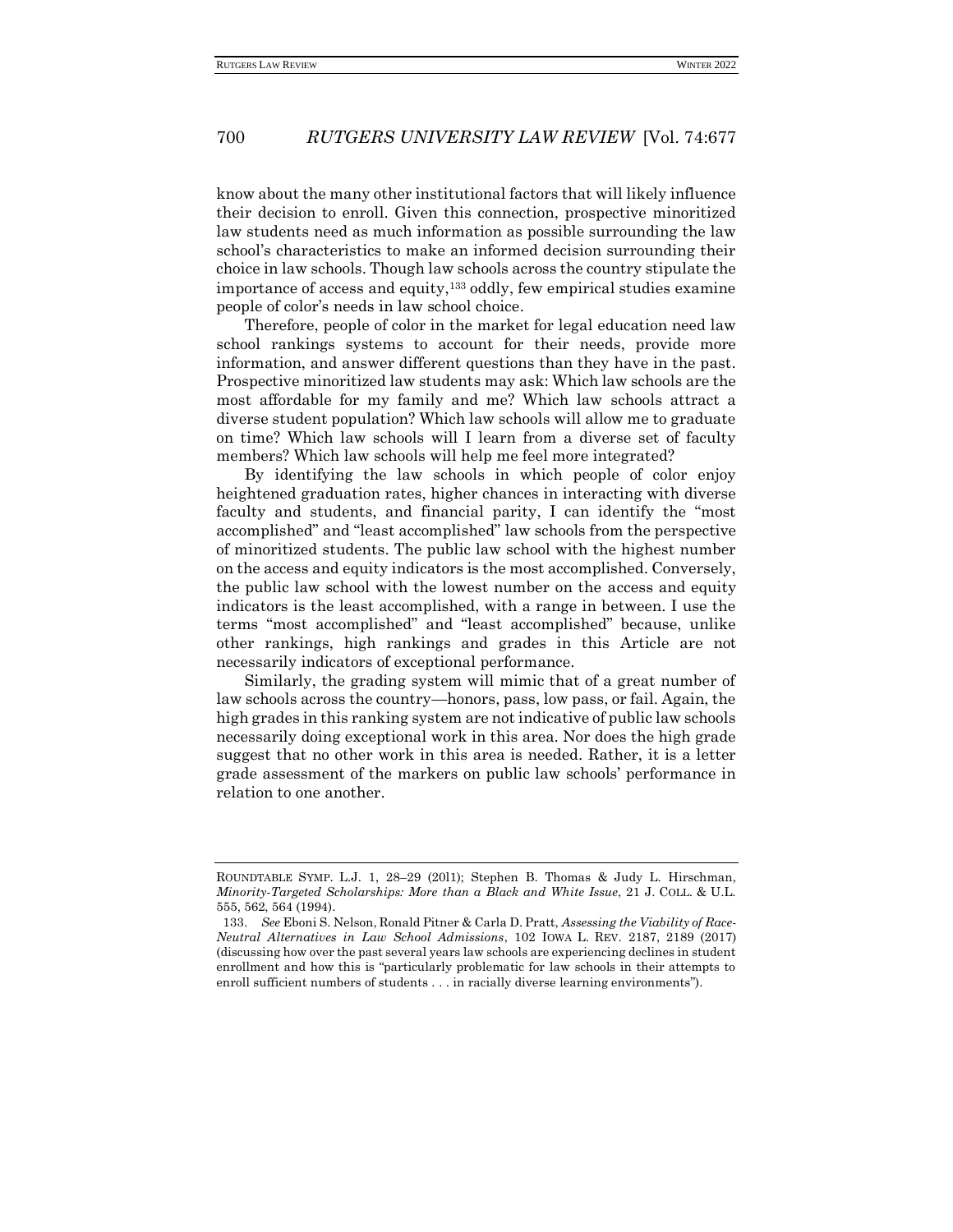| Grade        | Distribution<br>$($ $\sim$ 20 Law Schools per Quadrant) |
|--------------|---------------------------------------------------------|
| H: Honors    | First Quadrant                                          |
| P: Pass      | Second Quadrant                                         |
| LP: Low Pass | Third Quadrant                                          |
| $F:$ Fail    | Fourth Quadrant                                         |

This access and equity method of ranking law schools measure aspects critical to minoritized law students' success, rather than ignoring their varied needs. The problem with only measuring the traditional factors in ranking systems is that its factors are often silent to what matters to prospective minoritized law students. In fact, Ryan and Frye claim that "[l]aw school rankings systems that measure . . . unhelpful information to prospective students by failing to measure salient factors . . . may create an incentive for law schools to compete on factors that are not salient to students." <sup>134</sup> On the other hand, an access and equity ranking of law schools focus on what prospective racial/ethnic minoritized students actually need in law school to be successful.

#### <span id="page-24-0"></span>*A. Sample*

"Starting with the Morrill Act of 1862, public universities were built to expand access and success for state residents underserved by private institutions."<sup>135</sup> Understanding public universities' historic mission to provide education to all parts of its citizenry, this study focuses attention on every public law school in the U.S. as the sample in this study.<sup>136</sup> The American Bar Association ("ABA") is a definitive authority that grants accreditation to all public law schools who are legally empowered to confer Juris Doctorate degrees.<sup>137</sup> While private law schools were not included in the list because of their different missions, histories, and aims regarding accessible education, private law schools too should be held accountable for its diversity and equity efforts. Forthcoming publications will address separately private law schools and their commitment to diversity and accessibility. After excluding private law schools, the total number of public law schools was 85.<sup>138</sup>

<sup>134.</sup> Ryan & Frye, *supra* note 7, at 503.

<sup>135.</sup> HARPER & SIMMONS, *supra* note 16, at 5.

<sup>136.</sup> *See id.* at 5–6.

<sup>137.</sup> Theodora Belniak, *The History of the American Bar Association Accreditation Standards for Academic Law Libraries*, 106 L. LIBR. J. 151, 152 (2014).

<sup>138.</sup> *ABA Approved Public Law Schools*, AM BAR ASS'N, https://www.americanbar.org/ groups/legal\_education/resources/aba\_approved\_law\_schools/public\_law\_schools/ (last visited on Feb. 8, 2022). At the time of this writing the ABA only had 85 public law schools.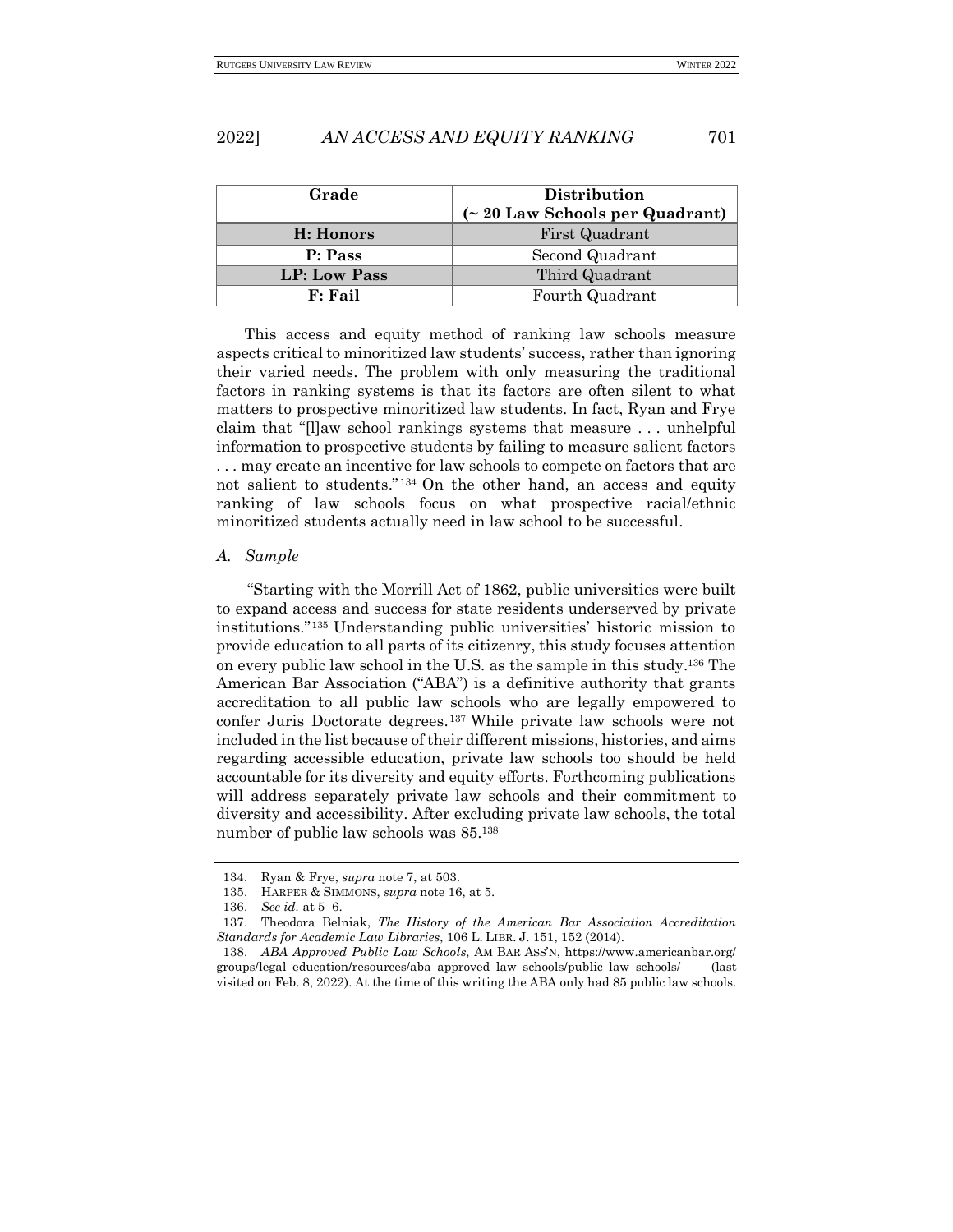#### <span id="page-25-0"></span>*B. Data Collection and Analysis*

Data was collected between January 2020 and October 2020. To rank law schools, this Article examines the ABA Rule 509 Required Disclosures<sup>139</sup> and the U.S. Census Data.<sup>140</sup> The 509 Required Disclosures are self-reported institutional characteristics of each accredited law school.<sup>141</sup> These reports are essential because they provide a measure of transparency to consumers and prospective law students.<sup>142</sup> The disclosure also includes several measures utilized within the *U.S. News*' ranking scheme. For example, the 509 Required Disclosures report the law school's average LSAT score, UGPA, tuition rates, etc.<sup>143</sup> The data used in this study was collected from academic years 2011 through 2019–20 by each accredited public law school as reported to the ABA. I accessed the ABA portal and merged important perennial factors for this study by each accredited public law school. Next, I merged the important data from the U.S. Census Bureau into one spreadsheet. Finally, the equity rankings and grading will be hand-coded and mapped onto the existing dataset.

This study employs a much smaller subset of variables from the full data set that are linked to 509 Required Disclosures. Because this Article focuses on access and equity indicators as proffered below in the table, this data set comprises twelve variables linked to prospective minoritized law students' success.

With four access indicators borrowed from *Black Students at Public*  Colleges and Universities: A 50 State Report Card,<sup>144</sup> I examined in this study twelve access and equity indicators for Black and Latinx prospective law students. Quantitative data was analyzed and merged from two open access data sources: the ABA Rule 509 Required Disclosures and the U.S. Census Data. Each access and equity indicator are discussed here.

Now the list as of 2022 reflects 87 public law schools. The University of Illinois Chicago School of Law now is a public law school and Michigan State University College of Law, which previously was private and independent, is now a part of the university. *Id.*

<sup>139.</sup> Managing Director's Guidance Memo: Standards 509 (Am Bar Ass'n 2016), https:// www.americanbar.org/content/dam/aba/administrative/legal\_education\_and\_admissions \_to\_the\_bar/governancedocuments/2016\_standard\_509\_guidance\_memo\_final.pdf [hereinafter ABA Rule 509 Required Disclosures].

<sup>140.</sup> U.S. CENSUS BUREAU, https://data.census.gov/cedsci/ (last visited on Feb. 8, 2022).

<sup>141.</sup> ABA Rule 509 Required Disclosures, *supra* note 139.

<sup>142.</sup> *Id.*

<sup>143.</sup> *Id.*; *see also* Morse et al., *supra* note 24.

<sup>144.</sup> HARPER & SIMMONS, *supra* note 16, at 7.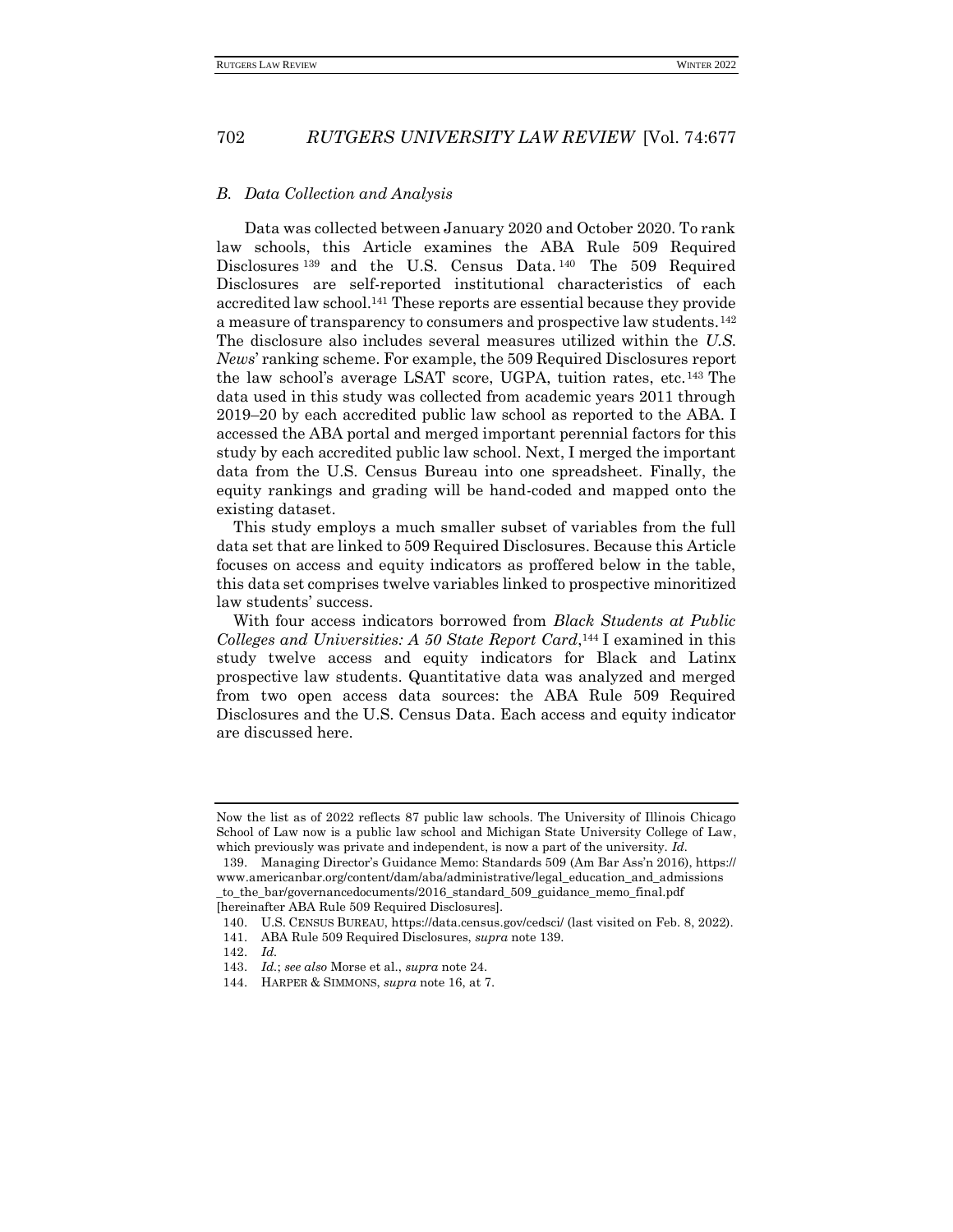| Table 1: Access and Equity Indicators                                       |  |                |  |
|-----------------------------------------------------------------------------|--|----------------|--|
| <b>Access and Equity</b><br><b>Access and Equity</b><br><b>Data Sources</b> |  |                |  |
| Indicator                                                                   |  | <b>Measure</b> |  |

# **Student Representation and Outcomes**

| (1) Black Law Student<br>Representation<br>the<br>at<br>Institution                          | 509<br>ABA<br>Rule<br>Required Disclosures<br>(Academic Year 2019-<br>2020)                                                | $\sigma f$<br>full-time,<br>Ratio<br>Black law students to<br>number<br>of<br>law<br>students<br>the<br>at<br>institution         |
|----------------------------------------------------------------------------------------------|----------------------------------------------------------------------------------------------------------------------------|-----------------------------------------------------------------------------------------------------------------------------------|
| (2) Latinx Law Student<br>Representation<br>the<br>at<br>Institution                         |                                                                                                                            | Ratio<br>of full-time,<br>Latinx law students to<br>number<br>of<br>law<br>students<br>the<br>at<br>institution                   |
| (3) Black<br>Student<br>Representation<br>in<br>Comparison to<br>State<br>Representation     | ABA Rule 509 Required<br>Disclosures (Academic<br>Year 2019) and U.S.<br>Data<br>(2019)<br>Census<br>population estimates) | Percent of full-time<br>Black law students at<br>the institution divided<br>by the percent of Black<br>citizens in the state      |
| (4)<br>Latinx<br>Student<br>Representation<br>in<br>Comparison to<br>State<br>Representation |                                                                                                                            | Percent of full-time<br>Latinx law students at<br>the institution divided<br>by the percent of<br>Latinx citizens in the<br>state |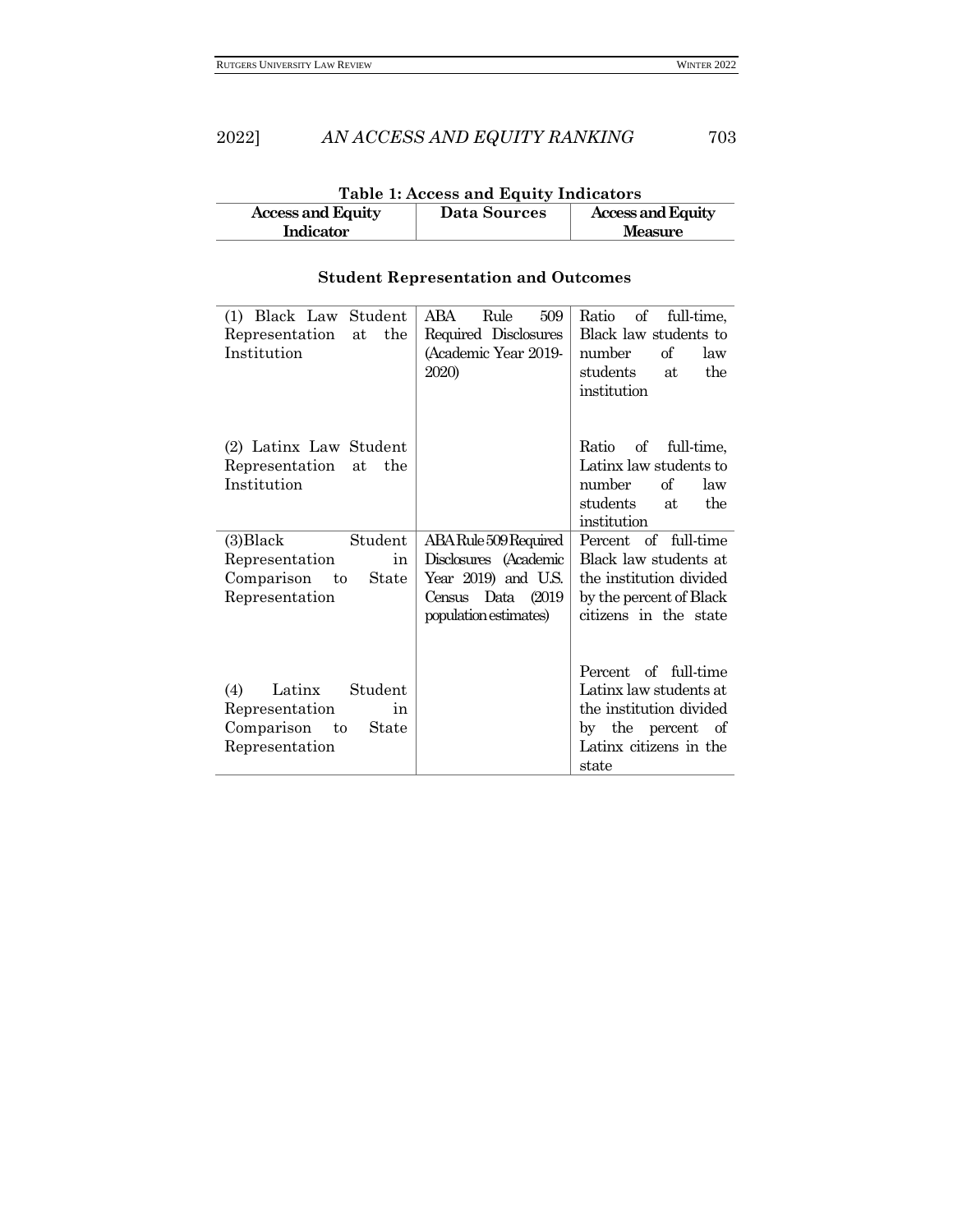| Proportion of Law<br>(5)<br>School Graduates: Black | ABA<br>Rule<br>509<br>Required Disclosures<br>Year<br>(Academic<br>2019-2020)           | Total number of Black<br>Law School graduates<br>divided<br>$\mathbf{b}$<br>total<br>number of All law<br>school graduates for<br>institution |
|-----------------------------------------------------|-----------------------------------------------------------------------------------------|-----------------------------------------------------------------------------------------------------------------------------------------------|
| (6) Proportion of Law School<br>Graduates: Latinx   |                                                                                         | number<br>Total<br>of.<br>Latinx Law School<br>graduates divided by<br>total number of All law<br>school graduates for<br>institution         |
| (7) Proportion of Full Time<br>Law Students: Women  | ABA<br>Rule<br>509<br>Required<br><b>Disclosures</b><br>(Academic<br>Year<br>2019-2020) | Proportion of full-<br>time law student<br>population that are<br>women                                                                       |

# **Faculty Representation**

| (8)<br>Faculty of<br>Color<br>Representation     | ABA<br>Rule<br>509<br>Required Disclosures<br>(Academic<br>Year<br>2019-2020)  | Proportion of full-<br>time faculty that are<br>Faculty of Color |
|--------------------------------------------------|--------------------------------------------------------------------------------|------------------------------------------------------------------|
| Proportion of Full<br>(9)<br>Time Faculty: Women | ABA.<br>Rule<br>509<br>Required Disclosures<br>(Academic<br>Year<br>2019-2020) | Proportion of full-<br>time faculty that are<br>women            |

# **Faculty to Student Ratio**

| $(10)$ Faculty of Color to ABA Rule 509 Ratio of Faculty of |            |      |                                            |
|-------------------------------------------------------------|------------|------|--------------------------------------------|
| <b>Black Students Ratio</b>                                 |            |      | Required Disclosures   Color to full-time, |
|                                                             |            |      | (Academic Year degree-seeking Black)       |
|                                                             | 2019-2020) |      | law students                               |
|                                                             |            |      |                                            |
|                                                             | ABA        | Rule | 509 Ratio of Faculty of                    |
|                                                             |            |      | Required Disclosures   Color to full-time, |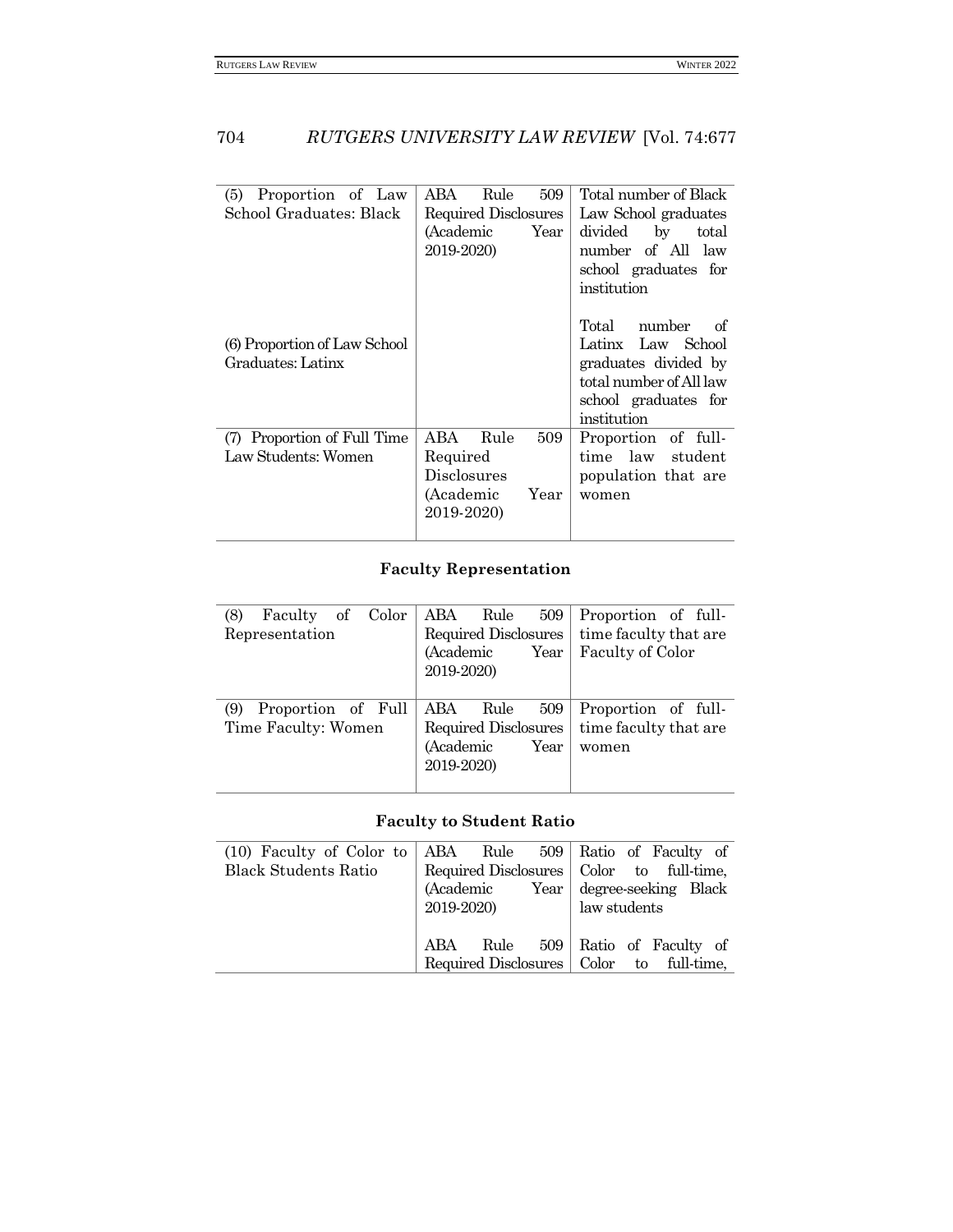| (11) Faculty of Color to<br>Latinx Students | (Academic<br>Year<br>2019-2020)                                                                       | degree-seeking Latinx<br>law students                                                                                    |  |  |
|---------------------------------------------|-------------------------------------------------------------------------------------------------------|--------------------------------------------------------------------------------------------------------------------------|--|--|
| <b>Financial Costs</b>                      |                                                                                                       |                                                                                                                          |  |  |
| $(12)$ Financial Equity                     | ABA<br>Rule<br>509<br>Required Disclosures<br>(Academic<br>Year<br>2019-2020) and U.S.<br>Census Data | The cost to apply<br>attend<br>and<br>the<br>institution divided<br>the median<br>by<br>income of people in<br>the state |  |  |

#### <span id="page-28-0"></span>*C. Limitations*

There are several limitations to this study. First, the Student Representation and outcomes factors includes only Black and Latinx fulltime law students. Some Black and Latinx students attend law school through part-time programs because of other competing interests in their lives. However, it is essential to note that at many public law schools the overwhelming majority of Black and Latinx law students, specifically, and all students, generally, enroll in traditional full-time day programs.

Second, both the Proportion of Full-Time Law Students: Women and Faculty Proportion of Full-Time Faculty: Women, Access and Equity Indicators treat gender as a binary—women and men—which is a limitation. I analyzed and reported the data this way because both the Rule 509 Required Disclosures and the U.S. Census Data has no other gender identity options.

Third, the Proportion of Law School Graduates: Black and Latinx Access and Equity Indicator does not account for the transfer student population. The 509 Required Disclosures reports do not disaggregate the numbers by race, gender, or any other measure. While it is important not to dismiss this group of students' experiences, I must note that most law students enroll and graduate from the same institution.

Fourth, I do concede that there are other racial minorities that attend law school, however because of the limiting data reported to the 509 Required Disclosures, this study was not able to include those constituents in the analysis. Future studies should address this gap in the data.

Fifth, this study does exclude the Native American population from the analysis. While I wanted to include this population, several law schools did not report or share Native American student or faculty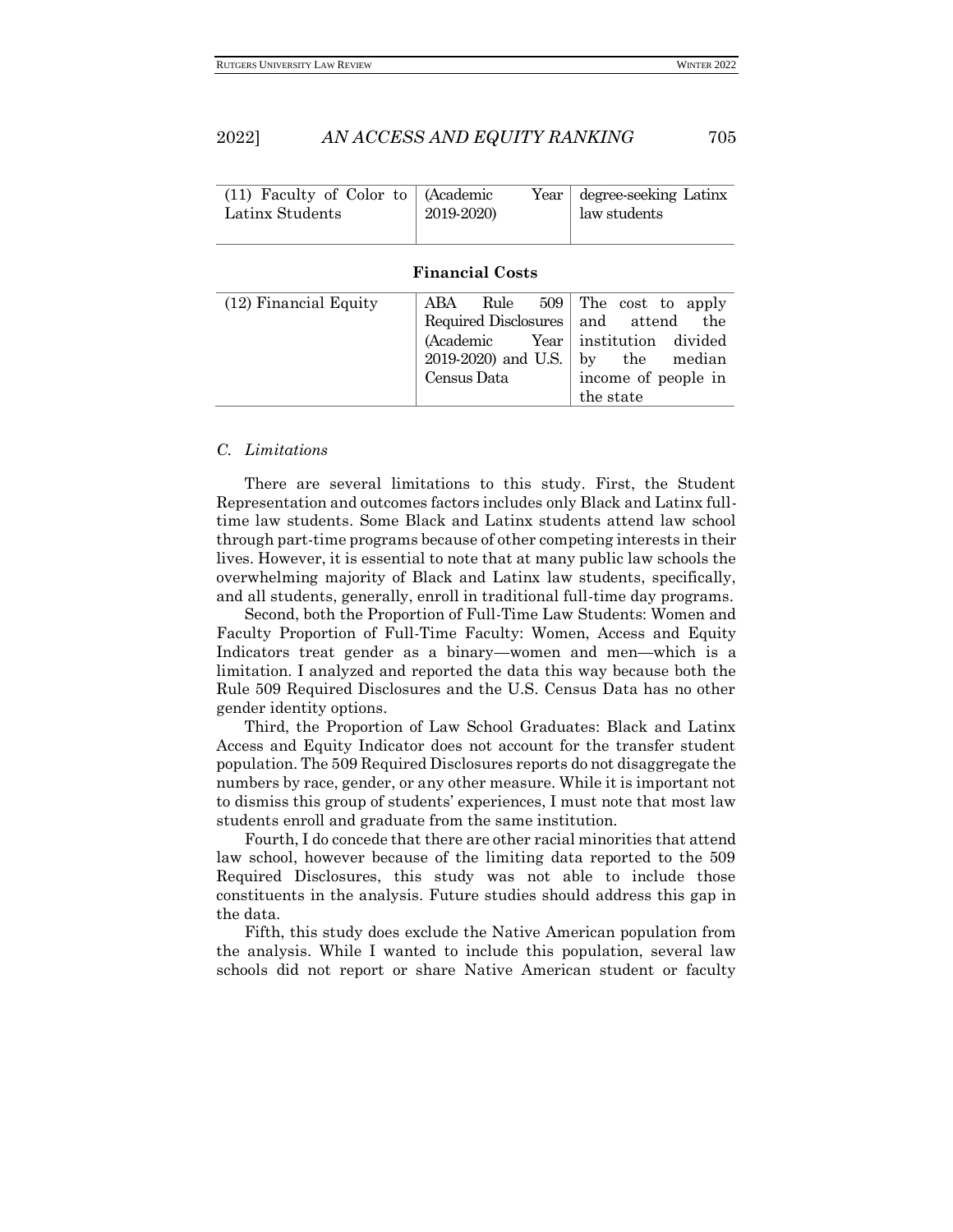representation statistics. Additionally, several 509 Required Disclosures similarly did not report or share Native American statistics. Moreover, there exists a dearth of literature detailing their law school choice needs. Academic literature certainly should begin to address this population as academic literature seeks to be more inclusive of all people attending law schools. Lastly, this study only examines data from public law schools. Given the historical mission of public education, I chose to exclude private law schools because of public law schools' varying commitments to the state's public in which their law school sits.

#### <span id="page-29-0"></span>1. Data Accuracy

 The law school data I present in this report is from the ABA's Rule 509 Required Disclosures and the U.S. Census Data. Every law school accredited in the nation must annually submit these and other data to the American Bar Association. <sup>145</sup> Lastly, if this report's has statistical inaccuracies, it is most likely attributable to erroneous institutional reporting to the ABA or technical processing errors in the ABA or U.S. Census Data.

I now offer an access and equity approach to ranking law schools on the basis of the twelve variables in Table 1.

#### <span id="page-29-1"></span>*D. An Access and Equity Ranking*

Law schools in the ranking were standardized in relationship to each other to create a normative assessment on access and equity measures. Standardization is the process of putting different variables of interest on one singular measurable scale. This process allows one to compare the results between different variables. After each school was standardized, the Access and Equity ("A  $\&$  E") score was summed from twelve equal parts: (1) Student Representation: Black, (2) Student Representation: Latinx, (3) Black Law Student Representation at the Institution Compared to State Representation, (4) Latinx Law Student Representation at the Institution Compared to State Representation, (5) Proportion of Law School Graduates: Black, (6) Proportion of Law School Graduates: Latinx, (7) Proportion of Full-Time Law Students: Women, (8) Faculty of Color Representation, (9) Proportion of Full-Time Faculty: Women, (10) Faculty of Color to Black Students Ratio, (11) Faculty of Color to Latinx Students (12) Financial Equity—each given one onetwelfth weight to construct the ranking. The A & E ranking constructed from the composite scores proffered in the appendix below, surprised me

<sup>145.</sup> ABA Rule 509 Required Disclosures, *supra* note 139.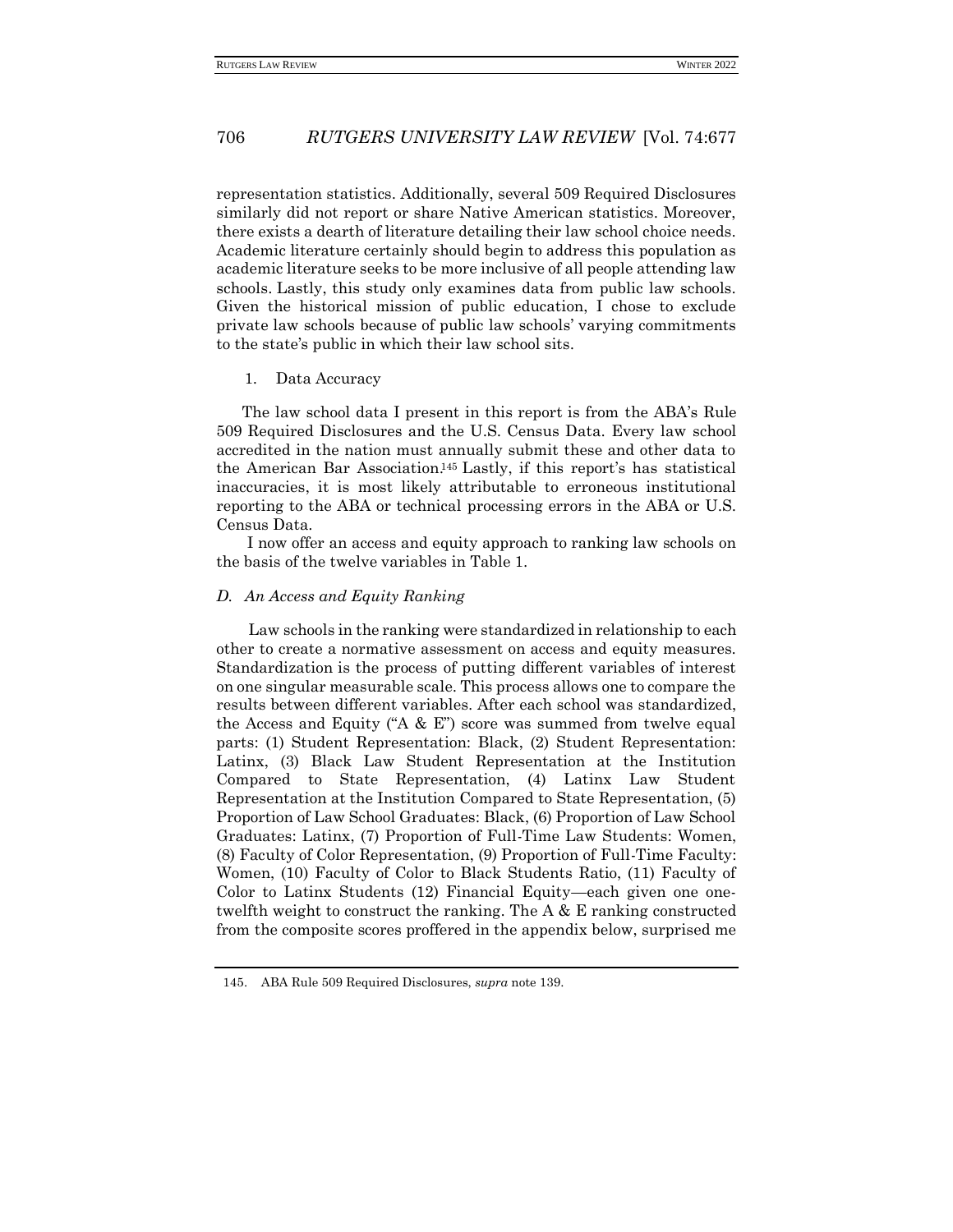because the line-up is inconsistent with the positioning of several law schools' standing in the *U.S. News Ranking.*<sup>146</sup> This reality is even more pronounced in the perirenal top law schools like the University of Virginia, Michigan, and California based law schools. However, there are several notable exceptions, a few of which are discussed below, and the full rankings for 2019–20 are included in Table 2.

#### <span id="page-30-0"></span>1. Note About Rankings and Grades

Like Harper and Simmons' report, a high ranking in this *Access and Equity Ranking* ("*A & E Ranking*"), does not necessarily indicate stellar and exemplary performance.<sup>147</sup> Also, like Harper and Simmons, I proffer two examples to demonstrate that even when a law school is among the "most accomplished," it can still perform low in particular access and equity indicators.<sup>148</sup>

For example, Pennsylvania State University–Penn State Law is ranked 18 with a composite score of .28 and graded H in the 2020 *A & E Ranking*, but the minority full-time faculty at this law school is 19 percent, and the Black and Latinx student population is 7 and 4 percent, respectively as reported in the 2019 Standard 509 Information Report.<sup>149</sup> Moreover, Pennsylvania State's statistics across the board are relatively low, but on average, in comparison to other public law schools, outperform them across the twelve indicators placing Penn State among the top in the *A & E Ranking*.

Similarly, at the University of Indiana at Indianapolis ranking 38 with a composite score of .11 in the 2020 *A&E Ranking*, only 16 percent of their faculty is minority and the completion rate of the Black and Latinx student population is 11 and 6 percent respectively.

As this ranking brings forward, it is clear that public law schools across the country have much work to do to increase these numbers. I think these two examples clearly indicate that failure exists in all public law schools in terms of access and equity. That in fact, it is not just a handful of institutions. Even the "most accomplished" law school in the *A&E Ranking* is not good, and the numbers are unacceptable. Simply, the number one institution in this ranking is the most accomplished among other public law schools that perform worse according to the

<sup>146.</sup> *Compare infra* tbl.2, *with 2022 Best Law Schools*, U.S. NEWS, https:// www.usnews.com/best-graduate-schools/top-law-schools/law-rankings (last visited on Feb. 8, 2022).

<sup>147.</sup> *See generally* HARPER & SIMMONS, *supra* note 16, at 10.

<sup>148.</sup> *See id.* 

<sup>149.</sup> PENNSYLVANIA STATE: PENN STATE LAW, ABA, STANDARD 509 INFORMATION REPORT (2019).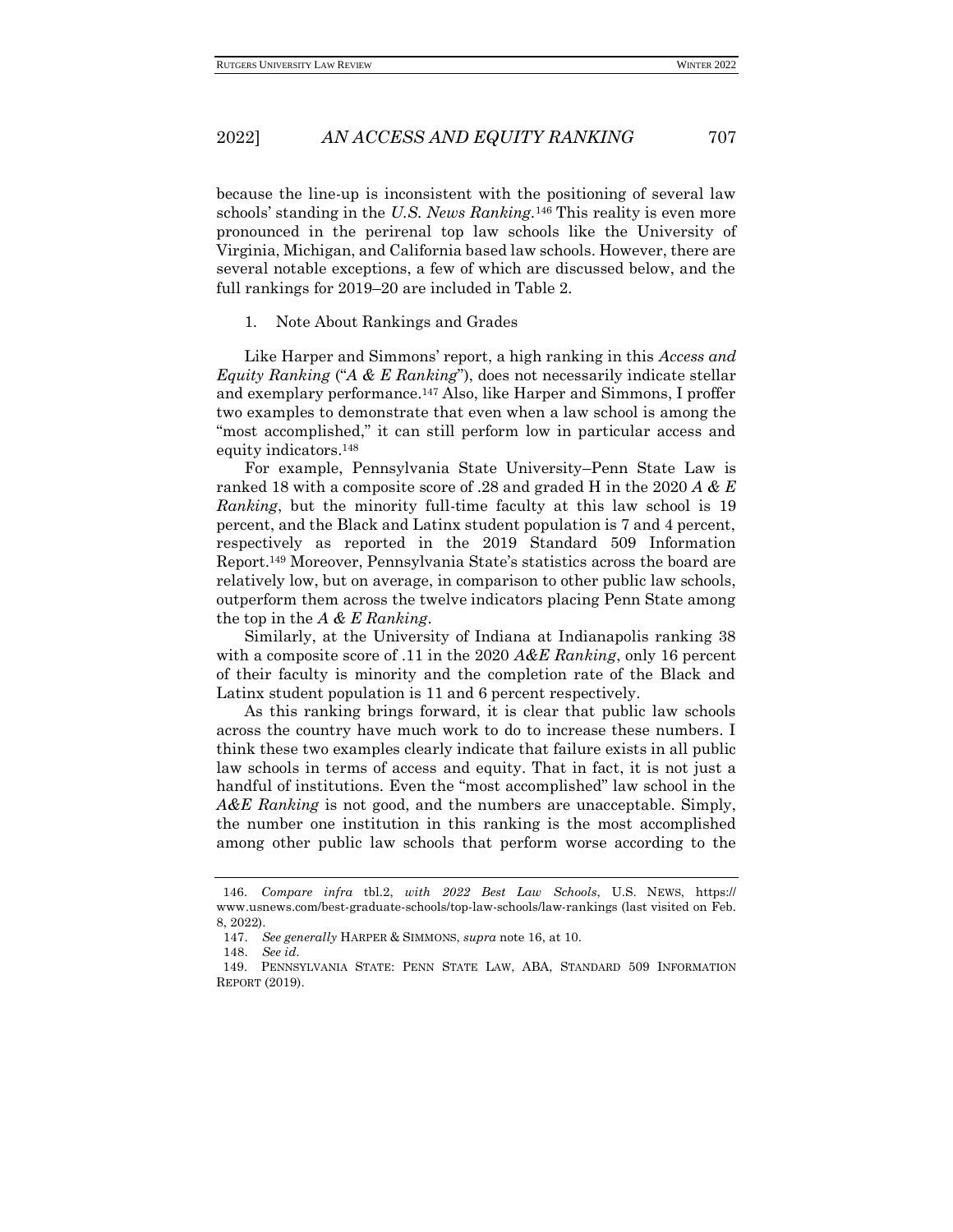factors examined. To this end, a law school that thrives in comparison to other law schools on the *A&E Ranking* is not by definition a "model of excellence." <sup>150</sup> Law schools that perform well in this ranking are not absolved from deep reflective analysis of the policies that limit equitybased solutions at their law school.

#### <span id="page-31-0"></span>2. Rankings

The *A & E Ranking* rearranges the *U.S. News* top public law schools. For example, the "T-14s"—top-14 law schools—are disrupted, as the perennial public law schools that rank high in the *U.S. News* ranking fell significantly in the *A & E Ranking*. For instance, the University of Virginia ranked number 8 in *U.S. News 2021 Rankings* is ranked 63 by the factors that the *U.S. News* espouses*.* <sup>151</sup> Similarly, UC Berkeley ranked 9 in *U.S. News* is 27 on the *A & E Ranking,* and its peer institution, the University of Michigan, ranked 9 in *U.S. News* was 22 on *A & E Ranking*. <sup>152</sup> UCLA had a similar fate where it was ranked 15 and dropped to 47, Minnesota was ranked 21 in the *U.S. News Ranking* and dropped to 58.<sup>153</sup> Lastly, one other public law school fell out of the top 25, Arizona State at 24 in the *U.S. News* fell to 66.<sup>154</sup>

Unsurprisingly, but yet still remarkable, all public Historically Black Colleges and Universities ("HBCU") law schools are clustered at the top of the list,<sup>155</sup> with the University of District of Columbia rounding out the fifth slot. While these law schools are not immune from investigating and participating in self-reflective measures in improving their status among the twelve metrics, it is important to note these institutions for several reasons.

First, what these rankings make painstakingly evident is that since these law schools' existence over sixty to seventy years ago, they are still primarily responsible for educating and providing access to the country's minoritized populations. For example, the five public HBCU law schools combined enrolled 1,303 Black students;<sup>156</sup> it would take the next 40

<sup>150.</sup> HARPER & SIMMONS, *supra* note 16, at 10.

<sup>151.</sup> *Compare infra* tbl.2, *with* Staci Zaretsky, *The 2021 U.S. News Law School Rankings Are Here*, ABOVE THE LAW (Mar. 16, 2020, 11:46 PM), https://abovethelaw.com/2020/03/ 2021-u-s-news-law-school-rankings/.

<sup>152.</sup> Zaretsky, *supra* note 151.

<sup>153.</sup> *Id.*

<sup>154.</sup> *Id.*

<sup>155.</sup> *Historically Black Colleges and Universities*, U.S. NEWS, https://www.usnews.com/ best-colleges/rankings/hbcu (last visited on Feb. 8, 2022).

<sup>156.</sup> *See* ABA Rule 509 Required Disclosures, *supra* note 139 (author added the total reported number of Black students at the five public HBCUs of Florida A&M University,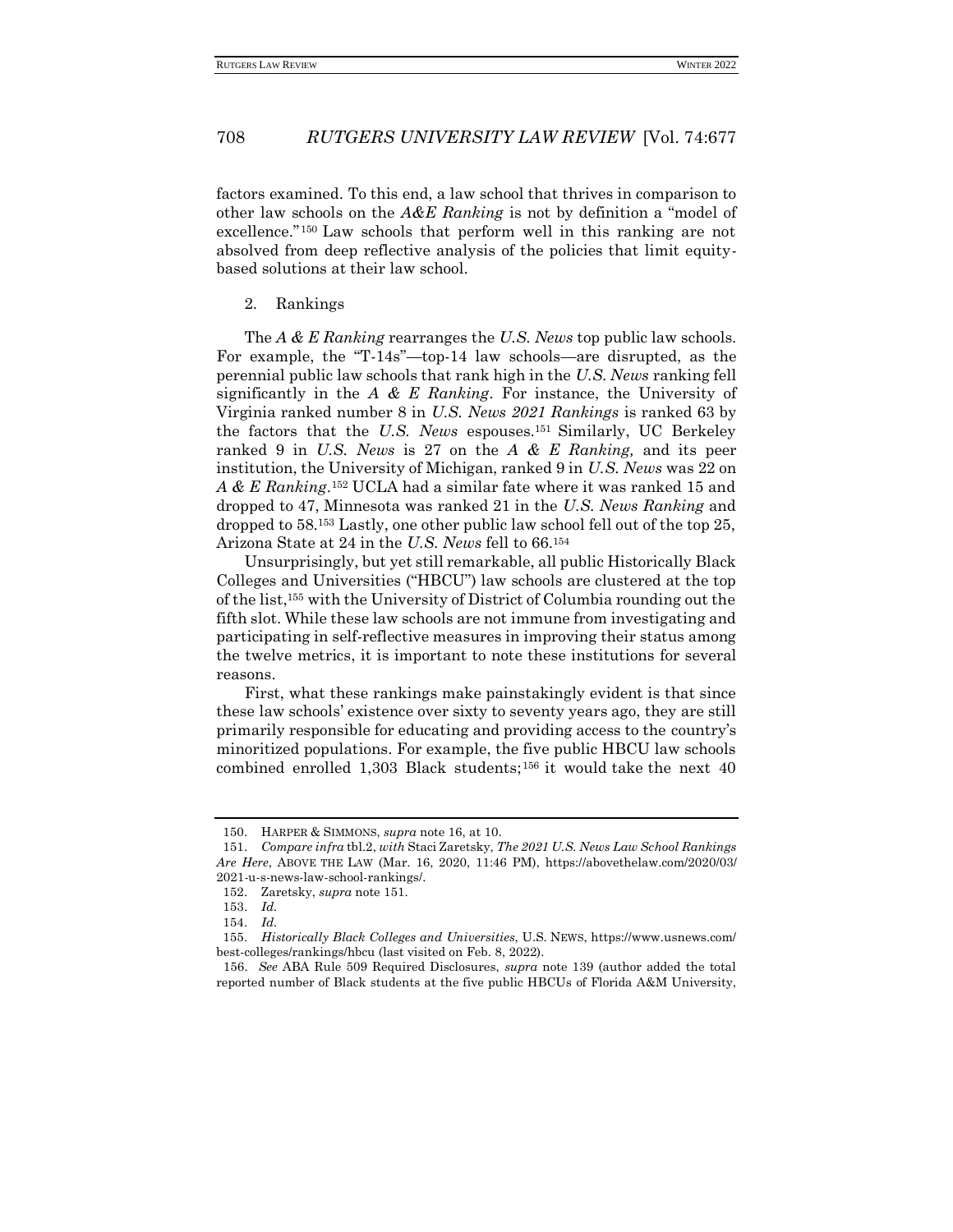public law schools on the *Access and Equity Ranking*—public law schools ranked 6 to 45—to equate 1,303 Black students.

Second, it is also important to note that these institutions have not only honored their original mission in educating Black people, but they have also broadened and extended their mission to other minority groups, as this ranking revealed. Yet, other public law schools, with more generous state funding, have continually struggled to fulfill their institutional mission of educating *all* of their citizens.

Third, this ranking's results contribute to the policy debate surrounding the relevancy and need for HBCU law schools.<sup>157</sup> I assert that the rankings further reveal and reiterate these schools' importance to minoritized groups access to justice. Lastly, this ranking reinforces extant literature in that HBCUs often "punch above their weight."<sup>158</sup> Whereby, these schools, given their history of being systematically under-resourced and demonized, the enrollment, degree, and economic impact are significantly greater than one would expect.<sup>159</sup>

On another note, broadly, public universities in the Midwest region of the United States tend to perform better in the *A & E Ranking* than their actual *U.S. News* ranking, such as Wayne State, Wisconsin, and Ohio State, all a part of the Top 20.<sup>160</sup> However, several Mid-Atlantic law schools like William & Mary, Virginia, and George Mason, all slid drastically placing them near the bottom of this ranking.<sup>161</sup>

There are some unforeseen contenders within the top quadrant of the *A & E Ranking.* The University of Hawai'i, New Hampshire, City University of New York, New Mexico, and Ohio State are among the highest on the *A&E Ranking*.

Apart from the unanticipated law schools found at the rankings' extremities, there were other surprising, noteworthy shifts within the middle of the ranking. UC Davis leads the California law schools moving to number 15 in this ranking. Similarly, the University of Nevada finds itself just outside the Top 15. Moreover, to some extent, it was surprising to find law schools with considerably fewer racial minorities in the state outperform other law schools in traditionally diverse locales. For

North Carolina Central University, Southern University, Texas Southern, and the University of the District of Columbia).

<sup>157.</sup> UNITED NEGRO COLL. FUND, HBCUS PUNCHING ABOVE THEIR WEIGHT: A STATE-LEVEL ANALYSIS OF HISTORICALLY BLACK COLLEGE AND UNIVERSITY ENROLLMENT GRADUATION 5–6 (2018).

<sup>158.</sup> *Id.* at 5–9.

<sup>159.</sup> *Id.*

<sup>160.</sup> *Infra* tbl.2.

<sup>161.</sup> *Infra* tbl.2.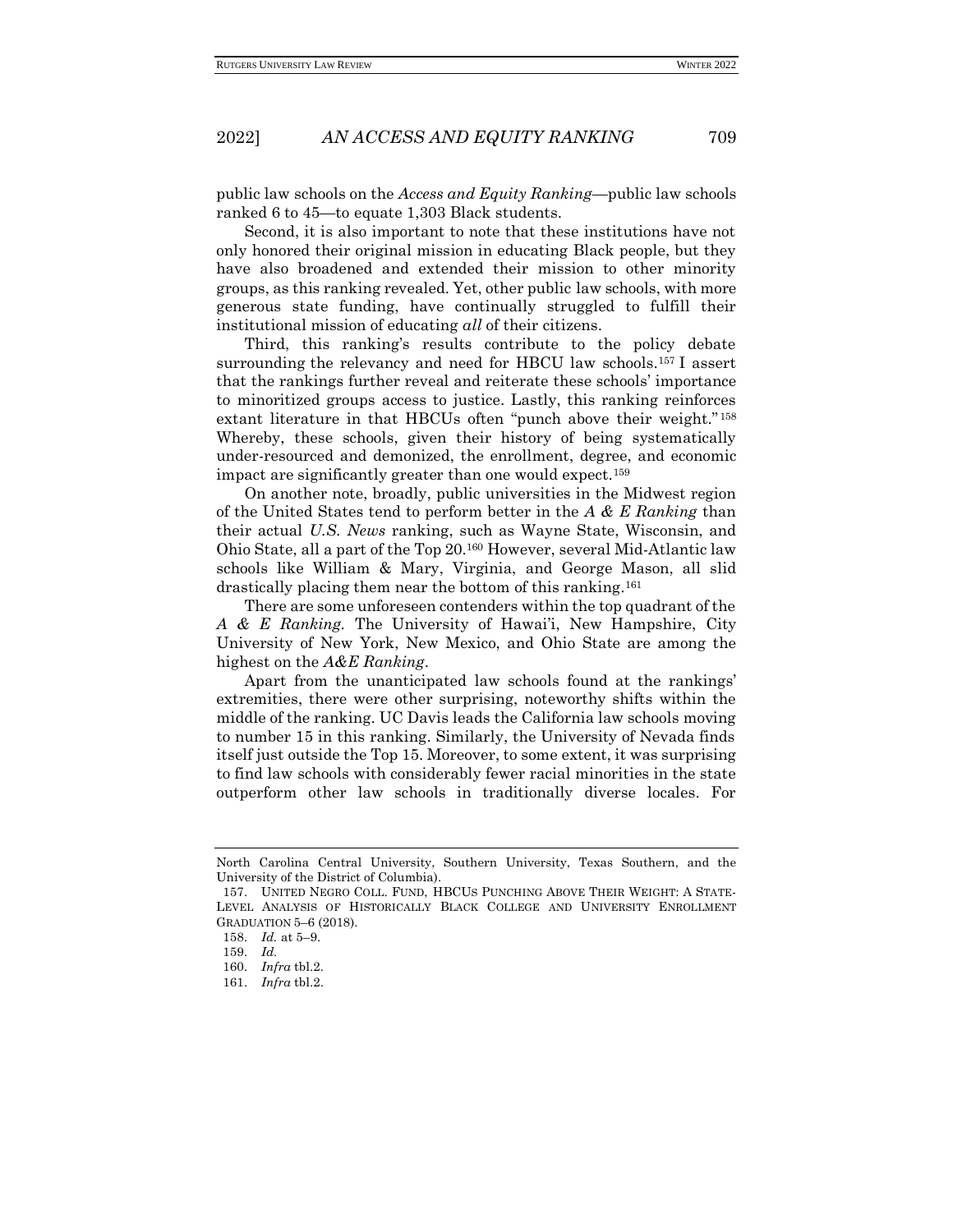instance, the University of Maine and New Hampshire, both find themselves among the top 25.<sup>162</sup>

For the most part, the *A & E Ranking* reveals that public law schools struggle with these measures of access and equity. Accordingly, it may be beneficial to add these measures to any ranking so that law schools begin to remedy this problem. This ranking further implies that the *U.S. News* and other rankings discussed above may not measure all the factors that are salient to prospective law students.

#### <span id="page-33-0"></span>3. How to Use the Access and Equity Ranking

The *A & E Ranking* was created to help several constituents in the legal education sphere. First, it was designed to draw attention to the law schools that are committed to accessibility and equity. Second, the *A & E Ranking* was created to provide minoritized prospective law students with more information surrounding their needs in making a substantial professional, financial, mental, and long-term investment. Lastly, it was designed to help professionals and administrators of public law schools make data-driven informed decisions surrounding their institutional practices, goals, and aims.

Understanding this purpose, this ranking should be used as a tool to help in the calculus of Black and Latinx students' decision of in which law school to enroll. This ranking was not designed to be the sole and only source that a Black and Latinx prospective student uses in choosing a law school. The *A & E Ranking* does not purport to be the panacea for minoritized prospective law students, whereby it will eliminate marginalization, discomfort, and alienation in minoritized students experience in law school. Instead, the ranking should be utilized as a supplemental informational tool to help prospective students understand a particular public law school's commitment to diversity and accessibility.

While Black and Latinx needs in this Article were grouped because of their shared marginalized experience in law schools;<sup>163</sup> this ranking

<sup>162.</sup> *Infra* tbl.2.

<sup>163.</sup> *See, e.g.*, Sharon Foley & Deborah L. Kidder, *Hispanic Law Students' Perceptions of Discrimination, Justice, and Career Prospects*, 24 HISP. J. BEHAV. SCI. 23, 35 (2002); Allen & Solórzano, *supra* note 119, at 299–300 (discussing the shared experience that Black and Latina/o students feel). For example, the authors note that both "Black and Latina/o students felt more alienated and isolated from general campus life compared to Asian and White students." *Id.* In addition, the authors note the similar financial background Black and Latinx students share comparted to White and Asian students. *Id.*; Randall, *supra* note 73, at 107–08, 141, 146; Erin Lain, *Experiences of Academically Dismissed Black and Latino*  Law Students: Stereotype Threat, Fight or Flight Coping Mechanisms, Isolation and *Feelings of Systematic Betrayal*, 45 J.L. & EDUC. 279, 315–23 (2016) (while the sample in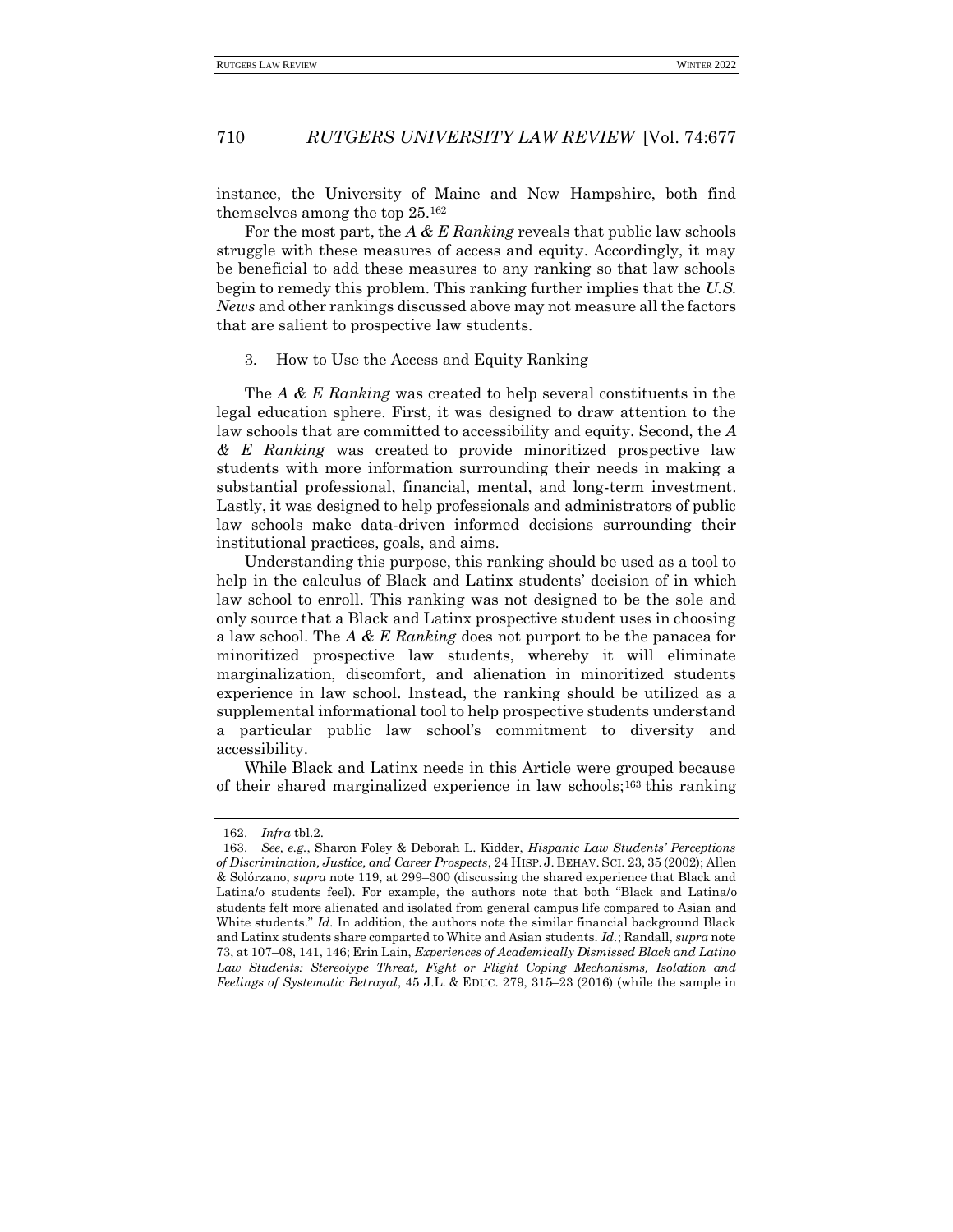recognizes and concedes that Black and Latinx prospective law students are not monolithic groups. Indeed, each group has their own storied histories, needs, and experiences. Thus, it would be unwise to assume that there do not exist other factors—e.g., employment opportunity postgraduation, bar passage rate, and proximity to family, etc.—that may be salient to individual members of these groups that this ranking does not capture. Future forthcoming work addresses those concerns, alongside the access and equity concerns, and create a more comprehensive ranking schema of both public and private law schools. Notwithstanding these considerations, I am confident that this ranking will help redress *some* law school choice issues. In sum, the *A&E Ranking* explores, exposes, and encourages all legal education public schools to improve their standing in all variables included in this ranking.

#### V. CONCLUSION

<span id="page-34-0"></span>This Article contributes to the continued debate both within the rankings world and legal education by highlighting the ways in which both systems continually fail Black and Brown prospective law students. These indicators of access and equity are essential in informing prospective Black and Brown law students. Contrary to popular belief, Black and Brown students are interested in obtaining a law degree.<sup>164</sup> Yet, oftentimes they are victims to seemingly innocuous structures that are not designed with their interests in mind. This ranking is a tool to help law schools assess their widely published goals of increasing school diversity.

this study is students who were dismissed from law school it is important to note the parallels that students from each racial group share in their law school experiences). As such, given the shared experiences that Black and Latinx students face in law school, this Article chose not to include Asian American populations in this ranking as their experiences are not proximal to the Black and Latinx experiences.

<sup>164.</sup> *See,* Taylor, *supra* note 13, at 496 (discussing how the high application rates evidence Black and [Brown] people aspire to be attorneys). He further laments that as recent as 2017, "49 percent of Black law school applicants received no offers of admission." *Id.* Claiming that:

This was the highest shut-out rate among all racial and ethnic groups. . . . The shut-out rate increases as the LSAT score band decreases. This trend holds with almost complete consistency for each racial and ethnic group. This means that for groups whose score distribution trends lower, the admit rate for that group is lower.

*Id.* Aaron Taylor makes painstakingly clear that the problem does not solely belong to the erroneous idea often perpetuated that there is a leaky pipeline or a small applicant pool of minoritized individuals aspiring to be attorneys. *Id.*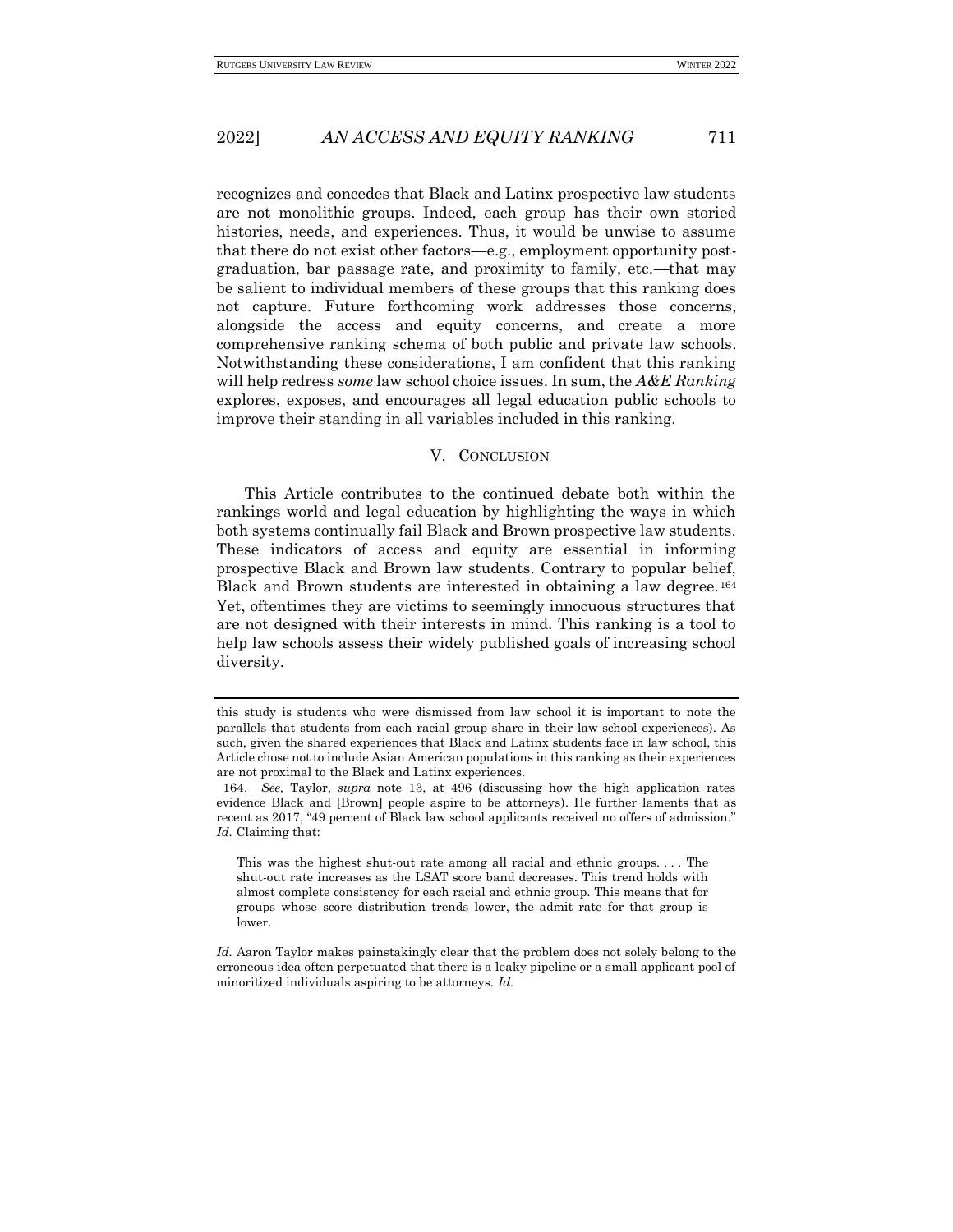As far as the *U.S. News Rankings*' primary argument for not including these measures within their ranking—because diversity terms are too broad to define and wish not for their rankings to be part of the ongoing public policy debate on achieving diversity—I believe this ranking system addresses and operationalizes both areas of concern in a straightforward, yet accurate way. This ranking schema counters that argument by using higher education and legal education literature to operationalize these terms while simultaneously using data to undergird such factors. While the *U.S. News Ranking* does not want to influence the debate on these terms, I assert, they have already affected the discussion in their silence.

As the *A & E* ranking indicates, very few law schools' rankings were consistent with their tier in the *U.S. News* ranking. The *U.S. News* and any other law school rankings' methodology must find ways to capture and include these factors as increasing diversity within the legal profession continues to be a widespread goal among many stakeholders. The ranking proffered below forms the basis of an access and equity ranking and, therefore, a more improved ranking alternative for Black and Brown prospective students who want to see which law schools are moving in the right direction, and which law schools are simply paying lip service to the ideas surrounding access and equity. Whatever law schools choose to do to improve access and equity, whether they stop reporting to the *U.S News Report* or create their own measurement to assess access and equity, all law schools will benefit when they decide unabashedly to recognize, value, and incorporate communities of color.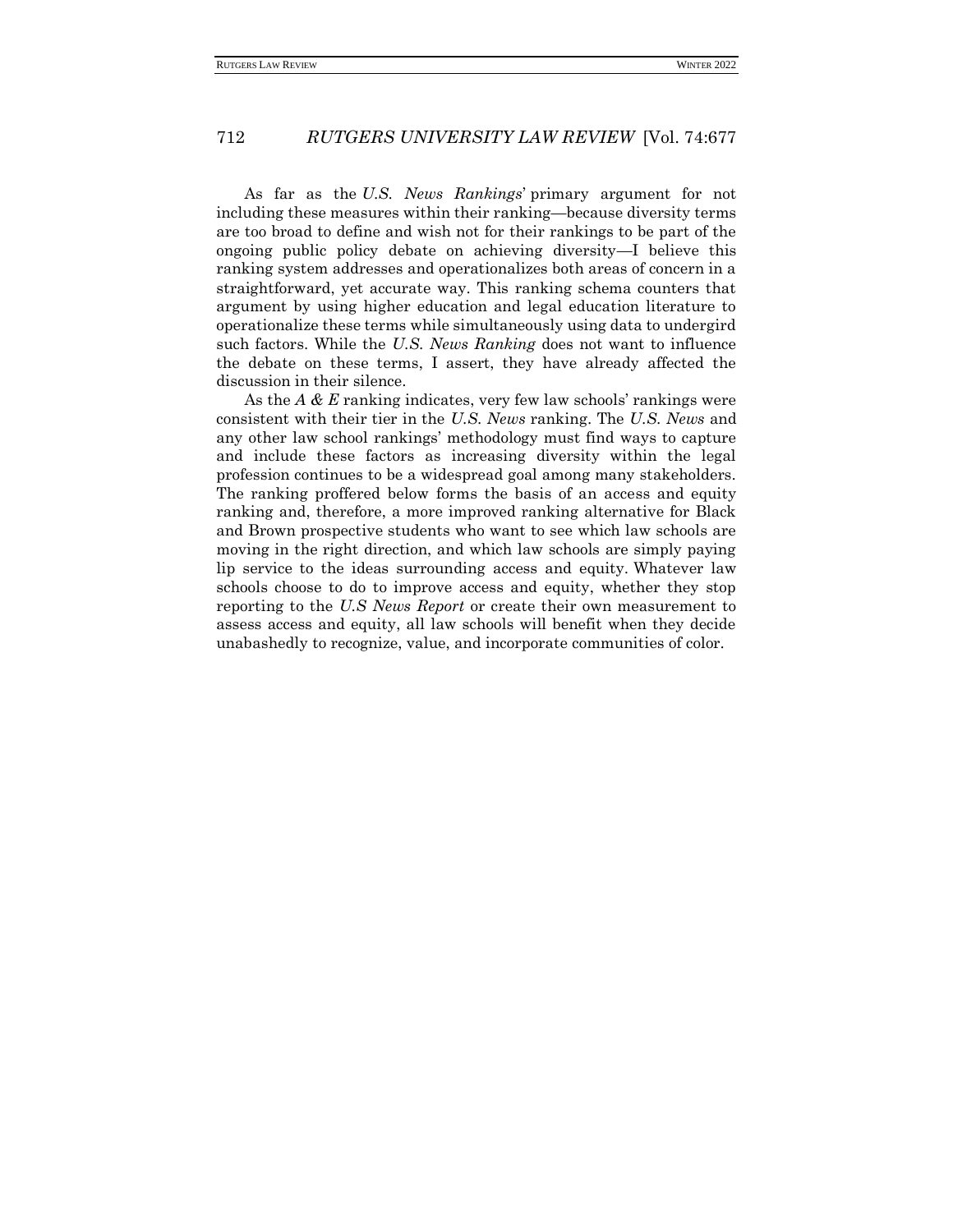| Grade               | Distribution<br>$($ 20 Law Schools per |
|---------------------|----------------------------------------|
|                     | Quadrant)                              |
| H: Honors           | First Quadrant                         |
| P: Pass             | Second Quadrant                        |
| <b>LP: Low Pass</b> | Third Quadrant                         |
| F: Fail             | Fourth Quadrant                        |

# **Appendix**

*Table 2: The 2019-2020 Access and Equity Ranking of Public Law Schools*

| 2019-2020<br>*T=Tied | Law School                        | A&E<br>Index | U.S.<br><b>News</b><br>Ranking<br>*T=Tied | Grade    |
|----------------------|-----------------------------------|--------------|-------------------------------------------|----------|
| 1.                   | <b>Texas Southern</b>             | 1.99         | T 148-194                                 | H        |
| 2.                   | <b>North Carolina-</b><br>Central | 1.65         | T 148-194                                 | H        |
| 3.                   | Southern<br>University            | 1.51         | T 148-194                                 | H        |
| $\overline{4}$ .     | Florida A&M                       | 1.30         | T 148-194                                 | $\bf{H}$ |
| 5.                   | District of<br>Columbia           | 1.22         | T 148-194                                 | H        |
| 6.                   | Florida<br>International          | .90          | <b>T90</b>                                | $\bf H$  |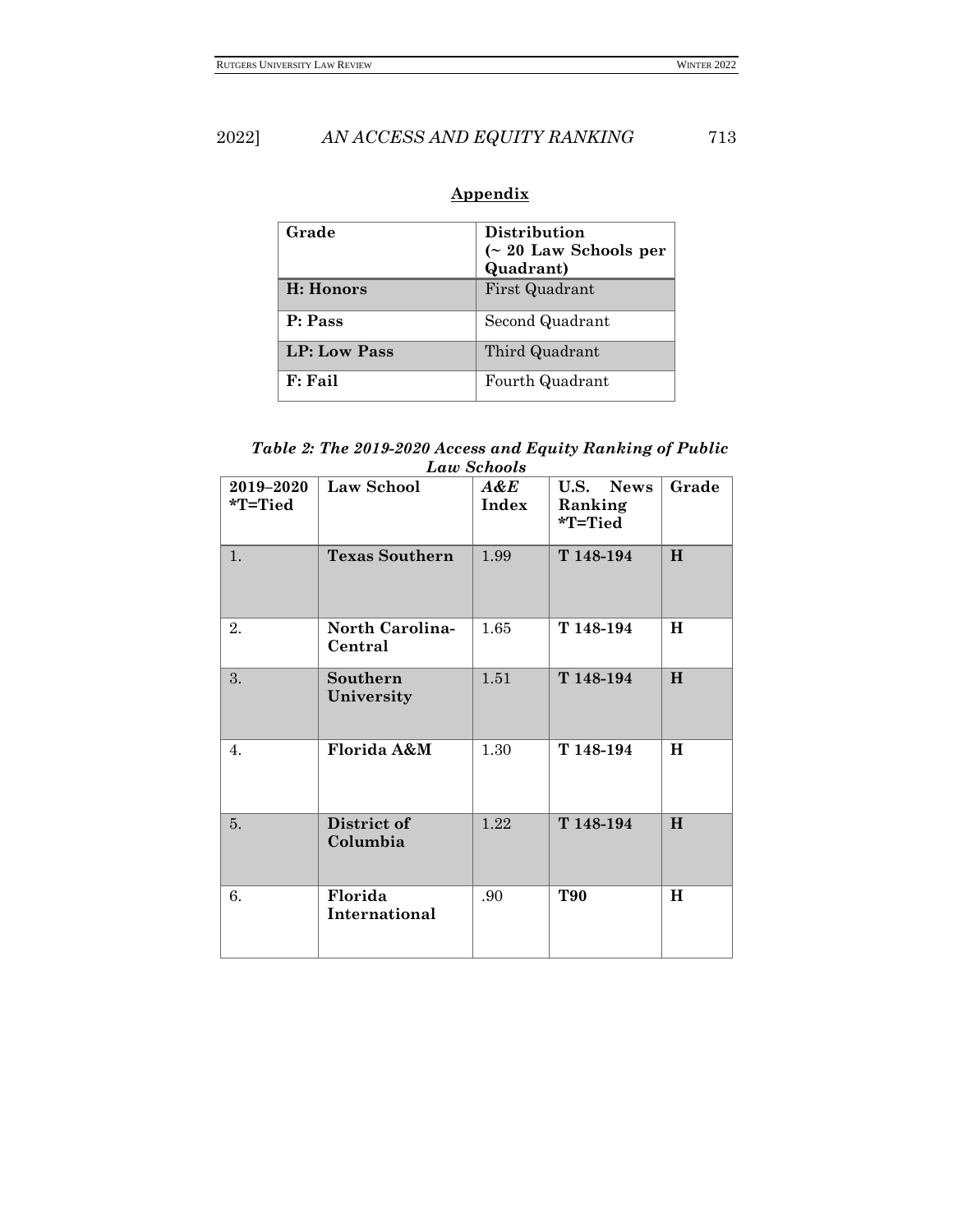| 7.          | <b>New Mexico</b>                       | .89 | <b>T99</b>      | H            |
|-------------|-----------------------------------------|-----|-----------------|--------------|
| 8.          | Hawai'i                                 | .78 | <b>T96</b>      | H            |
| 9.          | <b>City University</b><br>of New York   | .67 | <b>T107</b>     | H            |
| 10.         | <b>UNT Dallas</b>                       | .57 | <b>Unranked</b> | $\mathbf H$  |
| T 11. 12.   | <b>New Hampshire</b>                    | .46 | <b>T88</b>      | H            |
| T 11.-12.   | <b>Ohio State</b>                       | .46 | <b>T38</b>      | H            |
| T 13. 14.   | Mississippi                             | .37 | <b>T67</b>      | H            |
| $T$ 13. 14. | <b>Wayne State</b>                      | .37 | <b>T83</b>      | $\mathbf H$  |
| T 15. 16.   | <b>Puerto Rico</b>                      | .35 | Unranked        | H            |
| T15.16.     | California-Davis                        | .35 | <b>T38</b>      | $\mathbf H$  |
| 17.         | <b>Nevada</b>                           | .29 | <b>T62</b>      | H            |
| 18.         | Pennsylvania<br><b>State-Penn State</b> | .28 | <b>T60</b>      | H            |
| 19.         | Wisconsin                               | .25 | T38             | $\mathbf{P}$ |
| 20.         | West Virginia                           | .24 | <b>T111</b>     | ${\bf P}$    |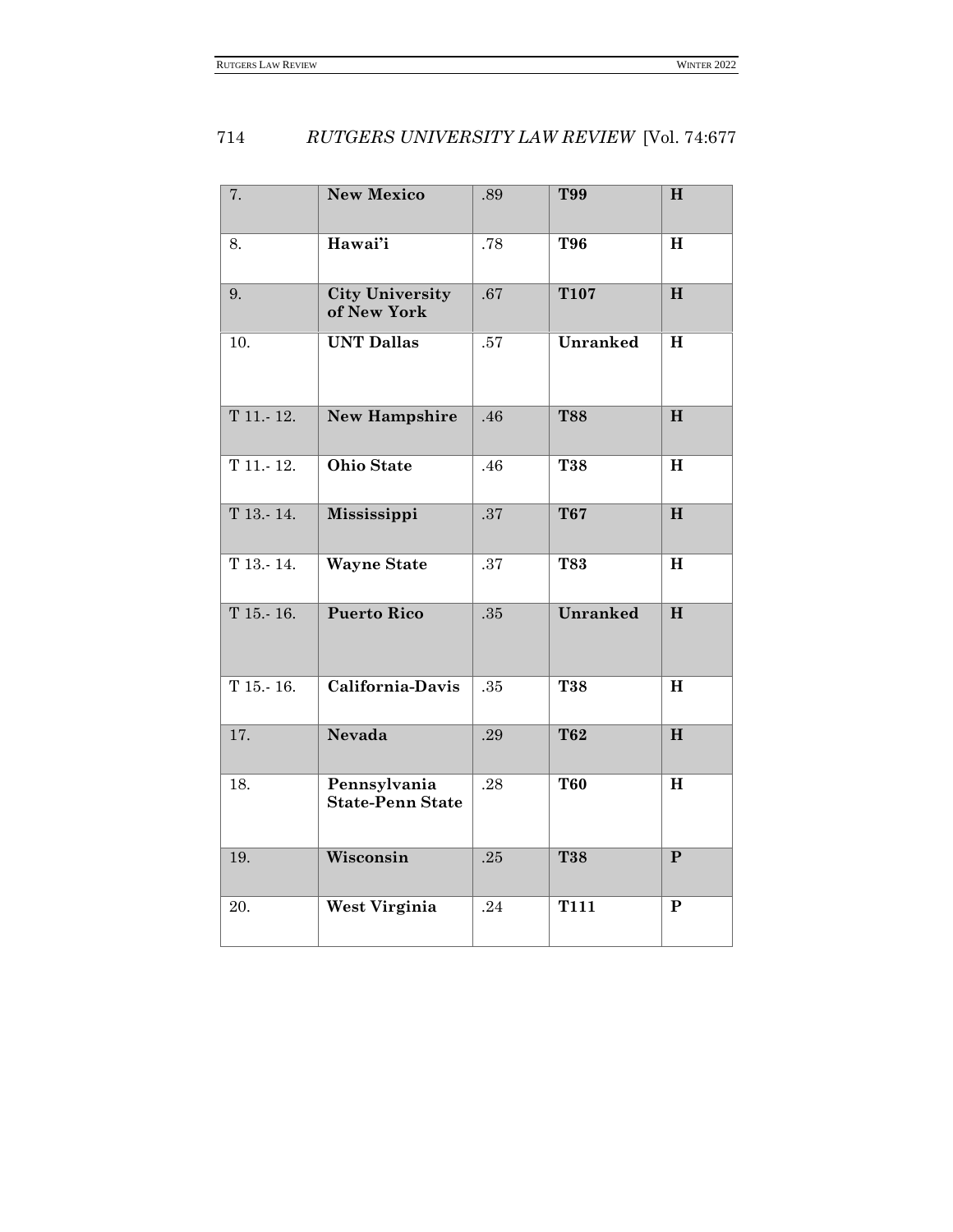| 21.         | Oregon                         | .23 | <b>T88</b>     | ${\bf P}$               |
|-------------|--------------------------------|-----|----------------|-------------------------|
| T 22. -23.  | Alabama                        | .22 | T31            | $\overline{\mathbf{P}}$ |
| T 22. -23.  | Michigan                       | .22 | T <sub>9</sub> | $\mathbf{P}$            |
| T 24. - 25. | Temple                         | .20 | <b>T56</b>     | $\mathbf{P}$            |
| T 24. - 25. | Maine                          | .20 | T122           | $\mathbf{P}$            |
| 26.         | California-<br><b>Irvine</b>   | .19 | T27            | P                       |
| 27.         | California-<br><b>Berkeley</b> | .18 | T9             | $\overline{\mathbf{P}}$ |
| 28.         | California-<br><b>Hastings</b> | .17 | 59             | ${\bf P}$               |
| T29.31.     | <b>Baltimore</b>               | .16 | <b>T126</b>    | $\overline{\mathbf{P}}$ |
| T 29. - 31. | Texas A&M                      | .16 | <b>T60</b>     | ${\bf P}$               |
| T 29. - 31. | Cincinnati                     | .16 | <b>T83</b>     | $\mathbf{P}$            |
| T 32. - 33. | Georgia State                  | .15 | T76            | ${\bf P}$               |
| T 32. - 33. | Washington                     | .15 | T42            | $\mathbf{P}$            |
| 34.         | Maryland                       | .14 | T47            | ${\bf P}$               |
| T 35. - 38. | Florida                        | .12 | <b>T24</b>     | $\overline{\mathbf{P}}$ |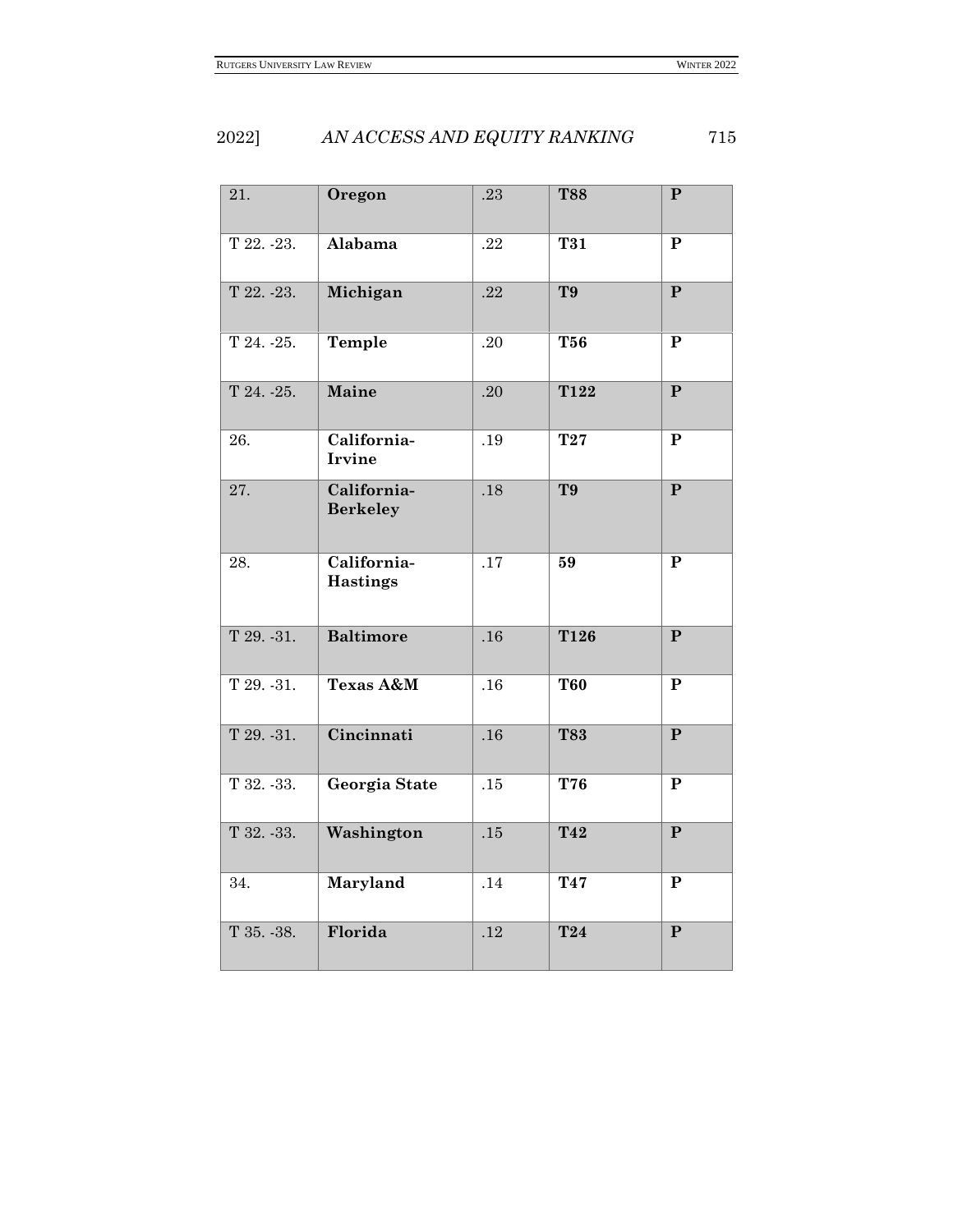| T 35. - 38. | Montana                   | .12 | T122       | ${\bf P}$    |
|-------------|---------------------------|-----|------------|--------------|
| T 35. - 38. | Penn State-<br>Dickinson  | .12 | <b>T62</b> | $\mathbf{P}$ |
| T 35. - 38. | Colorado                  | .12 | 46         | $\mathbf{P}$ |
| T 39. -40.  | Arizona                   | .11 | T47        | LP           |
| T 39. - 40. | Indiana-<br>Indianapolis  | .11 | T122       | LP           |
| 41.         | <b>Kansas</b>             | .08 | <b>T70</b> | LP           |
| 42.         | Indiana-<br>Bloomington   | .06 | T38        | LP           |
| T 43 - 45.  | <b>Memphis</b>            | .05 | T141       | LP           |
| T 43 - 45.  | <b>Rutgers</b>            | .05 | T76        | LP           |
| T 43 - 45.  | Wyoming                   | .05 | T133       | LP           |
| T 46 - 47.  | Idaho                     | .04 | T136       | LP           |
| T 46 - 47.  | Pittsburgh                | .04 | <b>T76</b> | LP           |
| T 48. - 52. | California-Los<br>Angeles | .03 | 15         | LP           |
| T 48. - 52. | Kentucky                  | .03 | <b>T70</b> | LP           |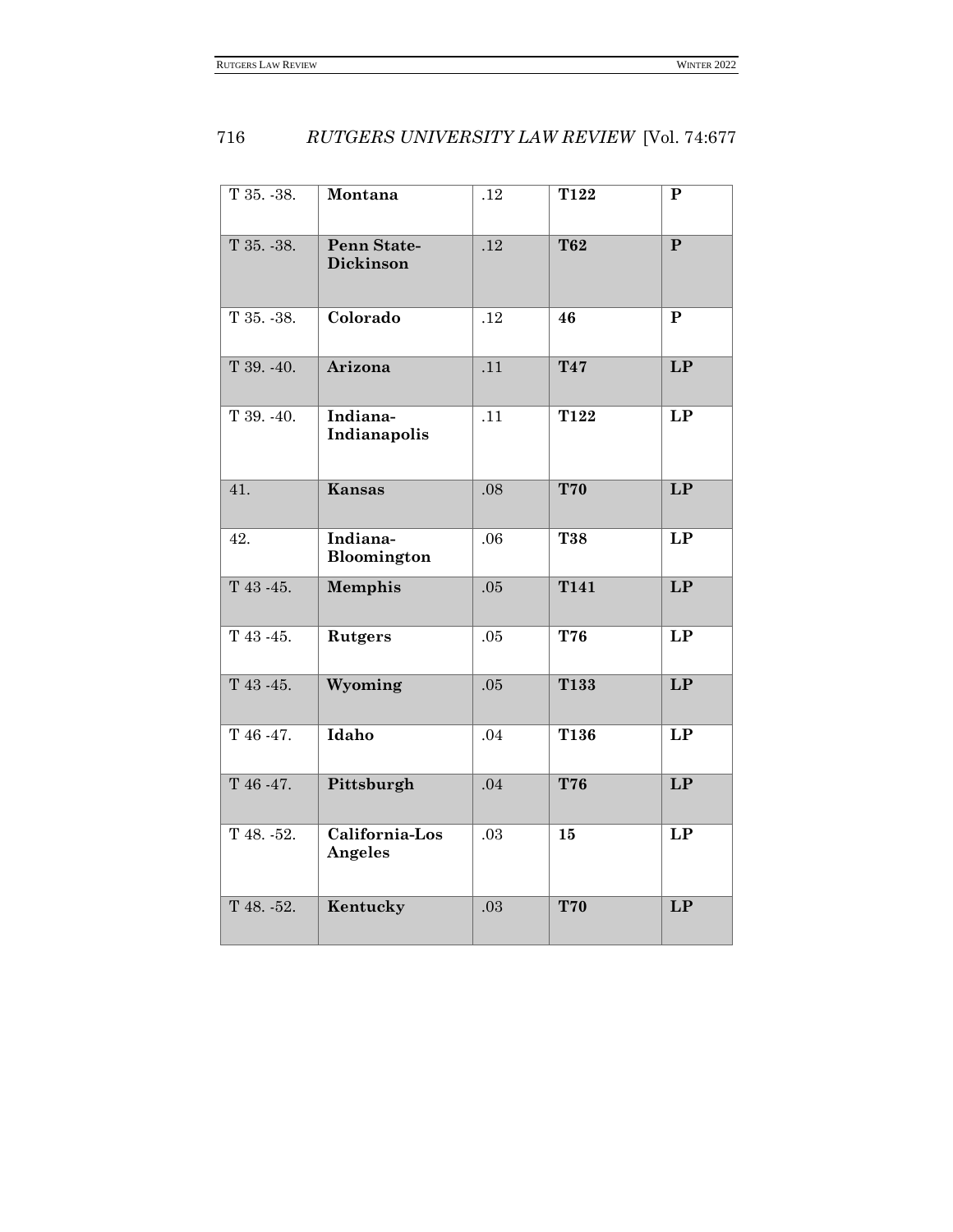| T 48. - 52. | <b>Tennessee</b>        | .03     | <b>T70</b>  | LP                       |
|-------------|-------------------------|---------|-------------|--------------------------|
| T 48. - 52. | <b>Florida State</b>    | .03     | <b>T50</b>  | $\overline{\mathbf{LP}}$ |
| T 48. - 52. | Missouri-Kansas<br>City | .03     | T133        | $\overline{LP}$          |
| 53.         | <b>Cleveland State</b>  | .02     | <b>T102</b> | LP                       |
| 54.         | Northern<br>Kentucky    | .01     | T 148-194   | LP                       |
| 55.         | Arkansas-Little<br>Rock | .00     | T 148-194   | LP                       |
| 56.         | Iowa                    | $-.01$  | <b>T27</b>  | $\mathbf F$              |
| T 57. - 58. | Northern Illinois       | $-.02$  | T 148-194   | $\mathbf{F}$             |
| T 57. - 58. | Louisville              | $-.02$  | T99         | $\mathbf F$              |
| 59.         | Minnesota               | $-.03$  | 21          | $\overline{\mathbf{F}}$  |
| 60.         | Louisiana State         | $-0.04$ | T96         | $\mathbf F$              |
| 61.         | Houston                 | $-.05$  | <b>T56</b>  | $\mathbf{F}$             |
| 62.         | <b>Toledo</b>           | $-.06$  | T136        | $\mathbf F$              |
| 63.         | <b>Illinois</b>         | $-.07$  | <b>T31</b>  | $\mathbf{F}$             |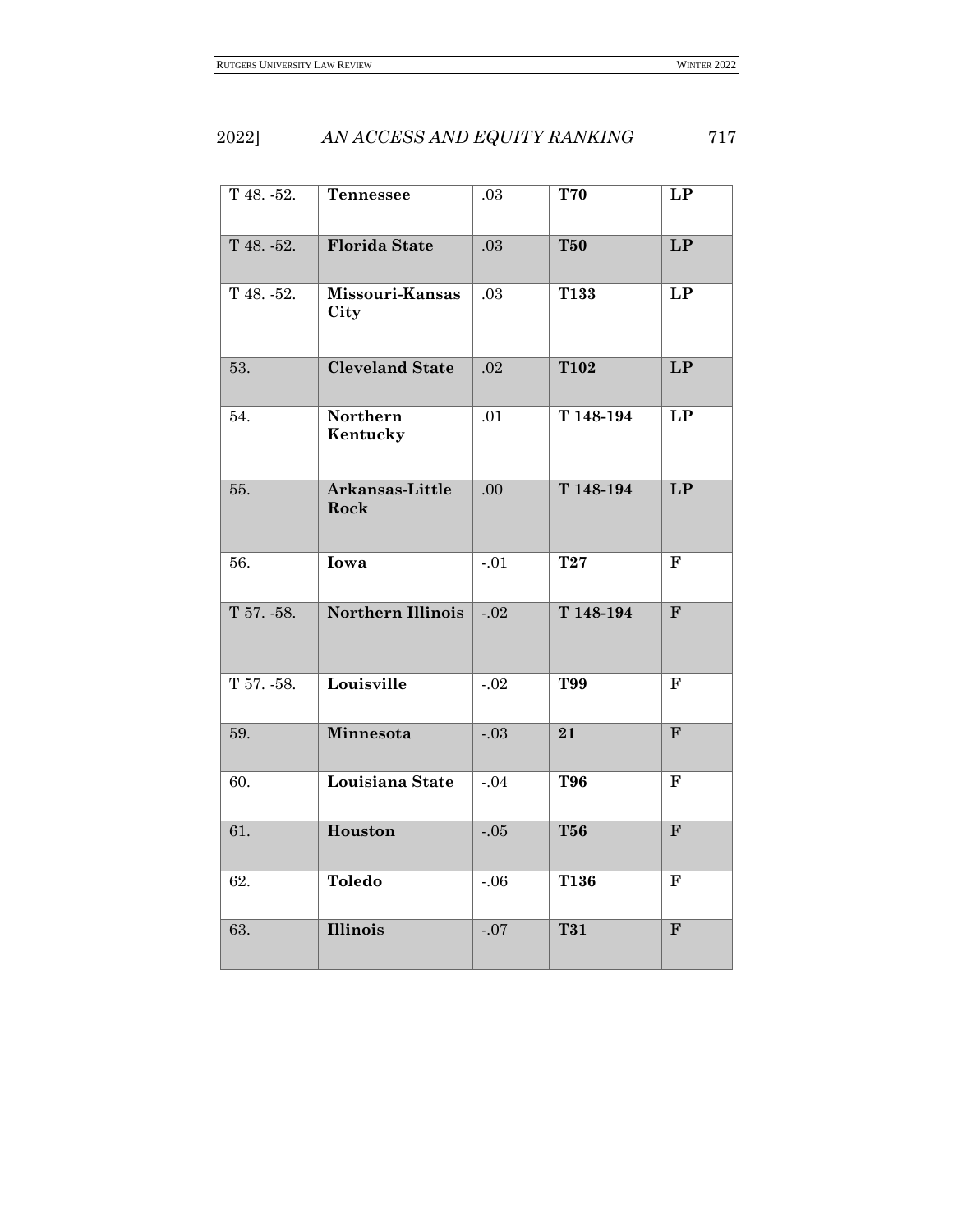| T 64. - 66. | Virginia                  | $-.08$  | 8               | F                       |
|-------------|---------------------------|---------|-----------------|-------------------------|
| T 64. - 66. | <b>South Carolina</b>     | $-.08$  | <b>T96</b>      | $\overline{\mathbf{F}}$ |
| T 64. - 66. | North Carolina            | $-0.08$ | <b>T27</b>      | $\mathbf F$             |
| T 67. - 70. | Utah                      | $-.09$  | 45              | $\mathbf{F}$            |
| T 67. - 70. | <b>Arizona State</b>      | $-.09$  | T <sub>24</sub> | $\mathbf F$             |
| T 67. - 70. | <b>Massachusetts</b>      | $-.09$  | T 148-194       | $\mathbf{F}$            |
| T 67. - 70. | North Dakota              | $-.09$  | T 148-194       | $\mathbf F$             |
| 71.         | Akron                     | $-11$   | <b>T141</b>     | $\mathbf{F}$            |
| 72.         | Connecticut               | $-15$   | <b>T50</b>      | $\mathbf{F}$            |
| 73.         | <b>Texas (Austin)</b>     | $-.17$  | 16              | $\mathbf{F}$            |
| 74.         | Arkansas-<br>Fayetteville | $-18$   | <b>T90</b>      | $\mathbf{F}$            |
| 75.         | <b>SUNY</b> (Buffalo)     | $-0.19$ | T99             | $\mathbf{F}$            |
| 76.         | <b>Southern Illinois</b>  | $-20$   | T 148-194       | $\mathbf F$             |
| 77.         | <b>Missouri</b>           | $-0.21$ | <b>T67</b>      | $\mathbf{F}$            |
| 78.         | Georgia                   | $-.23$  | T31             | $\mathbf{F}$            |